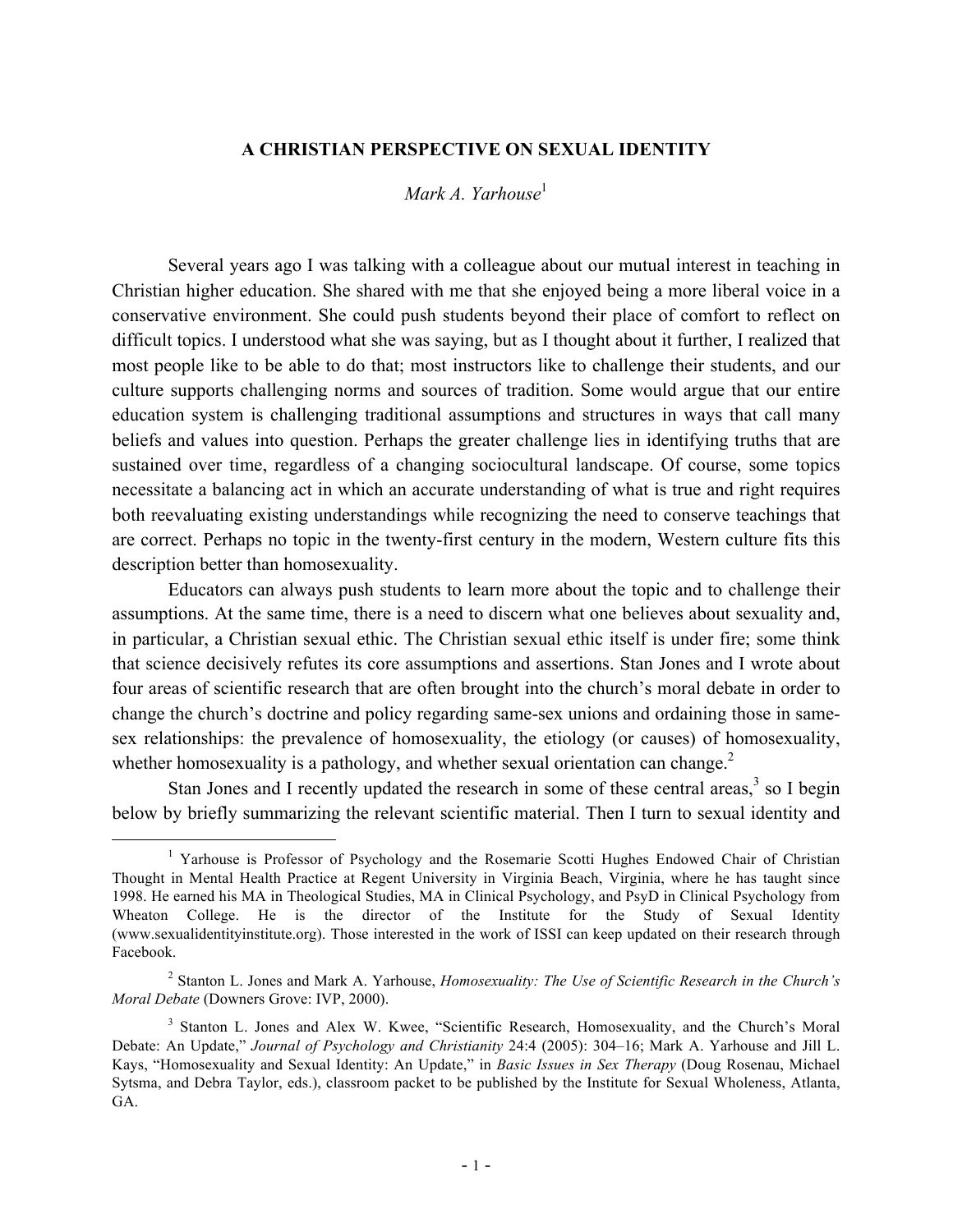recent research on identity development and synthesis as an often overlooked but potentially helpful frame of reference for a Christian understanding of same-sex sexuality and behavior.

#### *1. Science, Homosexuality, and the Christian Sexual Ethic*

Christianity affirms that God created people to be in relationships, in families (Genesis 1– 2).<sup>4</sup> Creation teaches and Jesus, Paul, and others in the New Testament affirm that God intends people to be born into families with heterosexual marriage. This is important because it is in this context that God also places genital sex. Genital sex involves full sexual intimacy and its behavior expression. Christianity affirms that sexuality in general and genital sex in particular are good things, but it does not reduce human sexuality only to genital sex or behavioral expression. Christianity teaches that lifelong heterosexual relationships are God's revealed will for full genital sexual intimacy, for the specific expression of our sexuality through behavior.

Christians understand sexuality to be a gift from God, an integral part of what it means to be human. Genital sexual activity is the means of procreation, which not only brings about life and reflects the divine act of creation but also is the basis for family life in all cultures throughout history. But sexuality is more than genital sexual activity. A Christian understanding of human sexuality is that it reflects *who we are* as much as or more so than *what we do*. <sup>5</sup> Our sexuality instructs us of our need for God as we experience in our sexuality a longing for completion in another (*eros*). Indeed, a Christian understanding of sexuality focuses more on affirming this longing for completion as something that exists regardless of marital status or sexual experience; it is fundamental to what it means to be human. We long for the other, for completion, and even marriage, the context in which genital sexual behavior is completed, only points to the eternal or transcendent reality of completion in another. The marriage relationship, Scripture explains, reflects the relationship between God and ancient Israel<sup>6</sup> and between Christ and the church, the bride of Christ (Ephesians 5:22–33).

 <sup>4</sup> See Mark A. Yarhouse and James N. Sells, *Family Therapies: A Comprehensive Christian Appraisal* (Downers Grove: IVP, 2008); Robert R. Roberts, *Taking the Word to Heart: Self and Others in an Age of Therapies* (Grand Rapids: Eerdmans, 1993), 81–105. It is in families that we learn much about ourselves, God, and others. The family is where we are to learn about our dependence upon God and how to relate to one another, including a sense of mutuality (our responsibility and obligation to one another). Family also provides a setting in which we learn selfdenial and perseverance, as well as what it means to relate to one another with integrity. It is understandable, then, that God created the family as the context in which such important and far-reaching learning can take place.

<sup>5</sup> An observation made by Lewis Smedes, *Sex for Christians: The Limits and Liberties of Sexual Living* (2nd ed.; Grand Rapids: Eerdmans, 1994), 231.

<sup>6</sup> The Old Testament often compares Israel's idolatry to adultery against God. God reveals how important idolatry is by drawing an analogy based on what humans know about marital intimacy (see Jeremiah 3:8). Cf. Raymond C. Ortlund, *God's Unfaithful Wife: A Biblical Theology of Spiritual Adultery* (New Studies in Biblical Theology 2; Downers Grove: IVP, 1996).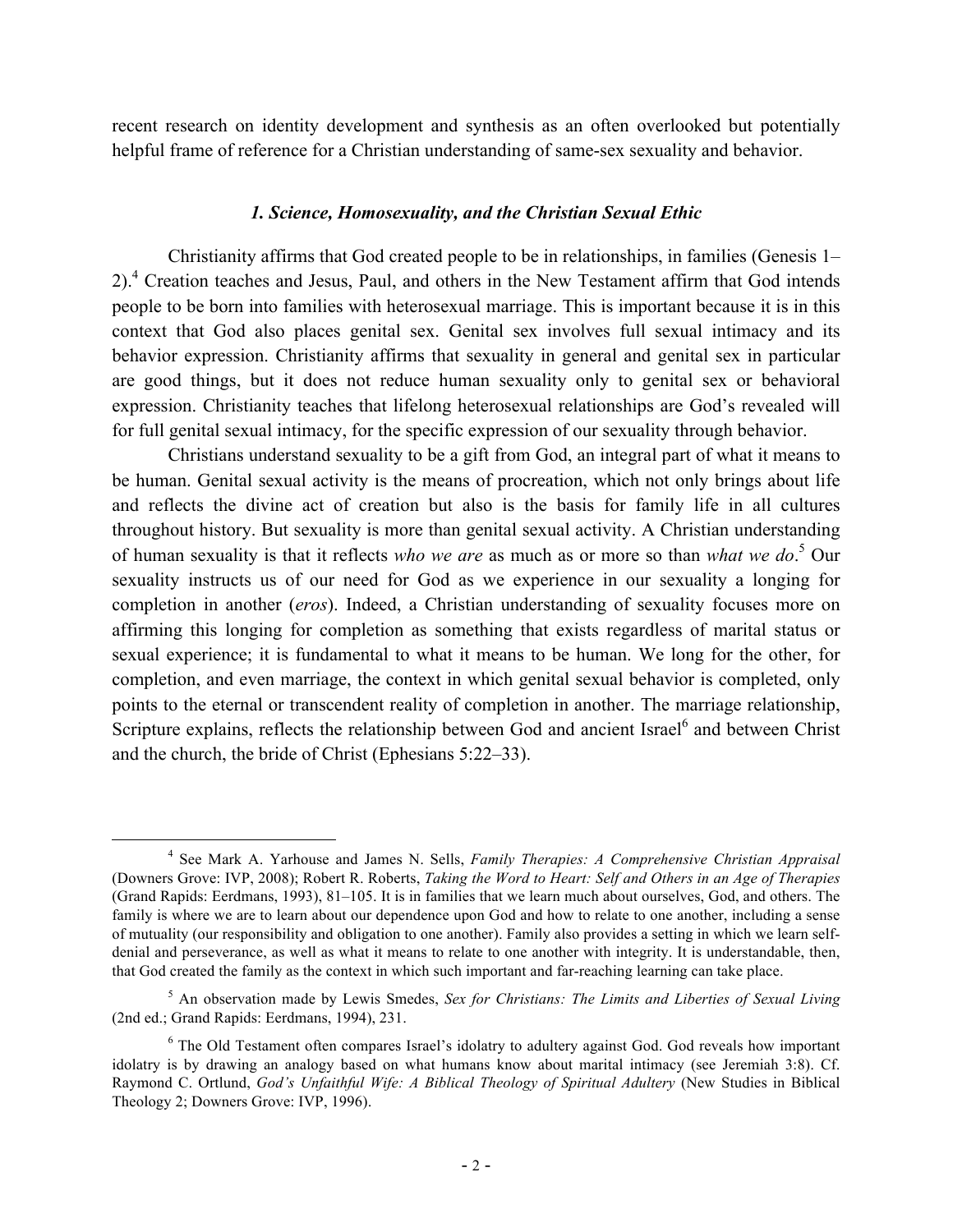Christianity, then, affirms that sex in marriage is a "life-uniting  $\arctan^7$  that is both physical and tied to transcendent purposes. That is why Scripture compares the intimacy of Christ's relationship with the church to the marital relationship.<sup>8</sup> This connection to transcendence contrasts with what commonly occurs in our contemporary culture. Take, for example, the "hook up" culture on many college campuses today. <sup>9</sup> Christianity teaches that even hooking up is much more than just an exchange of bodily fluids, even if the two people engaged in the act insist otherwise. The act itself is tied to transcendent meaning that exists quite apart from the intentions of the people involved. Sex has a spiritual dimension to it such that any sex outside of the context of a life-union of a man and woman violates the meaning and purpose of sex.

How does homosexuality fit into this discussion? Perhaps this will come as a surprise, but homosexuality is not the focal point of the Christian sexual ethic. Rather, same-sex behavior is one of *many* sexual acts that fall outside of the context of a life-union between a man and a woman, including pre-marital and extra-marital sex, pornography, and so on. Christianity begins with a broader sexual ethic that affirms the good of physical creation and the good of our inherent sexuality.<sup>10</sup> Christianity then moves to an understanding that God locates people in families and identifies the union of a man and woman as the relationship in which complete genital sexual intimacy is to occur. Sex can occur outside of that context, of course, and such acts will continue to point to a purpose beyond itself, but they occur and exist outside of God's revealed will for genital sexual expression.

The Catholic and Protestant or Reformed Christian traditions have reflected this biblical understanding of life-long heterosexual marriage as the place or location for genital sexual behavior. Although the Church has witnessed many attempts to change historical Christian teaching on sexual ethics, the Christian sexual ethic is grounded in Scripture, and Christians have held it throughout church history. Indeed, it would be a radical departure from church tradition for Christians to bless or sanction same-sex behavior and relationships today. Those Christians

 <sup>7</sup> Smedes, *Sex for Christians*, 109, 112, 114–15, 181, 212. Smedes also discusses the instructional and pleasurable dimensions of sex. Sex has the potential to bring about new life and is the natural means by which a couple can procreate. Of course, not all sex in marriage brings about new life, whether by the intention of the couple or as a result of infertility (which Christianity sees as a result of the fall). Nevertheless, sexual intercourse is the means by which new life is formed, and the formation of new life occurs in a specific relationship: heterosexual marriage.

<sup>&</sup>lt;sup>8</sup> Christine Colón and Bonnie Field note that while marriage is instructive of Christ's relationship to the church it should not be used to idolize marriage or denigrate being single. In fact, singles also reflect important values regarding Christianity, including our primary loyalty and identity as followers of Christ rather than tied to biological family. See Christine A. Colón and Bonnie E. Field, *Singled Out: Why Celibacy Must Be Reinvented in Today's Church* (Grand Rapids: Brazos, 2009), 167.

<sup>9</sup> Donna Freitas, *Sex and the Soul: Juggling Sexuality, Spirituality, Romance, and Religion on American's College Campuses* (Oxford: Oxford University Press, 2008).

<sup>10</sup> For a concise discussion, see Christopher Ash, *Christianity and Sexuality* (ed. D. A. Carson; Christ on Campus Initiative; Deerfield, IL: Carl F. H. Henry Center for Theological Understanding, 2009), http://tgcdocuments.s3.amazonaws.com/cci/Ash.pdf.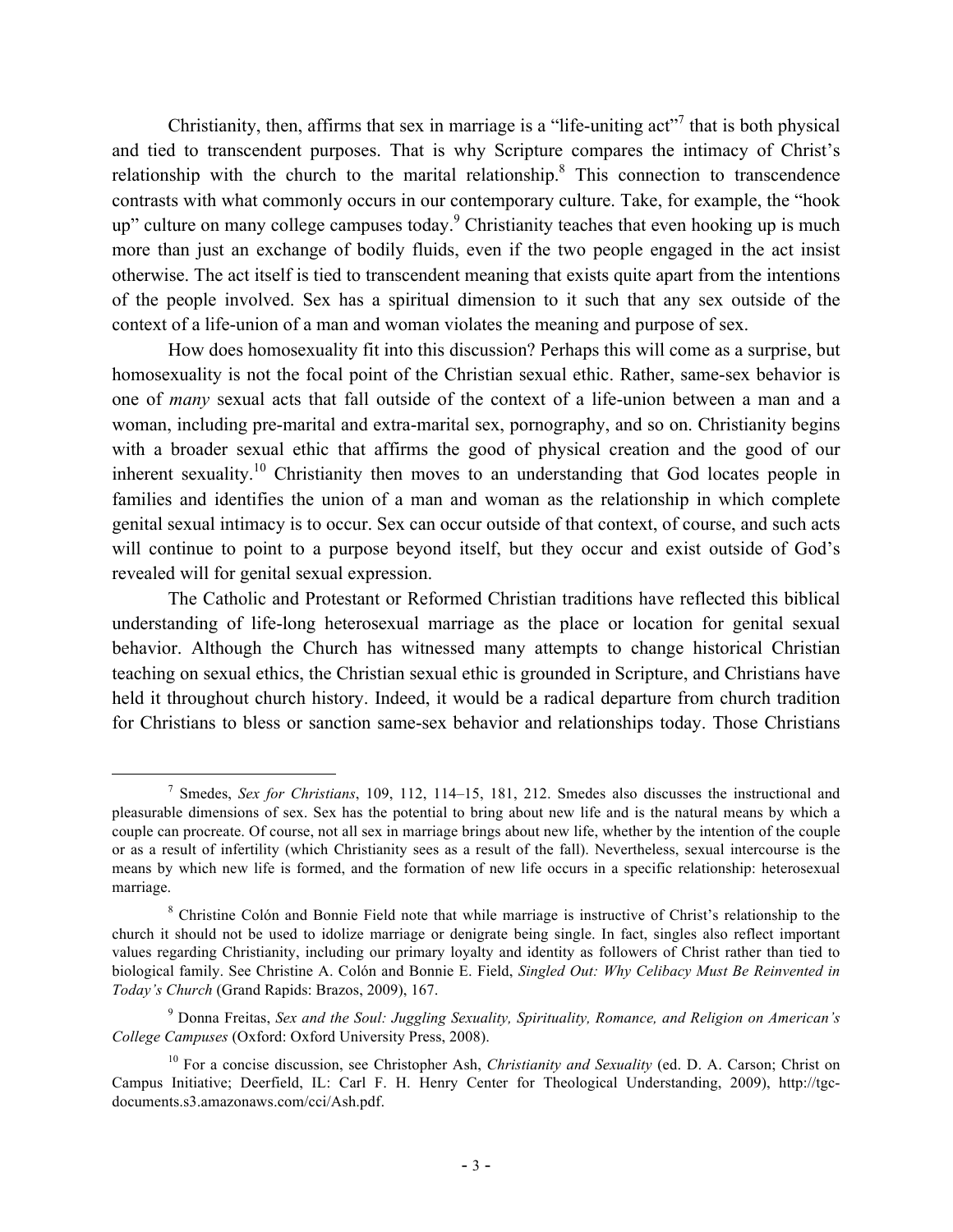who are making this shift seem to be doing so based on "reason" and personal experience rather than the teachings of Scripture or church tradition.

This brings us to our brief overview of the current understanding of reason and its use today in the church's moral debates. The four main areas are prevalence, causes, status as a pathology, and change of sexual orientation. I will briefly review our understanding of these four areas and their relevance to the church's moral debate.

#### **1.1. The Prevalence of Homosexuality**

About  $2-3\%$  of the U.S. adult population reports a homosexual orientation.<sup>11</sup> Those who argue that prevalence rates should affect how the church thinks about the moral debate often point to older studies, such as those conducted by Alfred Kinsey in the 1950s that suggested higher prevalence estimates.

More recent research has confirmed these percentages as likely holding rather stable over time,<sup>12</sup> although it will be interesting to see if there is an increase in the self-report of attraction or orientation given a more open and permissive sociocultural context.<sup>13</sup> In keeping with this line of thought, homosexuality is more prevalent in urban settings than either suburban or rural ones. These differences are likely due both to people moving to urban settings to be with others who have similar experiences and to a kind of dis-inhibition towards sexuality and sexual expression that can occur in urban settings. But taken together the national averages are about 2–3% of the population.

Would higher prevalence estimates affect Christian teaching in this area? Some argue that it should, but Christianity has not historically considered how prevalent a concern is. Some might argue that an increase in the rates of some behaviors might reflect greater or broader acceptance of expressions of the fall that Christians should be not endorse. For example, sexual addiction is now much more prevalent in the United States, yet Christians do not relate the prevalence of sexual addiction to the morality of sexual addiction. Many Christians see it as reflecting a culture that emphasizes individual interests and a hedonic worldview in which personal pleasure is pursued at the expense of others, particularly women, who are objectified in ways that further the interests of others. The cultural dis-inhibition towards sexual expression that supports and

 <sup>11</sup> Edward O. Laumann, John H. Gagnon, R. T. Michael, and S. Michaels, *The Social Organization of Sexuality* (Chicago: University of Chicago Press, 1994).

<sup>12</sup> P. J. Egan, M. S. Edelman, and K. Sherrill, *Findings from the Hunter College Poll of Lesbians, Gays, and Bisexuals: New Discoveries about Identity, Political Attitudes, and Civic Engagement* (New York: The City University of New York, 2008). Of the 2.9% who consider themselves gay, lesbian, or bisexual, 51.1% identified as lesbian, gay/homosexual, while 48.9% identified as bisexual. Males were more likely to be gay/homosexual (68.4%) than bisexual (31.6%), whereas females were more likely to be bisexual (65.3%) than lesbian (34.7%). These findings are consistent with the understanding of greater sexual fluidity among females than males.

<sup>&</sup>lt;sup>13</sup> See Debby Herbenick, Michael Reece, Vanessa Schick, Stephanie A. Sanders, Brian Dodge, and J. Dennis Fortenberry, "Sexual Behavior in the United States: Results from a National Probability Sample of Men and Women Ages 14–94," *Journal of Sexual Medicine* 7 (2010): 255–65. In this study, 4.2% of adult males identified themselves as gay and 0.9% of adult females identified as lesbian.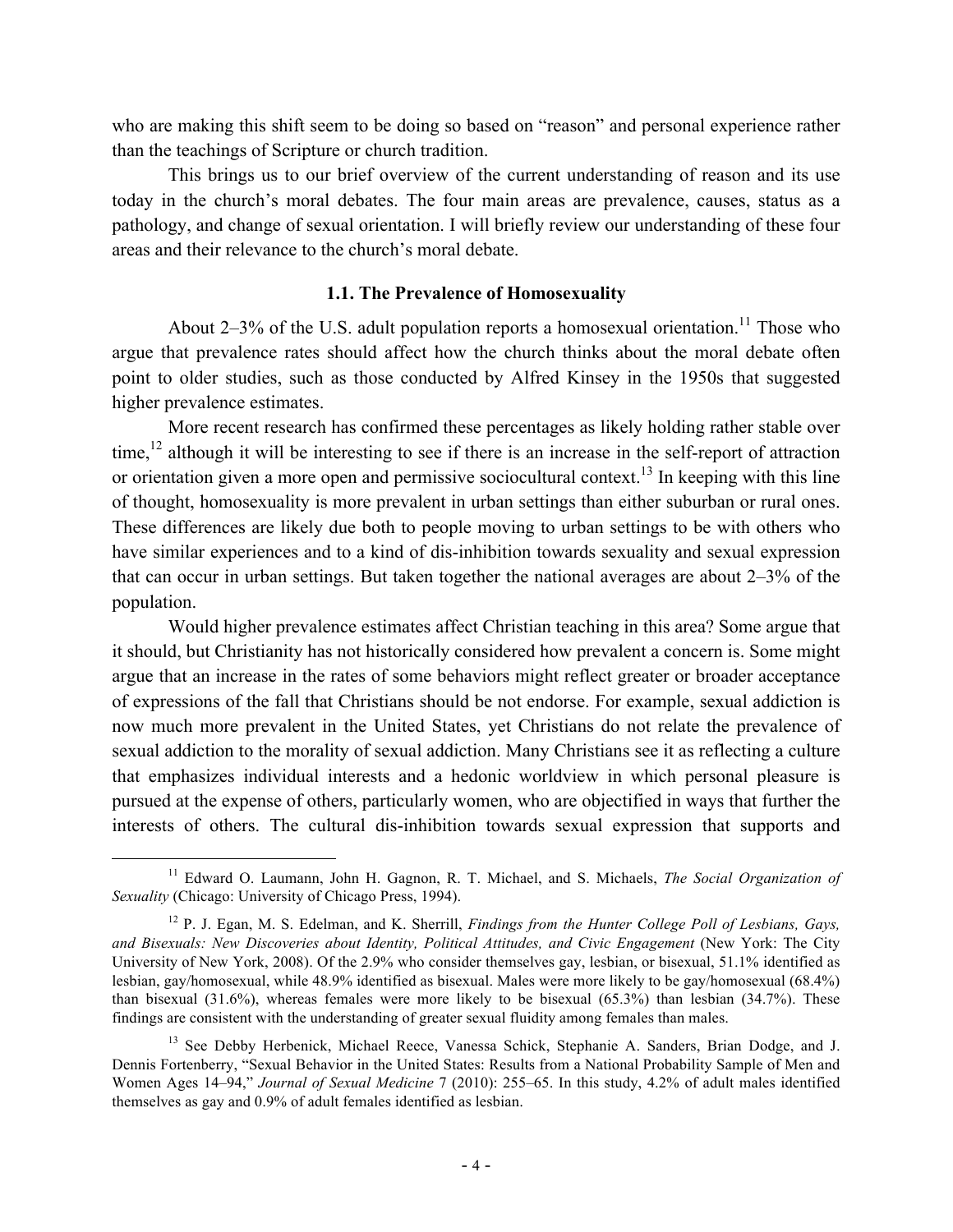facilitates sexual addiction is not an improvement. So prevalence is not logically related to the moral argument. Christians recognize that some patterns of sin may be more common, such as envy, while other patterns may be quite rare, such as necrophilia. How common or how rare a pattern of behavior is has not historically determined its morality. Its prevalence and morality are separate issues.

#### **1.2. Causes of Homosexuality**

The debate about what causes homosexuality has also figured prominently in the church moral debates. Those who argue for changing the Christian sexual ethic claim if homosexuality is the result of biology then same-sex behavior is not outside of God's will for sexual expression. As I have met with families struggling with this question, they seem to be asking, "Does God make people gay?" More accurately, the question is whether God makes a person attracted to the same sex or whether God makes a person with a homosexual orientation. However, the reality of same-sex attraction or a homosexual orientation does not speak to whether it is from God or not. This points to the broader topic of a theology of sexual identity, including theodicy.<sup>14</sup> It is a question of how to make sense of experiences that may result from the fall. Just as we do not interpret the existence of predispositions toward depression or anxiety as God making a person depressed or anxious, we want to be cautious about jumping to the conclusion that the existence of an experience or condition reflects God's intention for that person. Even non-pathological concerns, such as variations in normal human temperament or personality, can be understood with reference to God's intentions for persons. People may be predisposed to neuroticism (or emotional instability) but still have to think beyond "God made me this way" to "How does God want me to grow in Christ-likeness such that I display the fruit of the Spirit in my life and my relationships?"

The biological hypothesis for the origins of homosexuality has been forcefully advanced for two decades now. Studies have been published on a number of supposed connections, including research on twin studies,<sup>15</sup> fraternal birth order and handedness,<sup>16</sup> and animal models

<sup>&</sup>lt;sup>14</sup> Theodicy, which we discuss in greater detail in  $\S5$  below, refers to the theological study of God and God's character in light of the existence of evil and suffering, including the impact of the fall on the created order, which can include natural disasters, gratuitous evil, the sin that is harbored in an individual person's heart, and so on. See D. A. Carson, *How Long, O Lord? Reflections on Suffering and Evil* (2nd ed.; Grand Rapids: Baker, 2006), 15–35.

<sup>&</sup>lt;sup>15</sup> N. Långström, Q. Rahman, E. Carlström, and P. Lichtenstein, "Genetic and Environmental Effects on Same-Sex Sexual Behavior: A Population Study of Twins in Sweden," *Archives of Sexual Behavior* 39:1 (2008): 75–80. Unfortunately, most human sexuality textbooks still cite the famous study by Michael Bailey and Richard Pillard in which they reported a 52% probandwise concordance rate among identical twins. A far superior twin study also by Michael Bailey is the one in which he drew his sample from the Australian twin registry (a more representative sample); the "probandwise concordance" fell from 52% to 20% for identical twins. J. M. Bailey, M. P. Dunne, and N. G. Martin, "Genetic and Environmental Influences on Sexual Orientation and Its Correlates in an Australian Twin Wample," *Journal of Personality and Social Psychology* 78 (2000): 524–36. The original, oftencited study with inflated probandwise concordance rates is J. Michael Bailey and Richard C. Pillard, "A Genetic Study of Male Sexual Orientation," *Archives of General Psychiatry* 48 (1991): 1081–96.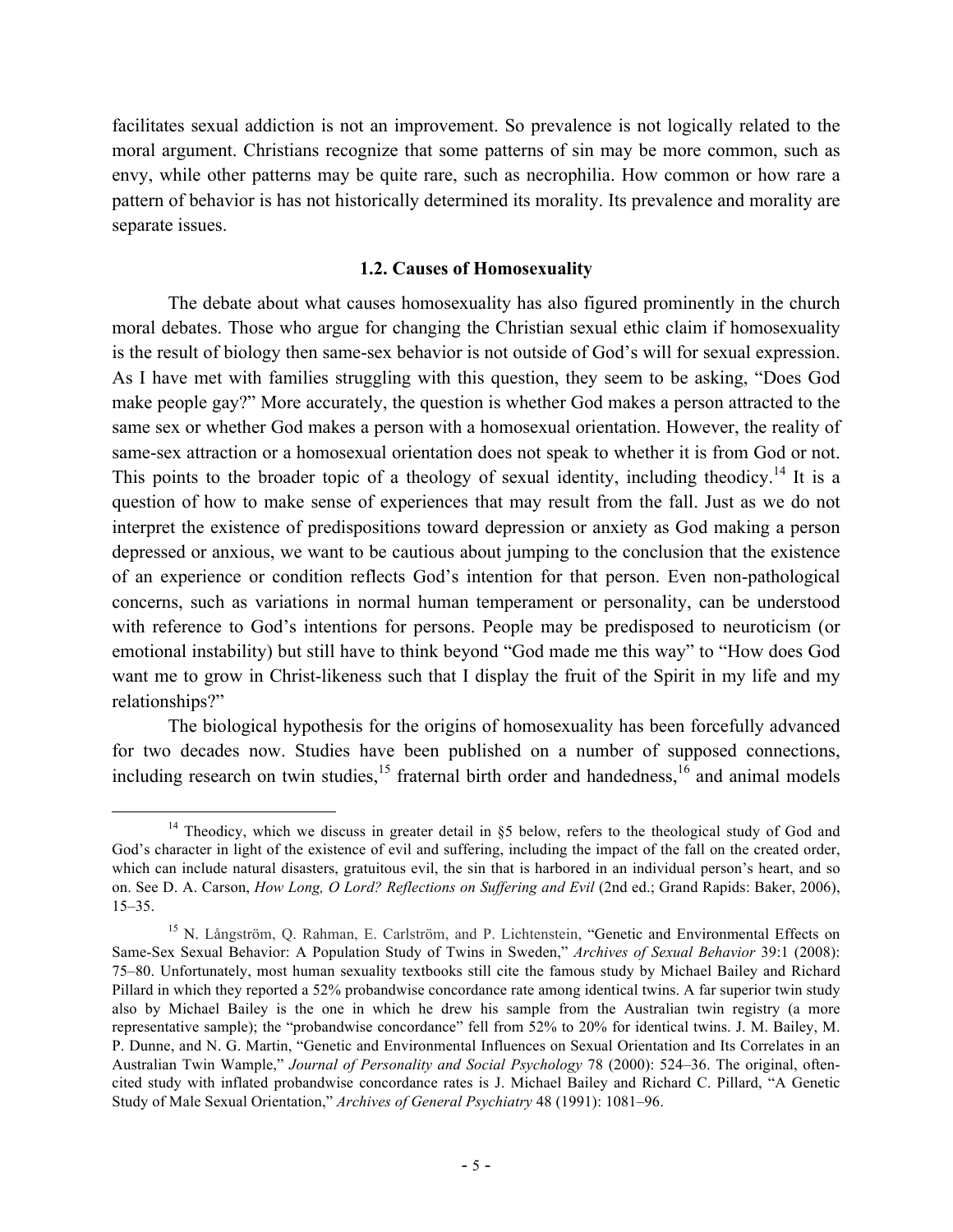(in which homosexual behavior is either observed in nature or the result of genetic, hormonal or other manipulations).<sup>17</sup> Some of the most recent research has considered genetic scanning<sup>18</sup> and brain symmetry and neural connections.<sup>19</sup>

Someone interested in the research on the causes might ask whether any research is being conducted on environmental contributions to homosexuality. As I mentioned earlier, the biological hypothesis has been advanced for years now and remains the primary focal point. Studies of environmental contributions have not received funding, and previous studies have been neglected in favor of the current emphasis on nature over nurture.

Given the limitations in the research that has attempted to establish biology as the primary determinant in homosexuality, most experts today believe that sexual orientation is the result of many possible contributing factors. These factors are likely weighted differently for different people. The American Psychological Association may have it right when the organization recently summarized the research:

There is no consensus among scientists about the exact reasons that an individual develops a heterosexual, bisexual, gay, or lesbian orientation. Although much research has examined the possible genetic, hormonal, developmental, social, and cultural influences on sexual orientation, no findings emerged that permit scientists to conclude that sexual orientation is determined by any particular factor or factors. Many think that nature and nurture both play complex roles; most people experience little or no sense of choice about their sexual orientation.<sup>20</sup>

I think it is important that we recognize that people do not choose to experience same-sex attraction or to have a homosexual orientation as such. They find themselves with attractions

<sup>18</sup> Brian S. Mustanski, M. G. Dupree, C. M. Nievergelt, S. Bocklandt, N. J. Schork, and Dean H. Hamer, "A Genomewide Scan of Male Sexual Orientation," *Human Genetics* 116:4 (2005): 272–78.

<sup>&</sup>lt;sup>16</sup> R. Blanchard, "Review of Theory and Handedness, Birth Order, and Homosexuality in Men," *Laterality* 13 (2008): 51–70; R. Blanchard, J. M. Cantor, A. F. Bogaert, S. M. Breedloe, and L. Ellis, "Interaction of Fraternal Birth Order and Handedness in the Development of Male Homosexuality," *Hormones and Behavior* 49 (2006): 405– 14; R. Blanchard and R. A. Lippa, "Birth Order, Sibling Sex Ratio, Handedness, and Sexual Orientation of Male and Female Participants in a BBC Internet Research Project," *Archives of Sexual Behavior* 36 (2007): 163–76; A. F. Bogaert, R. Blanchard, and L. E. Crosthwait, "Interaction of Birth Order, Handedness, and Sexual Orientation in the Kinsey Interview Data," *Behavioral Neuroscience* 5 (2007): 845–53.

<sup>&</sup>lt;sup>17</sup> For example, Demir and Dickson generated a gene fragment (the "fruitless [*fru*]" allele or one member of a pair of genes on a chromosome) that was spliced in either the male or female mode in the chromosome of the opposite sex. For example, if male fruit flies are genetically manipulated, they will not engage in male courtship behavior. If female fruit flies are genetically manipulated, they will engage in male courtship behavior. See E. Demir and B. J. Dickson, "Fruitless Splicing Specifies Male Courtship Behavior in Drosophilia," *Cell* 121 (2005): 320–26.

<sup>&</sup>lt;sup>19</sup> Ivanka Savic and Per Lindström, "PET and MRI Show Differences in Cerebral Asymmetry and Functional Connectivity between Homo- and Heterosexual Subjects," *Proceedings of the National Academy of Sciences of the United States of America* 105:27 (July 8, 2008): 9403–8.

<sup>&</sup>lt;sup>20</sup> American Psychological Association, "Answers to Your Questions for a Better Understanding of Sexual Orientation and Homosexuality" (http://www.apa.org/topics/sexuality/sorientation.pdf).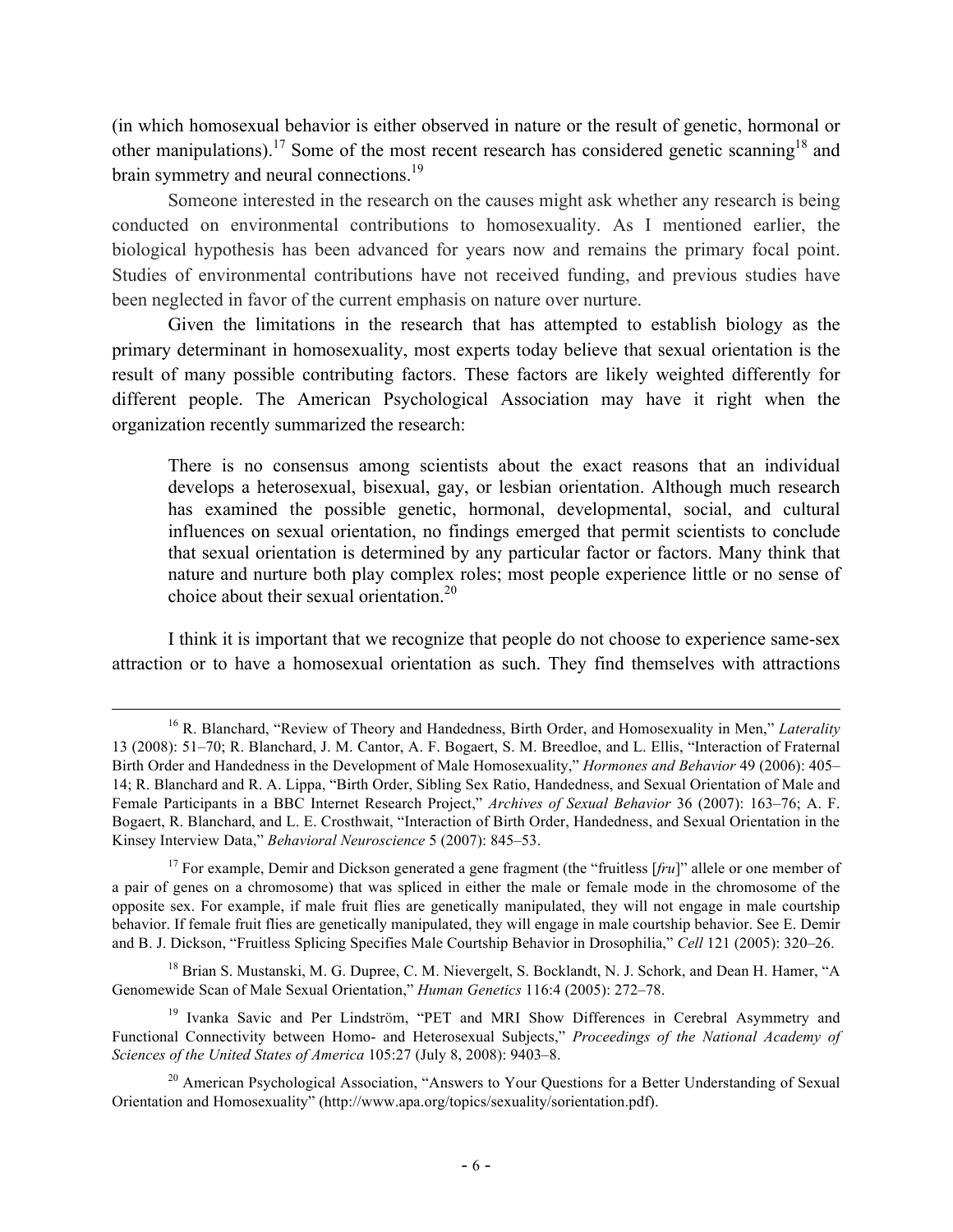toward the same sex. It is unclear why some people experience same-sex attractions or have a homosexual orientation. As I mentioned above, there are probably many factors that contribute in one way or another, and these factors probably vary from person to person.

This is probably the most frequently cited area of research in the contemporary discussions about the Christian sexual ethic and homosexual behavior. Many people struggle with how to make sense of sexual ethics if a person does not choose experiences of same-sex attraction. However, the Christian sexual ethic does not hinge on the causes of sexual orientation. Whether an impulse comes "from within" or is the result of one's environment or, more likely, if an impulse is the result of some combination, Christianity teaches that believers evaluate their impulses in light of God's revealed will for behavior and whether a pattern of behavior ought to characterize the Christian over time.

#### **1.3. Homosexuality as a Psychopathology**

Homosexuality is not considered a mental illness by the major mental health organizations. It was removed from the *Diagnostic and Statistical Manual of Mental Disorders* in 1973 by the American Psychiatric Association, and the focus since that time has been on ways to support sexual minorities in their identity development and to treat mental health concerns with which members of the gay community often contend.

For example, many experts today recognize that members of the gay community are at greater risk for mood disorders, anxiety disorders, substance use disorders, suicidality, and poor self-esteem, among other concerns.<sup>21</sup> Minority stress models have been the primary lens through which researchers and theorists have understood these elevations, that is, increased psychological distress and social stress associated with being a sexual minority can lead to these and other health concerns. $22$ 

Our culture has witnessed a remarkable shift that led to the removal of homosexuality from the list of mental health concerns.<sup>23</sup> More than that, we are now part of a sociocultural context in which there is quite a positive view of homosexuality as a healthy expression of sexual

<sup>&</sup>lt;sup>21</sup> Susan D. Cochran, J. G. Sullivan, and V. M. Mays, "Prevalence of Mental Disorders, Psychological Distress, and Mental Health Services Use among Lesbian, Gay, and Bisexual Adults in the United States," *Journal of Consulting and Clinical Psychology* 71 (2003): 53–61; Susan D. Cochran and V. M. Mays, "Physical Health Complaints among Lesbians, Gay Men, and Bisexual and Homosexually Experienced Heterosexual Individuals: Results from the California Quality of Life Survey," *American Journal of Public Health* 97 (2007): 2048–55; Susan D. Cochran, V. M. Mays, M. Alegria, A. N. Ortega, and D. Takeuchi, "Mental Health and Substance Use Disorders among Latino and Asian American Lesbian, Gay, and Bisexual Adults," *Journal of Consulting and Clinical Psychology* 75 (2007): 785–94; T. L. Hughes, "Lesbians' Drinking Patterns: Beyond the Data," *Substance Use and Misuse* 38 (2003): 1739–58; R. J. Lewis, V. J. Derlega, J. L. Griffin, and A. C. Krowinski, "Stressors for Gay Men and Lesbians: Life Stress, Gay-related Stress, Stigma Consciousness, and Depressive Symptoms," *Journal of Social and Clinical Psychology* 22 (2003): 716–29; C. Yelland and M. Tiggeman, "Muscularity and the Gay Ideal: Body Dissatisfaction and Disordered Eating in Homosexual Men," *Eating Behaviors* 4 (2003): 107–16.

<sup>22</sup> Cochran and Mays, "Physical Health Complaints," 2048–55.

<sup>23</sup> Ronald Bayer, *Homosexuality and American Psychiatry: The Politics of Diagnosis* (Princeton: Princeton University Press, 1987).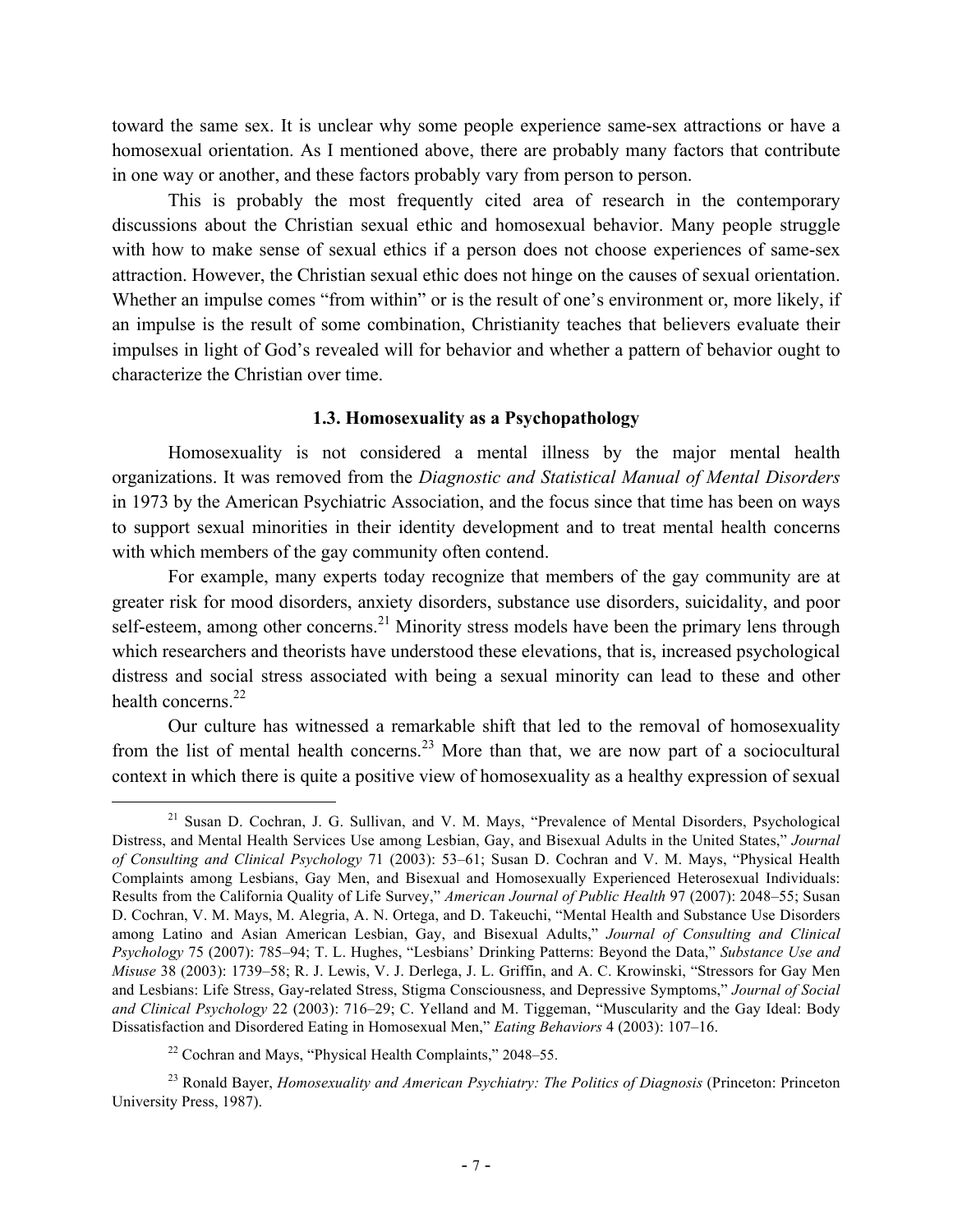diversity. How do these changes impact the Christian sexual ethic? Ultimately, changes in cultural understandings of what constitutes a mental health concern do not drive the Christian understanding of moral concerns. Indeed, there are many mental health concerns—bipolar disorder, panic disorder, posttraumatic stress disorder—that are not moral issues, just as envy, sloth, and gluttony are moral concerns but not mental disorders. While some Christians may prefer to see cultural consensus in areas of morality, mental health, law, and other domains, Christians will have to examine what it is they believe about matters of morality and the Christian sexual ethic, particularly as these other domains change their conclusions in an everchanging sociocultural context.

### **1.4. Change of Sexual Orientation**

When homosexuality was considered a mental disorder by the major mental health associations, professionals provided treatment to change a person's sexual orientation from homosexual to heterosexual. These professional treatments included psychoanalysis,<sup>24</sup> behavioral therapy,<sup>25</sup> and aversive treatments,<sup>26</sup> as well as group therapies<sup>27</sup> from a number of similar theoretical orientations. The published rates of success were about 30% although it varied what counted as success in these different studies, ranging from decreased self-reported or therapist/analyst-reported reductions in same-sex attraction, fantasy, and/or homosexual behavior to increased self-report or therapist/analyst report of opposite-sex attraction, fantasy, and/or behavior to heterosexual marriage.

More recent surveys suggest that some clinicians still provide therapy to change sexual orientation,<sup>28</sup> and two recent studies suggest that change is possible for some people who attempt

<sup>27</sup> L. Birk, "Group Psychotherapy for Men who are Homosexual," *Journal of Sex and Marital Therapy*, 1 (1974): 29–52. Frank S. Pittman and C. D. DeYoung, "The Treatment of Homosexuals in Heterogeneous Groups," *International Journal of Group Psychotherapy* 21 (1971): 62–73; J. Munzer, "Treatment of the Homosexual in Group Psychotherapy," *Topical Problems of Psychotherapy* 5 (1965): 164–69; R. A. Truax and G. Tourney, "Male Homosexuals in Group Psychotherapy," *Diseases of the Nervous System* 32 (1971): 707–11.

 <sup>24</sup> J. A. Hadfield, "The Cure of Homosexuality," *British Medical Journal* (June 7, 1958): 1323–26; Lawrence Hatterer, *Changing Heterosexuality in the Male: Treatment for Men Troubled by Homosexuality* (New York: McGraw-Hill, 1970).

<sup>&</sup>lt;sup>25</sup> William Freeman and Robert G. Meyer, "A Behavioral Alteration of Sexual Preferences in the Human Male," *Behavior Therapy* 6 (1975): 206–12.

<sup>&</sup>lt;sup>26</sup> Nathaniel McConaghy, "Subjective and Penile Plethysmograph Responses to Aversion Therapy for Homosexuality: A Follow-up," *British Journal of Psychiatry* 117 (1970): 555–60; "Is a Homosexual Orientation Irreversible?" *British Journal of Psychiatry* 129 (1976): 556–63; M. J. MacCulloch and M. P. Feldman, "Aversion Therapy in Management of 43 Homosexuals," *British Medical Journal* 2 (1967): 594–97.

<sup>28</sup> Houston MacIntosh, "Attitudes and Experiences of Psychoanalysts," *Journal of the American Psychoanalytic Association* 42:4 (1994): 1183–1207. MacIntosh published data based on semi-random survey of psychoanalysts (which had an unusually high response rate of 67.5%). Among respondents, 274 analysts reported working with 1215 homosexual patients. Of the homosexual patients treated, analysts reported that 276 (22.7% with 23.9% of males and 20.2% of females) changed their sexual orientation from homosexual to heterosexual, and 84.0% obtained "significant therapeutic benefit" (again, the sexes were nearly identical, with 85.3% of males and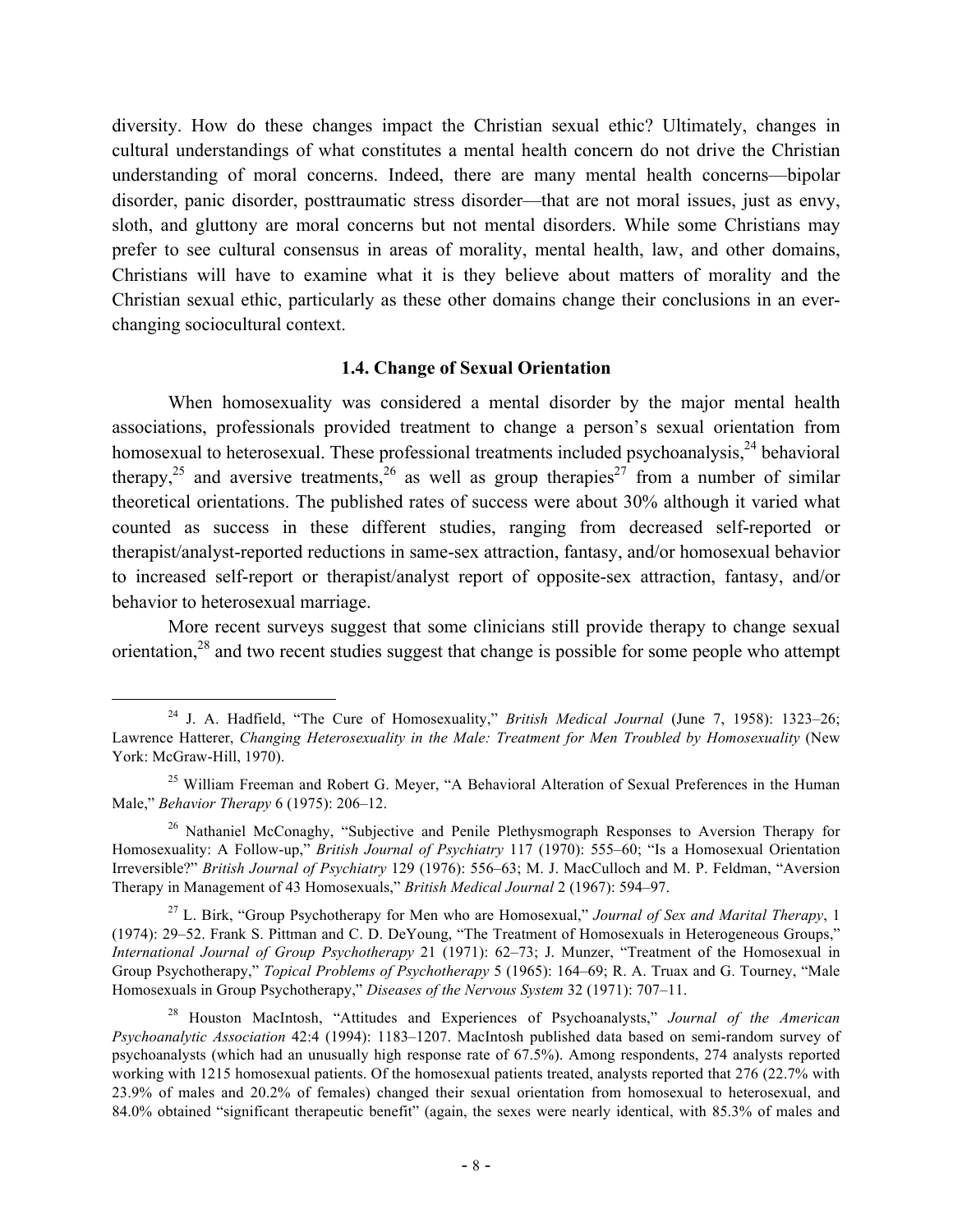it. The first was conducted by Robert Spitzer and published in 2003. Spitzer studied 200 people who claimed to have changed orientation. He interviewed them and documented their claims of change by looking at what they said they were like prior to their change attempt and what they were like at the time of the interview.

I was involved in the other recent study on whether sexual orientation can change.<sup>29</sup> I worked with Stanton Jones of Wheaton College on a longitudinal study of religiously mediated change of orientation. We reported on data from a group of 98 persons who were initially in a change attempt with a Christian ministry affiliated with Exodus International (the largest umbrella organization of such ministries at that time). Those involved in the change attempt reported an average decrease in attraction to the same sex and a more modest increase in attraction to the opposite sex. These averages suggest that individual participants had more positive results, while others did not.

At the time of our original publication, we categorized participants based on what they said of their change efforts. We used categories such as "success" and "failure" only with reference to the goals of the participants themselves, in terms of being a part of Exodus to experience a change in attractions or orientation. In total, participants fell into six categories. We indicated that 15% were what we called *Success: Conversion* (which reflected a conversion from homosexuality to heterosexuality), while 23% were categorized as *Success: Chastity* (or a sufficient reduction in same-sex attraction so that the person reported the freedom to live chaste without it being the burden it once was). Another 29% of the participants were categorized as *Continuing change effort*, which meant there was some reduction in attraction but not enough to describe themselves as having experienced success. Fifteen percent of participants were designated as having *No Response* to change effort. Four percent were categorized as *Failure: Confused*, while 8% were designated *Failure: Gay Identity*.

Our updated results after six to seven years in the change effort suggested that the average changes made were able to be sustained over time. As with the changes reported after three years in a change attempt, the average gains of diminished same-sex attraction (or away from homosexuality) were stronger than the average gains of increased opposite-sex attraction (or toward heterosexuality). In this assessment, we asked people how they would designate themselves in light of the previous categories we had used, and *Success: Conversion* (to heterosexuality) rose to 23% of the remaining sample, while *Success: Chastity* also increased to 30% of the sample.

As important as these findings are for those considering a change attempt, most people do not experience change of sexual orientation; the reported changes are best thought of as gains

 $\overline{a}$ 

<sup>81.3%</sup> of females achieving "significant therapeutic benefit"). Both male and female patients spent an average of about four years in analysis.

<sup>29</sup> Stanton L. Jones and Mark A. Yarhouse, *Ex-Gays?* (Downers Grove: IVP, 2007); Stanton L. Jones and Mark A. Yarhouse, "Ex-Gays? An Extended Longitudinal Study of Attempted Religiously Mediated Change in Sexual Orientation" (presented at the American Psychological Association's Annual Conference, Toronto, Ontario, August 9, 2009).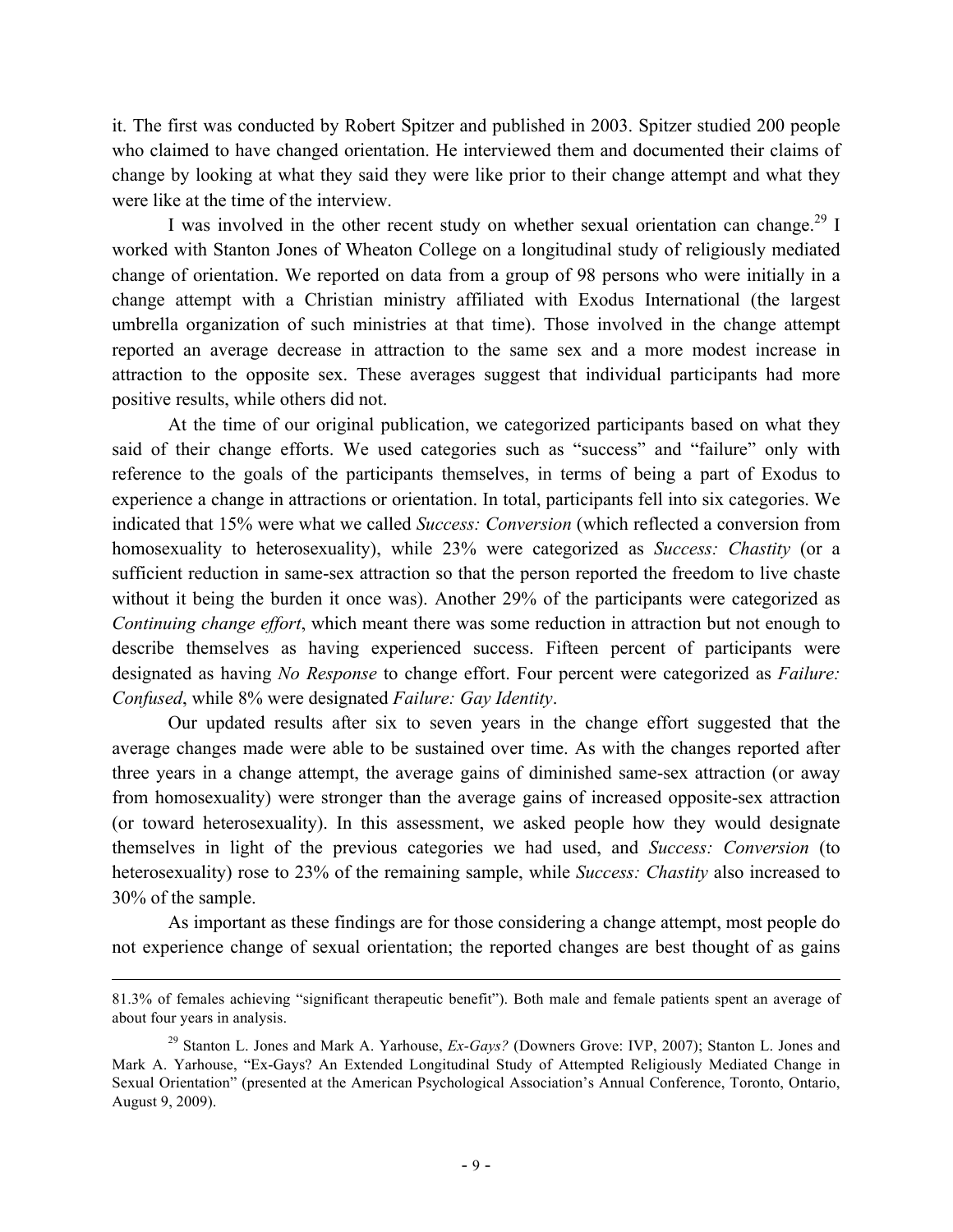along a continuum of attraction rather than categorical changes from homosexual to heterosexual. Indeed, most people who report a heterosexual outcome would acknowledge some experiences of attraction to the same sex.

In any case, what is the formal relevance of the change research on the moral debate facing the church today? In the most extreme example, what if nobody experienced change? Although that was not the case, when we look at the debate about whether homosexual orientation can change, Christians understand that change is also not directly relevant to the moral debate. The Christian sexual ethic is a part of a larger identity that is grounded in being faithful to God's revealed will and honoring God with our lives. From a Christian perspective, if God's revealed will is that full genital sexual contact should occur only in the context of a lifelong heterosexual union, then same-sex behavior is the primary concern rather than same-sex attraction or orientation. If neither attractions nor orientation change, the sexual ethic remains, so believers must take responsibility for whether and how they express their impulses in their behavior. In that sense all people are capable of conforming to God's expressed will in this area. This response will be viewed as quite foreign and perhaps more radical to a culture that sees no reason whatsoever to resist impulses that feel like self-expression. Indeed, we are a culture of self-actualization, and sexual self-actualization is one of the most salient examples of how people in our culture express themselves.<sup>30</sup>

#### **1.5. Concluding Thoughts on Relevance of Science to the Christian Sexual Ethic**

What role does science play in how Christians think about human sexuality, specifically homosexuality and same-sex behavior? Science offers important insights into our understanding of many things today, not the least of which is same-sex sexuality and its expression. However, science cannot answer the difficult moral questions that are being raised today. The methods of science can tell us about what occurs and what is measurable, about what people do and perhaps provide insight into factors that may contribute to impulses and patterns of behavior, as well as broader concepts such as orientation. However, science cannot tell us what *ought* to be or how we *should* live or which impulses we *should* follow. Students who have taken Philosophy 101 will recognize the naturalistic fallacy, that is, the tendency to confuse what *is* with what *ought to be*. The questions related to human purpose and morality and ethics have to be answered by more than what we can measure through the scientific method, as important as that is.

We turn now to an often overlooked concept that is critical for a nuanced Christian understanding of same-sex attraction, orientation, and behavior: sexual identity.

<sup>&</sup>lt;sup>30</sup> And yet the biblical images for the believer in culture tend to reflect a Christian life as one in which the believer faces challenges (2 Timothy 2:1–15). Paul often draws on metaphors such as the military (Ephesians 6:10– 11; 1 Timothy 6:12) and athletics (1 Corinthians 9:24–27; 2 Timothy 4:7) to convey aspects of what it means to be a follower of Christ.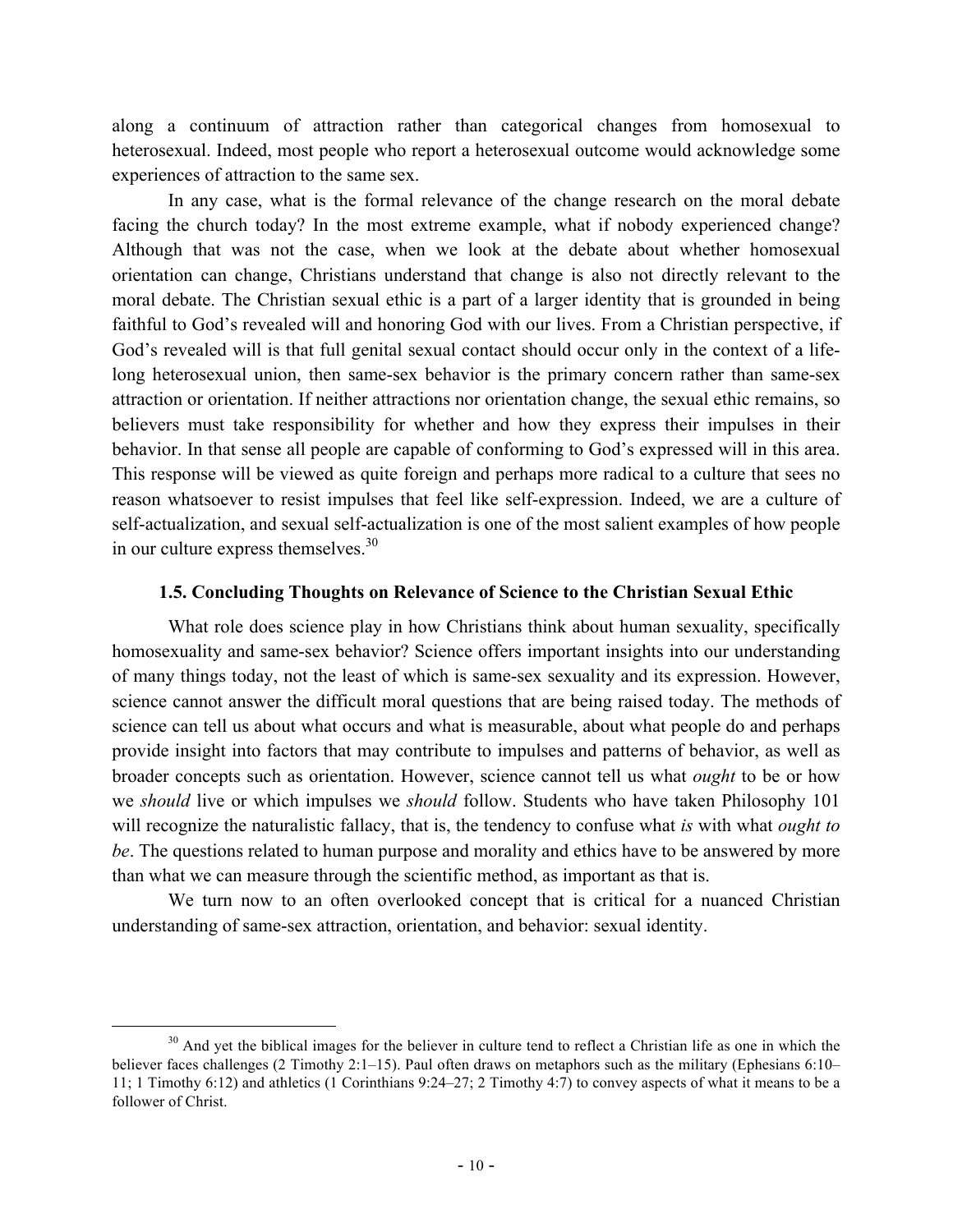#### *2. Sexual Identity*

I was recently rewriting a chapter for a revised edition of a book on Christian ethics in counseling and related mental health disciplines. The title of the original chapter was "The Homosexual Client." The title of the revised chapter is "The Sexual Minority Client." I recommended that change and recognize that it reflects a shift that has occurred in our culture in only a few years: we are talking more about identity than ever before. Sexual identity refers to the labeling that occurs when a person designates themselves as gay, straight or bi. Other labels include curious, queer, bi-curious, and questioning. This fascination with labeling is an interesting development and should be understood in the context of an emerging movement of persons designated as sexual minorities; they are numerically in the minority by virtue of a formed identity associated with their experiences of same-sex attraction.

Most people report attraction to the opposite sex.<sup>31</sup> They designate themselves as heterosexual, and they form an identity that reflects that experience. Their identity is both public (others know them as heterosexual) and private (they think of themselves as heterosexual). This experience of identity development is so common it is rarely studied.<sup>32</sup> However, a smaller percentage of people reports attraction to the same sex, and a smaller percentage of people experience such a consistent or persistent attraction to the same sex that they would say that they are oriented toward the same sex (i.e., that same sex sexuality is their orientation). Edward Laumann and his colleagues reported that 6.0% of adult males and 4.4% of adult females report same-sex attraction and that 2.0% of adult males and 0.9% of adult females report a homosexual orientation.33

This brings us to the definition of sexual minorities and why I thought it was helpful to make the switch in the revised chapter mentioned above. Numerically, persons who experience same-sex attraction are in the minority. The designation of sexual minority itself can be made regardless of identity label, and so I will define sexual minorities as "individuals with same-sex attractions or behavior, regardless of self-identifications."<sup>34</sup> This seems especially relevant to

 $31$  This language is also shifting in academic circles with a preference shown toward "other" sex rather than "opposite" sex. The thinking comes largely from those in the transgender community. They prefer this umbrella designation that includes transsexual persons, transvestic persons, cross-dressers, intersexed persons, and others since "opposite" designates a binary view of both biological sex and of gender in which the assumption is that male and female are normative. Of course, not all persons in the transgender community adhere to this; some believe in a binary view as normative and are sorting out their own experience with gender identity and related issues in light of that understanding.

<sup>&</sup>lt;sup>32</sup> Roger L. Worthington, Holly B. Savoy, Frank R. Dillon, and Elizabeth R. Vernaglia, "Heterosexual Identity Development: A Multidimensional Model of Individual and Social Identity," *The Counseling Psychologist* 30:4 (2002): 496–531; Jonathan J. Mohr, "Heterosexual Identity and the Heterosexual Therapist: An Identity Perspective on Sexual Orientation Dynamics in Psychotherapy," *The Counseling Psychologist* 30:4 (2002): 532–66.

<sup>33</sup> Edward O. Laumann, John H. Gagnon, R. T. Michael, and S. Michaels*, The Social Organization of Sexuality* (Chicago: University of Chicago Press, 1994).

<sup>&</sup>lt;sup>34</sup> Lisa M. Diamond, "A Dynamical Systems Approach to the Development and Expression of Female Same-Sex Sexuality," *Perspectives on Psychological Science* 2:2 (2007): 142.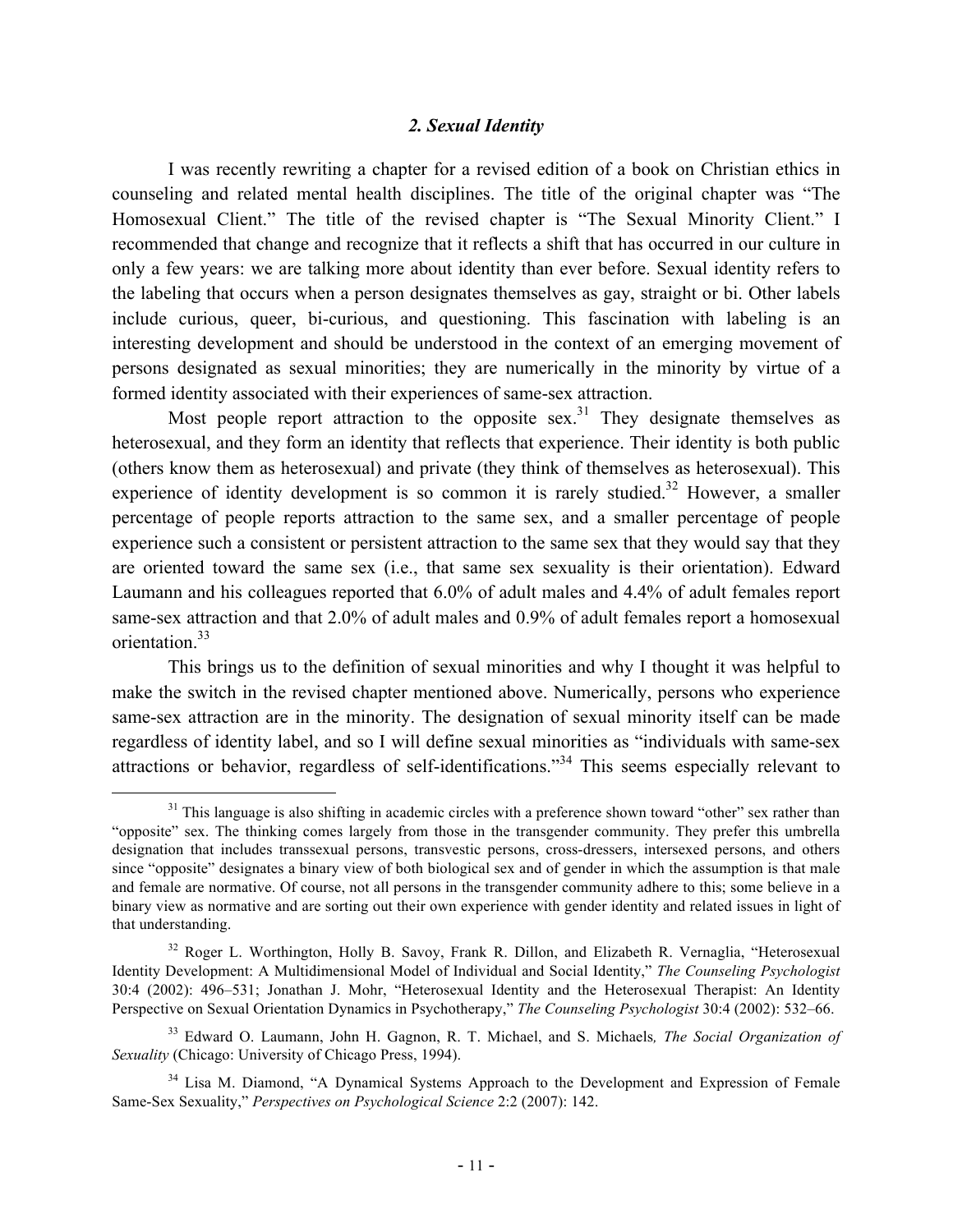Christians, some of whom do not adopt a gay identity label although they would admit to ongoing attraction to the same sex. What they reject is the label, not the reality of their attractions. But how do people come to adopt a sexual minority label? How does that label or designation come to reflect who that person experiences themselves to be? This line of research is referred to as sexual identity development, and we want to look at that research for key benchmarks in the development and synthesis of sexual identity over time.

#### **2.1. Sexual Identity Development and Synthesis**

At the outset it is important to understand that the research on sexual identity development is based on the recollections of adults who are looking back on their lives and identifying key milestone events in identity formation. A better way to study identity development would be to study children longitudinally so that we see the process unfold in their lives through adolescence and into young and middle adulthood. However, the research we have so far is based on questions answered by adults who are looking back on their lives. The questions themselves are based upon researchers' understandings of sexual identity and key events that may be a part of a person's decision to label later in life.

The way this information used to be understood was through models of identity development. There were originally models of homosexual identity development that presumed that male and female experience would be identical. If you are familiar with early racial identity development models, you will understand the basic approach of a sexual identity development model, at least some of the early ones. The models tended to begin with the understanding of feeling different than others in one's peer group and that the difference was due to gender nonconformity or attractions that might have been confusing.<sup>35</sup> The next stage was toward recognizing the possibility that one might be gay. This was followed by a growing certainty of a gay identity, which eventually led to pride in being gay that over time led to a more balanced view in which the person recognized the good and bad that was part of both the gay community and part of the heterosexual community.

These early models of sexual identity development were soon challenged by separate models of male homosexual identity development and lesbian sexual identity development.<sup>36</sup> Then, as sexual minorities continued to grow and nuance their experiences, models of bisexual

 <sup>35</sup> Vivian Cass, "Homosexual Identity Formation: A Theoretical Model," *Journal of Homosexuality* <sup>4</sup> (1979): 219–35. According to Cass, homosexual identity develops as follows: (a) identity confusion (questioning identity because of same-sex attraction); (b) identity comparison (concluding there is difference based on same-sex attraction); (c) identity tolerance (assuming one is probably gay); (d) identity acceptance (accepting a gay identity); (e) identity pride (pride in a gay identity); and (f) identity synthesis (self-identification as "gay" is moderated and one part of who one is).

<sup>&</sup>lt;sup>36</sup> S. R. McCarn and Ruth E. Fassinger, "Revisioning Sexual Minority Identity Formation: A New Model of Lesbian Identity and Its Implications for Counseling and Research," *The Counseling Psychologist* 24:3 (1996): 508– 34; J. Sophie, "A Critical Examination of Stage Theories of Lesbian Identity Development," *Journal of Homosexuality* 12:2 (1986): 39–51.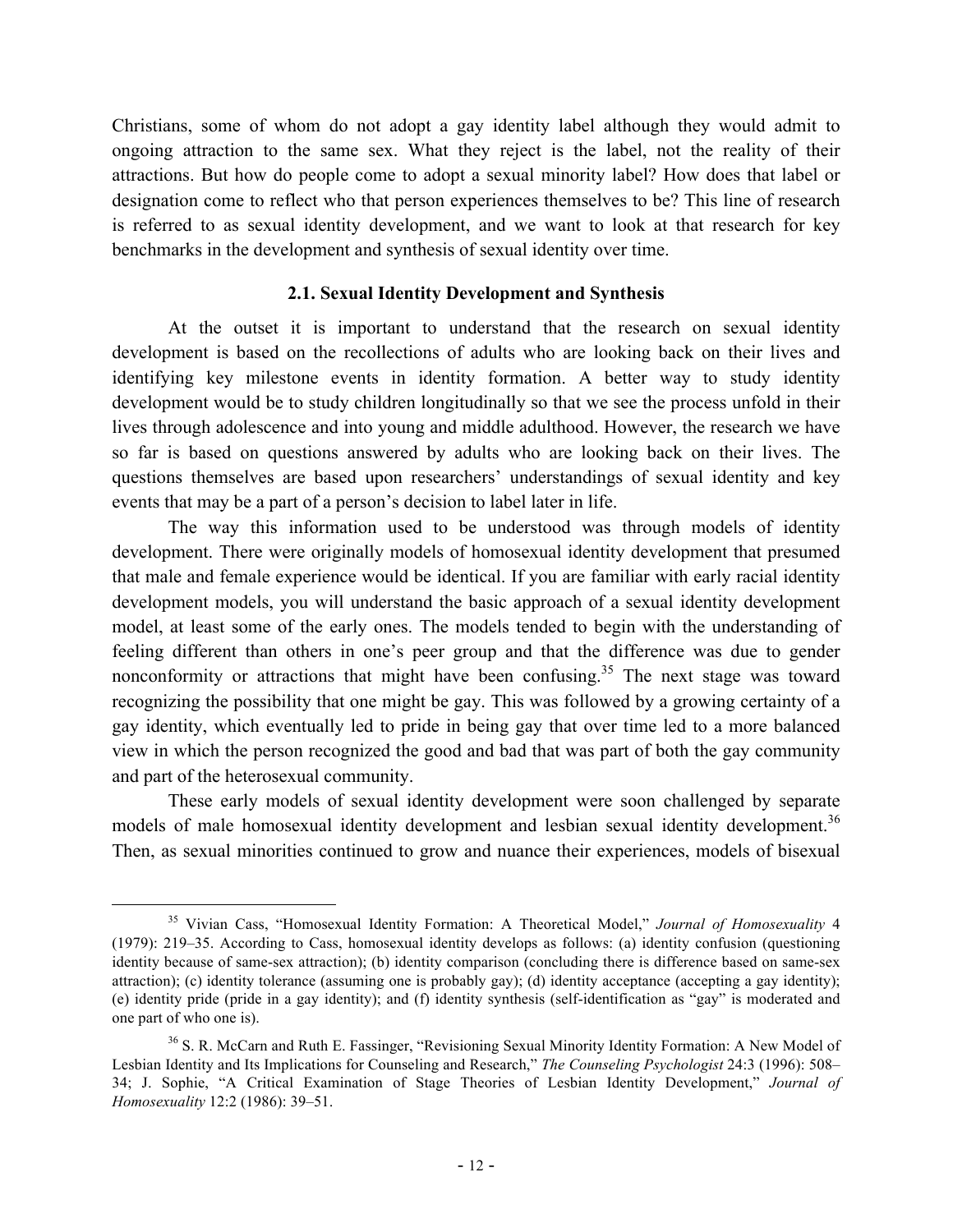identity development emerged, $37$  followed by models of ethnic minority sexual identity development models.<sup>38</sup> Bisexuals within the gay community indicated that they had different developmental experiences in light of their attractions to both the same and opposite sexes, while ethnic minorities who were attracted to the same sex indicated that they too had different experiences and that the existing models were based primarily on White samples.

Another group was also underrepresented in the existing models of identify development. That is, the existing models did not adequately address the experiences of those persons who did not attain a gay (or lesbian or bisexual) identity synthesis. That is, there is a group of people who do not identify themselves as gay—they appear to dis-identify with a gay identity and the people and organizations that support a gay identity—and they do not appear to be accounted for sufficiently in the various models of identity development.<sup>39</sup>

What I proposed at the time was that perhaps personal and religious beliefs and values held by sexual minorities influence the decision to integration same-sex attractions into a gay, lesbian, or bisexual identity synthesis and that the key stage might include the cognitive process of attribution or meaning-making.<sup>40</sup> I acknowledged that a young person might very well go through a time of identity confusion because of experiences of same-sex attraction and that they then make attributions about what their attraction to the same sex means to them. For example, in a small study of Christian sexual minorities, one male we interviewed shared his experience feeling like an outsider: "You don't belong to anywhere. . . . You don't belong to guys. I had a lot of 'girl' friends. Just felt like an outsider. And it was, when I was a child it wasn't really bad because I didn't really care. When I got in my teens it meant a lot to me as I grew up."<sup>41</sup>

The most common attribution for most adults who talk about this time in their life is that their attractions signaled a gay identity. What I mean by this is that they attribute their attractions to being a categorically different kind of person, a person whose identity is formed *vis-à-vis* his

 <sup>37</sup> R. C. Fox, "Bisexual Identities," in *Lesbian, Gay, and Bisexual Identities over the Lifespan: Psychological Perspectives* (ed. A. R. D'Augelli and C. J. Patterson; Oxford: Oxford University Press, 1995), 48– 86.

<sup>38</sup> C. S. Chan, "Issues of Identity Development among Asian-American Lesbian and Gay Men," *Journal of Counseling and Development* 68 (1989): 16–20.

<sup>&</sup>lt;sup>39</sup> Miroslav Volf made an interesting observation about those who do not fit certain narratives: "Those who are conveniently left out of the modern narrative of inclusion because they disturb the integrity of its 'happy ending' plot demand a long and gruesome counter-narrative of exclusion" (*Exclusion and Embrace: A Theological Exploration of Identity, Otherness, and Reconciliation* [Nashville: Abingdon, 1996], 59). In my experience, those who dis-identify with a gay identity live a very difficult counter-narrative of exclusion—often from both the gay community and from the Christian community.

<sup>&</sup>lt;sup>40</sup> Mark A. Yarhouse, "Sexual Identity Development: The Influence of Valuative Frameworks on Identity Synthesis," *Psychotherapy* 38 (2001): 331–41. The model of the influence of valuative frameworks on sexual identity synthesis has five stages: (a) identity confusion/crisis (b) identity attribution, (c) identity foreclosure versus identity expansion, (d) identity reappraisal, and (e) identity synthesis.

<sup>&</sup>lt;sup>41</sup> Mark A. Yarhouse, Heather L. Brooke, Paula Pisano, and Erica S. N. Tan, "Project Inner Compass: Young Adults Experiencing Sexual Identity Confusions," *Journal of Psychology and Christianity* 24:4 (2005): 357.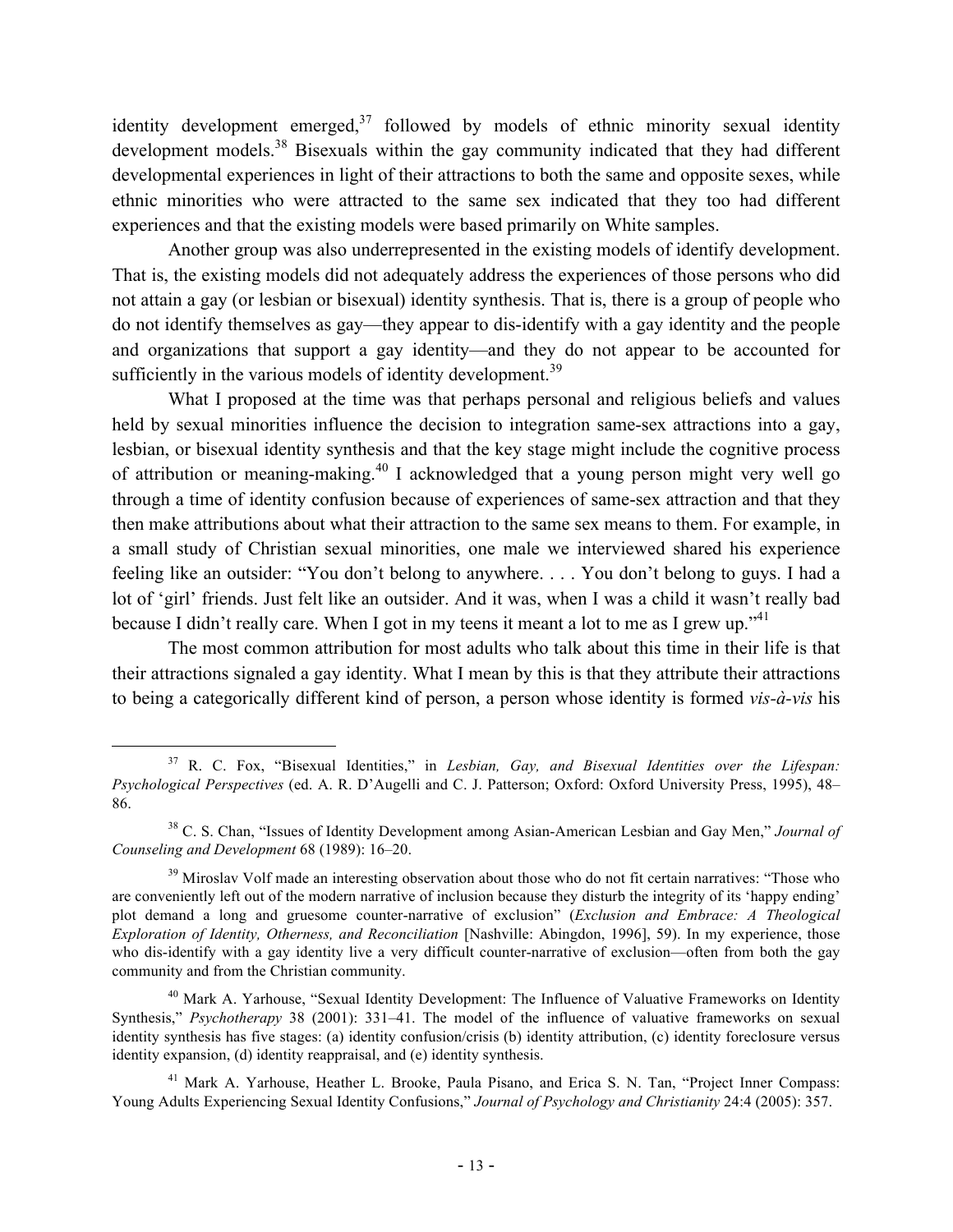or her attraction to the same sex. Other attributions might be that their attractions reflect the human fallen condition, much like how atypical levels of neurotransmitters in the brain (e.g., serotonin, dopamine) might signal the fall and lead to depression or anxiety in a person.

Once initial attributions are made, a person might then form an identity as gay, a process that really usually does not require much reflection but is a kind of foreclosing on a gay identity by virtue of having no alternative attributions available to a young person. Again, a smaller number of young people might expand their identity beyond attraction to the same sex and begin thinking of themselves in other ways. This happens, for example, when a Christian forms their identity "in Christ" rather than around their attraction to the same sex. A person might revisit this decision about identity over time, evaluate how successful it has been for them, and possibly explore other identity options. But in the end a person synthesizes their identity as gay, or they decide not to identify as gay, having formed their identity around other aspects of who they are as a person. This experience of identity synthesis is also characterized by congruence. The person is able to live and identify themselves in ways that are consistent with his or her beliefs and values. (I will return to this model and this idea of congruence because it is important for Christians who are sorting out sexual identity conflicts in their own lives.)

The emphasis on models of sexual identity development has shifted in recent years toward discussions of key milestone events in the lives of sexual minorities. Theorists and researchers have been dissatisfied with the various stage models of identity development, have challenged whether synthesis is really sustained, and have raised a number of other questions about that line of research. Milestone events, then, refer to benchmarks in identity development among sexual minorities. They are the experiences that many sexual minorities report as part of their history.

The movement away from identity development models to theories and research on milestone events reflects some of the challenges and weaknesses in some of the early models of identity development. The focus on milestone events also raises the question of the role of attributions and meaning-making as important cognitive processes that can be lost if not specifically asked about in surveys. We will return to the importance found in making meaning out of attractions in the context of one's life and identity.

#### **2.2. Milestone Events**

Milestones refer to actual stone markers that would be set up alongside a road to indicate distance from various points of interest. They often indicate how far a traveler has come or how much further a traveler has to go on their journey. You can see why we often refer to milestone events in a person's life as key moments that are particularly salient to that individual. Milestone events can occur professionally, such as hiring and promotion, and they can also occur developmentally, as psychologists will talk about language development, motor development, and so on, in the life of a child.

Sexual minorities have also begun to identify milestone events in their own experience. These are essentially benchmarks in the formation of a gay, lesbian, or bisexual identity. The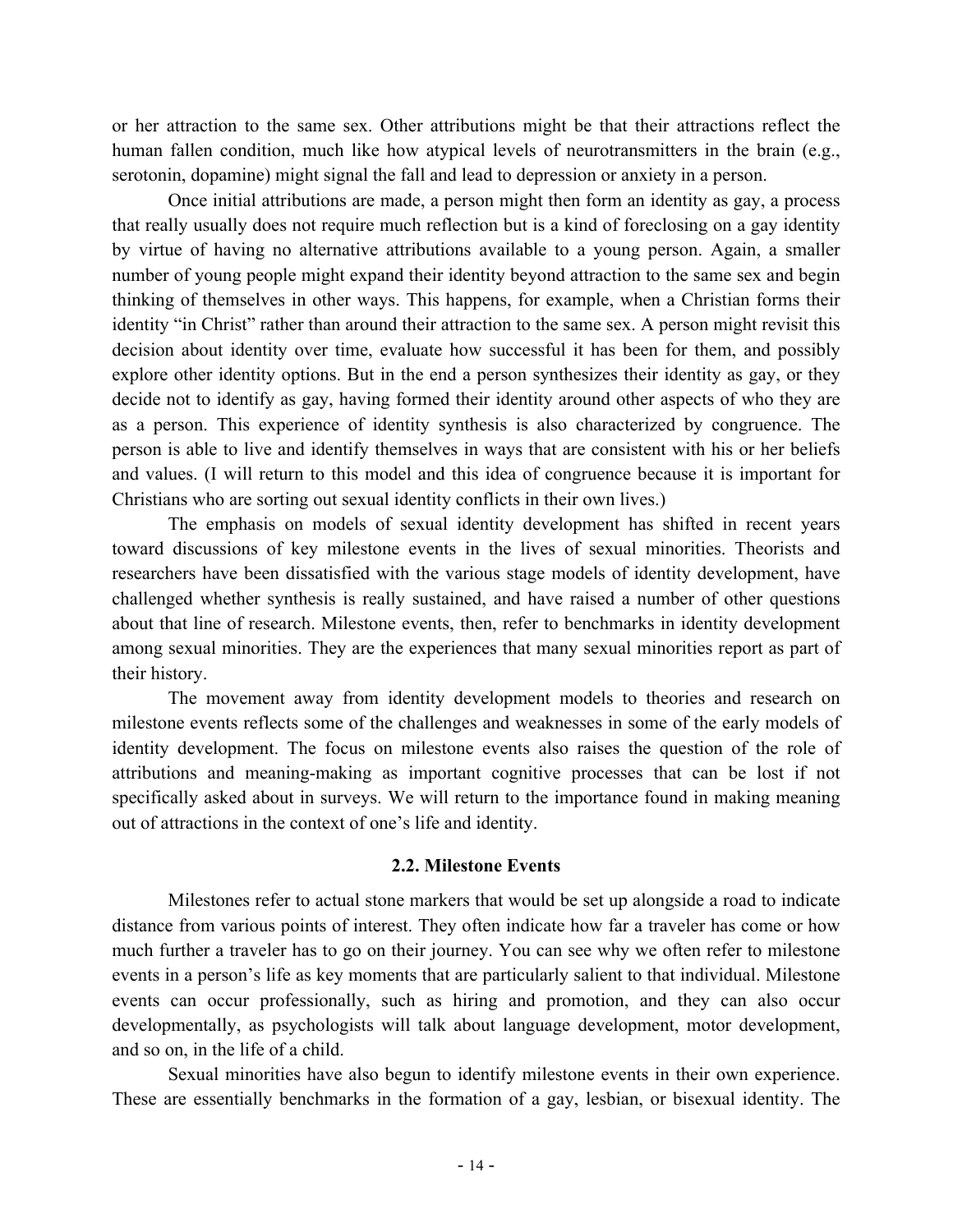primary milestone events that have been identified include first experience of same-sex attraction, first experience of same-sex behavior to orgasm, labeling oneself as gay, lesbian, or bisexual,<sup>42</sup> disclosure of identity to others, and first same-sex relationship. Many in the gay community claim that the average age of first labeling oneself as gay is about age fifteen,  $43$  with awareness of attractions as young as about age ten, initial same-sex behavior to orgasm occurring at about age twelve or thirteen. So labeling appears to occur after initial behavior. Disclosure of one's gay identity occurs after this, at an average age of about eighteen, and usually involves telling friends first and then perhaps family members, with one's mother being told before one's father is told. The remaining milestone event that is typically discussed in this context is first same-sex relationship, which reportedly occurs at about age nineteen.

In a series of studies conducted through the Institute for the Study of Sexual Identity, we have identified some of the experiences and some of the challenges Christians who are also sexual minorities face in navigating sexual identity development. For example, we reported somewhat similar milestone events in identity development, that is, awareness of attraction to the same sex occurred at an average age of thirteen, followed by same-sex behavior to orgasm at an average age of sixteen to seventeen, labeling at about age eighteen, and first same-sex relationship at an average age of between eighteen and nineteen.<sup>44</sup> It is important to note, however, that we asked additional questions based on our experience and theory of sexual identity. For instance, we distinguished between an initial attribution that a person is gay and taking on the label of gay. Also, most Christians in our study did not engage in same-sex behavior (fewer than 30%), and even fewer Christian sexual minorities adopted a gay identity label (14.4%) or had an ongoing same-sex relationship (20.2%).

This suggest that identity development is a different experience for Christian sexual minorities, particularly as so few report the experiences that are widely recognized as normative among sexual minorities who go through a process of identity development and synthesis.

 $42$  I am offering the three most common sexual minority labels. Others include curious, questioning, bicurious, queer, and so on. Also, many younger sexual minorities prefer not to identify themselves by sexual identity labels for any number of reasons. See Ritch C. Savin-Williams, *The New Gay Teenager* (Cambridge, MA: Harvard University Press, 2005), 167–69.

<sup>&</sup>lt;sup>43</sup> E. M. Dube and R. C. Savin-Williams, "Sexual Identity Development among Ethnic-Minority Male Youths," *Developmental Psychology* 35:6 (1999): 1389–98. This study was of a sample of gay males, and, as in much of psychology, we appear to be more confident in our understanding of the experiences of males rather than females.

<sup>44</sup> Mark A. Yarhouse, Stephen P. Stratton, Janet B. Dean, and Heather L. Brooke, "Listening to Sexual Minorities on Christian College Campuses," *Journal of Psychology and Theology* 37:2 (2009): 96–113. This was the first study of its kind in that we looked exclusively at the experiences of sexual minorities on Christian college campuses, including milestone events in sexual identity development and sexual minorities' experiences of campus climate. Interestingly, although many participants acknowledged that Christian colleges can be negative climates for sexual minorities—as evidenced in derogatory name-calling that occurs among fellow students—few wanted to see such colleges change their official teaching or policies regarding homosexuality or homosexual behavior. Indeed, many seemed to select Christian colleges precisely for the conventionally religious teachings that informed the campus policies.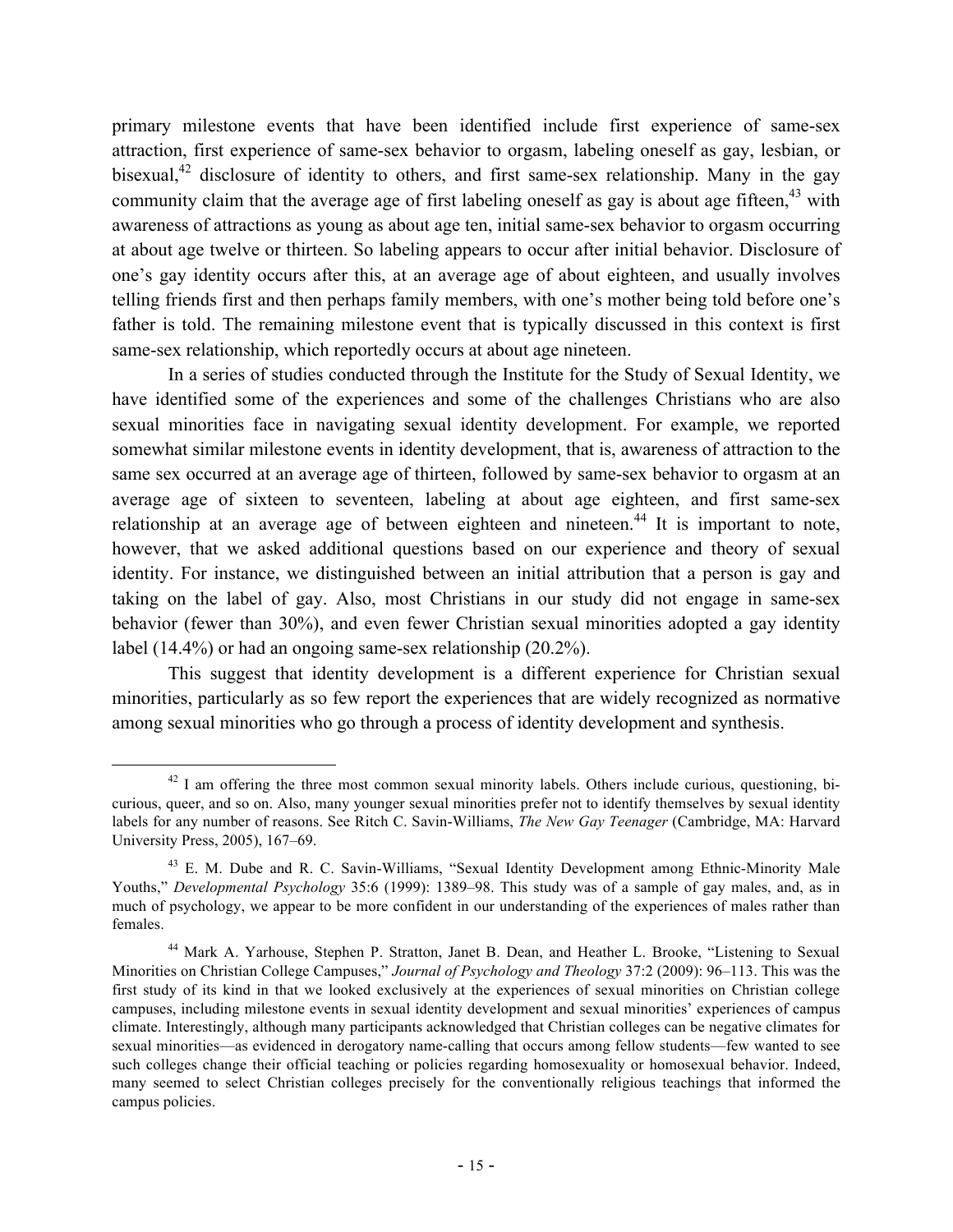In another study we conducted with a community sample (in contrast to a sample of undergraduates), we reported that identity synthesis or coming to terms with one's identity label and having confidence in it as an accurate reflection of who a person is did not occur until much later in life than we expected. Recall that in mainstream gay studies identity synthesis is thought to occur at around age fifteen with later disclosure of identity further consolidating that designation. This may be the result of how these studies are conducted because they often rely on undergraduate samples or community samples of older gay adolescents who may be reporting a final gay identity in their late teens. However, when we studied Christian sexual minorities in the community, we found that those who identified as both gay and Christian stated that they reached this point of synthesis at an average age of twenty-six, which is much later than we expected. Similarly, those who dis-identified with a gay identity indicated that they reached this point of identity synthesis, this confidence in their identity label, at an average age of thirty-four, which reflects an even later date of synthesis. Why so much later? As I indicated, this may have a lot to do with the way the samples are obtained: if you study only undergraduates, you should not be surprised to see the "whole story" told with an ending that is reached by the early twenties. Community samples of adults provide us with an opportunity to see how the experience of identity development may extend much further beyond the college years. The fact that our samples were also Christian suggests that perhaps people who take their faith identity seriously face more challenges in navigating sexual identity labels, as a gay identity is often understood to conflict with a Christian identity. It may be that the ability to navigate that difficult terrain keeps identity synthesis from occurring at an earlier age.

#### *3. Identity and the Christian Faith*

Chloe is a twenty-six year-old woman who has experienced attraction to the same sex since she was age thirteen. For much of her older adolescence she tried on a lesbian identity, but over time she did not experience that identity label as consistent with her religious identity as a Christian. She chose not to identify as lesbian despite having many friends suggest that she would be better off if she just came to terms with who she "really is." Chloe does not deny that she has strong emotional and sexual attraction to other women, nor does she deny that she has little (if any) sexual attraction toward men. But it's the identity and labeling part of her life that has been so challenging. She does not have a good word for who she is apart from language that she feels in conflict about because of her Christian identity and values.

The study of multiple aspects of identity is referred to as *intersectionality*. This term refers to "the manner in which multiple aspects of identity may combine in different ways to construct social reality."<sup>45</sup> When discussed in the multicultural movement, it often refers to the experiences of non-White, non-heterosexual experiences in combination—so African American

<sup>&</sup>lt;sup>45</sup> Janis V. Sanchez-Hucles and Donald D. Davis, "Women and Women of Color in Leadership: Complexity, Identity, and Intersectionality," *American Psychologist* 65:3 (2010): 171–81.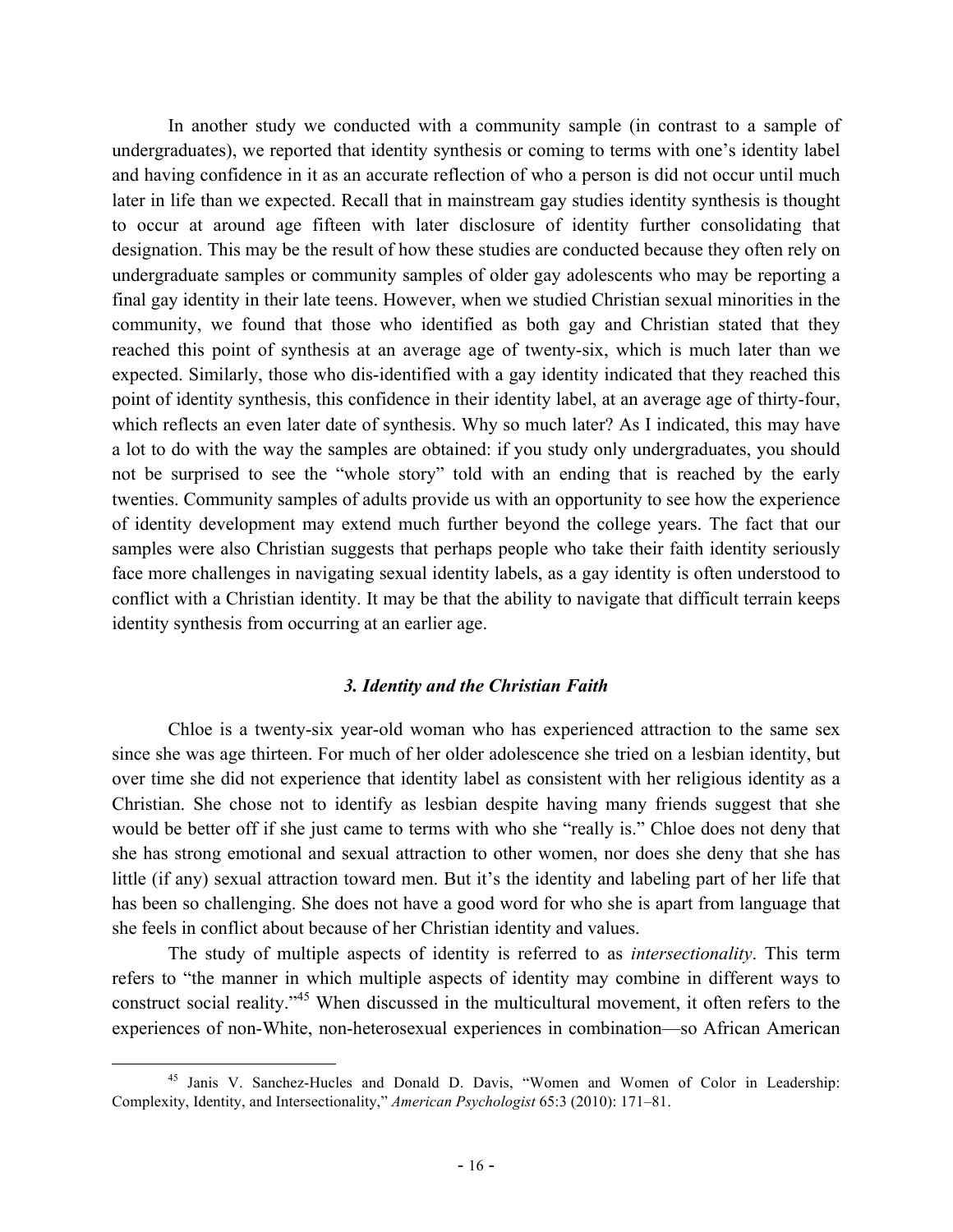sexual minorities or Latina sexual minorities. But this experience of "multiple aspects of identity" is quite salient when we look at the relationship between religious and sexual identities as experienced by Christians who are sorting out sexual identity conflicts. Unfortunately, the experience of Christian sexual minorities in particular is often overlooked or even derided within the gay community (and sometimes within the broader culture),  $46$  particularly when Christians do not integrate their experiences of same-sex sexuality into a gay identity. The multicultural movement's literature refers to this as "intersectional invisibility," the phenomenon in which those who have "intersecting identities" are "regarded as nonprototypical members of their constituent identity groups."<sup>47</sup> Again, those who do not integrate their experiences into a gay identity are certainly nonprototypical today.

It is important to understand how a person comes to form a prototypical gay identity in light of their attractions to the same sex, and then to reflect on how Christians respond to the question of identity. To understand gay identity, it may be helpful to look at a parallel example that takes us outside of the controversies surrounding homosexuality. Let's look at political identity—in other words, let's consider how a person comes to form a political identity. Rogers Smith writes about how a person comes to experience their political identity as who they are as a person.<sup>48</sup> To explain it, he identified "ethically constitutive stories" as a central consideration. These refer to "a wide variety of accounts that present membership in a particular group as somehow intrinsic to who its members really are, because of traits that are imbued with ethical significance."<sup>49</sup> Smith's essay observes that there are both ethnic and civic aspects of identity. Ethnic aspects of identity are the "givens" of existence, while civic aspects are essentially principles a person believes in. Taken together, a person can form a political identity that reflects their sense of self or their sense of something that is intrinsic to who they consider themselves to be.

A gay identity label is a kind of ethically constitutive story insofar as integrating samesex attractions into a gay identity provides a set of reference points for who one is and how to think about oneself. A gay identity relies on both ethnic and civic aspects, to borrow from the categories Smith uses. The ethnic aspects include experiences of same-sex attraction. For the most part, people do not choose to experience attraction to the same sex;<sup>50</sup> rather, they find

 <sup>46</sup> For example, there was a *Will & Grace* episode (Girls, Interrupted, May 2, 2000) in which Jack falls for a leader of an ex-gay ministry, which is referred to as a "cult" and which ends with the members admitting their attempts to portray change are a charade.

<sup>47</sup> Sanchez-Hucles and Davis, "Women," 177.

<sup>48</sup> Rogers M. Smith, "The Next Chapter of the American Story," *Chronicle of Higher Education* 69:44 (2003): B10–11.

<sup>49</sup> Rogers M. Smith, *Stories of Peoplehood: The Politics and Morals of Political Membership* (New York: Cambridge University Press, 2003), 64.

<sup>&</sup>lt;sup>50</sup> The qualifier "For the most part" is to acknowledge the experience of some people who discuss volitional aspects tied to attraction and identity. For example, Sue Wilkinson, Professor of Feminist and Health Studies at Loughborough University, was quoted in an article as saying, "I was never unsure about my sexuality throughout my teens or 20s. I was a happy heterosexual and had no doubts. Then I changed, through political activity and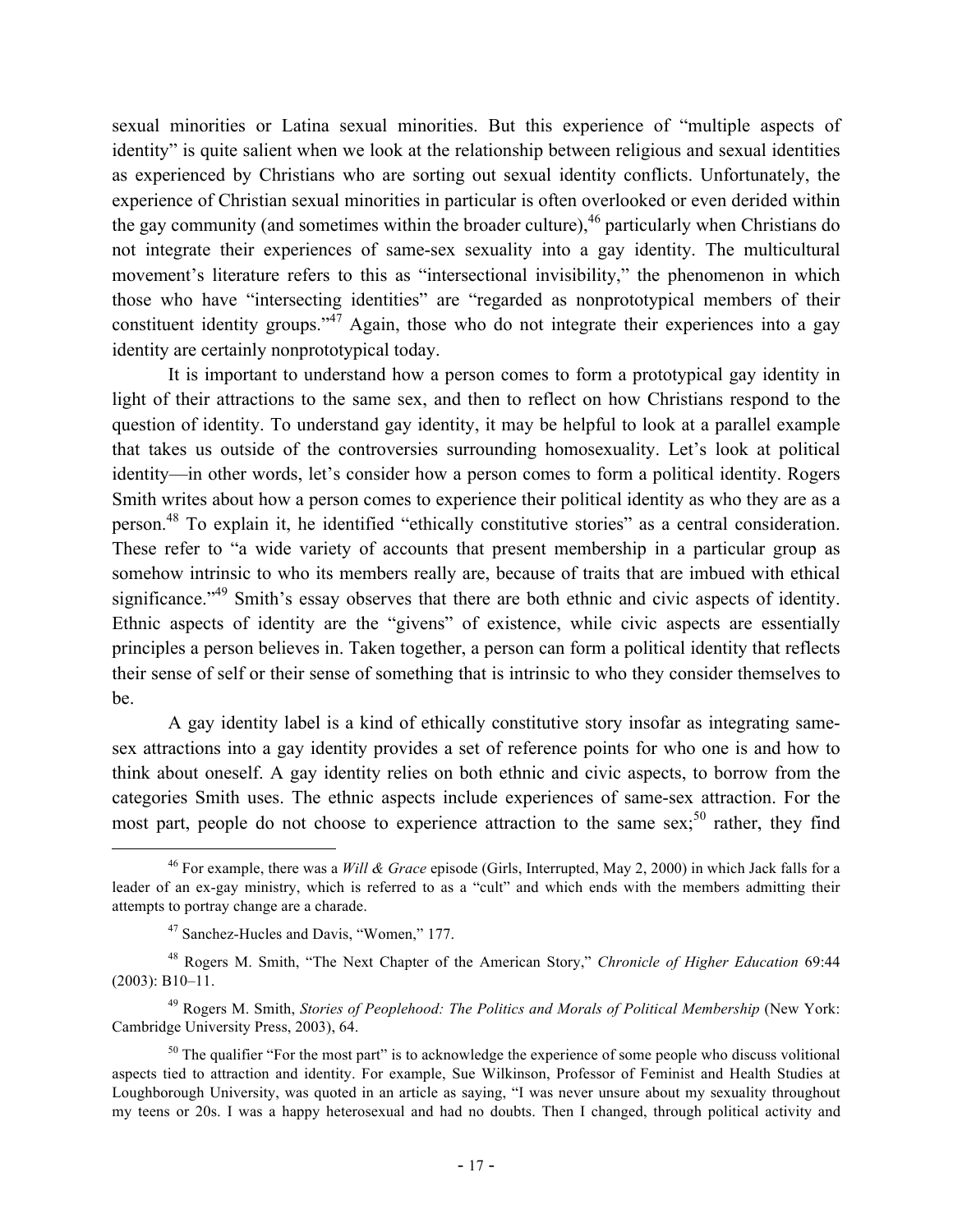themselves with these experiences and often report awareness of feeling "different" at a young age and a sense of sexual or emotional attraction to the same sex at puberty. Sexual minorities also experience a civic aspect of identity in that the gay community offers them a compelling sense of who they are as a person in the form of what I have referred to elsewhere as a "gay script."<sup>51</sup>

The process of identity development we have been discussing in this essay should be understood in light of this way of understanding gay identity. The sexual minority has experiences that set them apart from others; at least that is how they recall those experiences from childhood. They then find themselves attracted to the same sex at puberty, and these attractions can be both sexual and emotional. Of course, these experiences are run through a kind of filter; they have to be organized in a way that gives them meaning. Frankly, the church has not offered a particularly compelling vision for identity in light of the experiences of sexual minorities. Given the nature of the gay script, the sexual minority attributes their same-sex attraction to a gay identity by adopting the script and making the self-defining attribution, "I am gay." This is an initial attribution that makes meaning out of the attractions they experience, and it also helps address the need for identity, which is an important developmental stage of adolescence.

Of course, not everyone integrates their experiences of same-sex attraction into a gay identity. This has been well documented in our research and by studies conducted by many others.<sup>52</sup> This does not mean that they are heterosexual, but it does mean that they dis-identify with a gay identity. For example, when we asked about identity labels in a small study of Christian sexual minorities, one male interviewed shared how he had "no label" for his sexual identity:

I would say no label because I can't really say I am straight because I am sexually attracted to men. Not homosexual or gay because I think those are identities and not fact.

 $\overline{a}$ 

feminism, spending time with women's organisations. It opened my mind to the possibility of a lesbian identity." http://women.timesonline.co.uk/tol/life\_and\_style/women/relationships/article2002552.ece.

<sup>51</sup> Mark A. Yarhouse, *Homosexuality and the Christian* (Grand Rapids: Bethany House, 2010), 49.

<sup>52</sup> See also Michelle Wolkomir, *Be Not Deceived: The Sacred and Sexual Struggles of Gay and Ex-Gay Christian Men* (New Brunswick, NJ: Rutgers University Press, 2006); Michelle Wolkomir, "Wrestling with Angels of Meaning: The Revisionist Ideological Work of Gay and Ex-Gay Christian Men," *Symbolic Interaction* 24 (2001): 407–24; Michelle Wolkomir, "Emotion Work, Commitment, and the Authentication of the Self: The Case of Gay and Ex-Gay Christian Support Groups," *Journal of Contemporary Ethnography* 30:3 (2001): 305–34; L. G. Brzezinski, "Dealing with Disparity: Identity Development of Same-Sex Attracted/Gay Men Raised in the Church of Jesus Christ of Latter-day Saints" (PhD diss., University of Utah, Salt Lake City, 2000); A. Lee Beckstead and Sue L. Morrow, "Mormon Clients' Experiences of Conversion Therapy: The Need for a New Treatment Approach," *The Counseling Psychologist* 32 (2004): 651–90.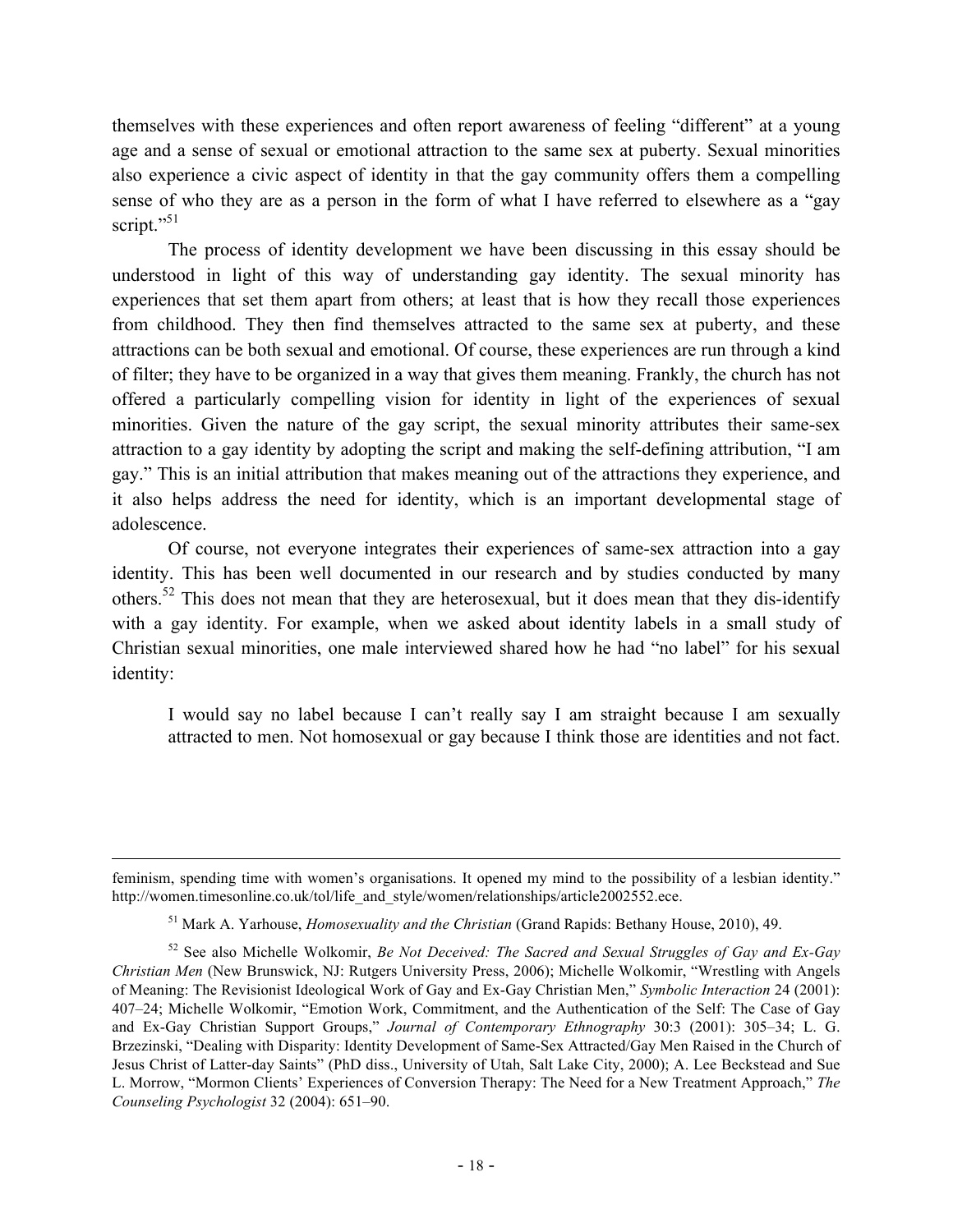I refuse to identify as homosexual/gay because I find my identity in Christ and those are not Christ-like identities.<sup>53</sup>

When an identity outcome is *not* a "Christ-like" identity, it may be experienced as untenable to some followers of Christ. For some believers, a gay identity is just that, and so they attribute their attractions toward the same sex to other factors, such as the fall. To them, same-sex attraction is a temptation. In fact, this may be one of the most common attributions that undermines a gay script, and it may take a variety of forms. After all, the effects of the fall could be moderated by either nature or nurture, by biological predispositions, childhood experiences, environmental factors, and any number of other considerations.

I mentioned a moment ago that the church has not provided a compelling alternative account for sexual minorities to organize their experiences of attraction to the same sex. In fact, if this is true, it is rather remarkable that some sexual minorities have found a way to organize and make meaning out of their attractions in keeping with a traditional Christian sexual ethic. It is one thing to agree with a traditional Christian sexual ethic and to refrain from same-sex behavior; it is another thing to explore identity development and synthesis in light of that sexual ethic.

Let's return to Chloe's experience. Although Chloe had explored same-sex relationships in adolescence, she eventually came to the conclusion that same-sex behavior was against God's revealed will for sexual expression. That decision and the decision that is in front of her every day as she makes choices in keeping with her values is difficult enough. However, she struggles with the identity aspect, too, in that many people close to her are readily willing to accept her as lesbian but do not quite know how to relate to her when that is not how she experiences or identifies herself—when her values contrast sharply with how others want to frame and organize the topic. It has been hard for Choe to relate to people who are close to her from the gay community but who extend pity to her for choices they do not understand or with which they cannot fully empathize. It has also been hard for Chloe to relate to people in the Christian community who do not see her identifying as heterosexual or capable of offering that testimony of God's work in her life. In some ways, embracing a gay or lesbian identity may be more accessible to some people and more easily understandable to the communities that would either support or condemn them.

In studies we conducted on sexual identity among Christian sexual minorities, we looked into the differences between groups of Christian sexual minorities who identified as gay and Christian sexual minorities who dis-identified with a gay identity.<sup>54</sup> Among the differences were that those who identified as gay were more likely to initially attribute their attractions to the same

 <sup>53</sup> Mark A. Yarhouse, Heather L. Brooke, Paula Pisano, and Erica S. N. Tan, "Project Inner Compass: Young Adults Experiencing Sexual Identity Confusions," *Journal of Psychology and Christianity* 24:4 (2005): 352– 60.

<sup>54</sup> Mark A. Yarhouse and Erica S. N. Tan, *Sexual Identity Synthesis: Attributions, Meaning-Making, and the Search for Congruence* (Lanham, MD: University Press of America, 2004).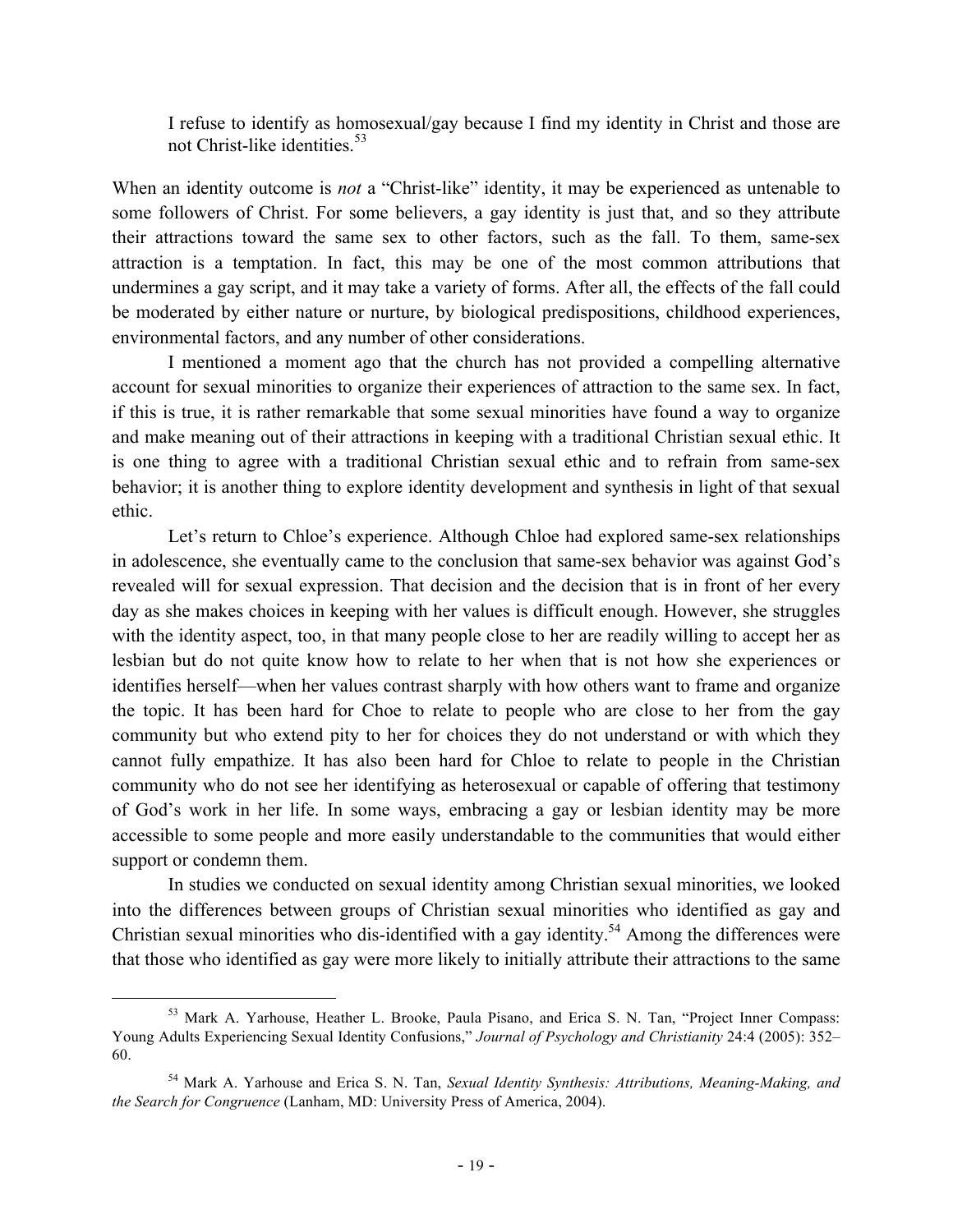sex as signaling a gay identity. Of course, when a person thinks that they are gay, they are more likely to respond in ways that confirms that identity, such as seeking out other gay and lesbian persons, engaging in same-sex behavior, finding resources on gay and lesbian issues, and so on. Those who dis-identified with a gay identity were less likely to do these things.

Regarding multiple identity considerations, we conducted a small study of African-American Christian sexual minority males. We were looking at three identity considerations: racial identity, religious identity, and sexual identity.<sup>55</sup> When asked about the relationship between these three identities, most identified their Christian identity as primary. In elaborating on a Christian identity as primary or more salient, one person shared, "My Christian identity transcends every other identity and gives it focus and balance.<sup>556</sup>

This understanding of different ways of resolving identity conflicts can also be understood with reference to different experiences of congruence. A distinction can be made between *organismic* congruence and *telic* congruence.<sup>57</sup> Organismic congruence refers to taking cues from one's own impulses as a guide to shaping identity and behavior. It presumes that such impulses are good and helpful resources in identity formation and personal fulfillment. Indeed, much of contemporary clinical psychology is unwittingly based upon such premises, particularly with the influence of Carl Rogers, the "quiet revolutionary" whose person-centered approach to counseling and therapy dominated the mental health landscape.

But organismic congruence is but one way of achieving congruence. Another way to achieve congruence is telic congruence. Telic congruence looks ahead to who one is becoming. It can consider design and purpose—both here and now and for the future—and it can be reflected in a person's desire to lay aside or be disciplined in response to impulses in favor of another way of achieving a sense of self, purpose, and identity.

The connection to sexual identity conflicts is that sexual minorities may find many ways to resolve their conflicts and work toward a sense of congruence.<sup>58</sup> Some, perhaps most, may respond by assenting to the impulses they experience as moral compasses that point toward a

<sup>&</sup>lt;sup>55</sup> Gender considerations are also reflected in this study, but we did not compare male and female experiences of African American sexual minorities. We will leave that study for another time.

<sup>56</sup> Mark A. Yarhouse, Stephanie Nowacki-Butzen, and D. Fredrica Brooks, "Multiple Identity Considerations among African American Christian Men Who Experience Same-Sex Attraction," *Counseling and Values* 54 (2009): 25.

<sup>&</sup>lt;sup>57</sup> William L. Hathaway, personal communication, November 2, 2009. This distinction is also discussed in the American Psychological Association's *Task Force Report on Appropriate Therapeutic Responses to Sexual Orientation* (Washington, DC: American Psychological Association, 2009), 18.

<sup>&</sup>lt;sup>58</sup> In an empirical study of various identity outcomes, Trista Carr ("Sexual Minority Christians: A Typology of Identity Outcomes and Tension Resolution" [PsyD diss., Regent University, Virginia Beach, Virginia, 2010]) reported on a convenience sample of 177 Christians who experience same-sex attraction and identified several identity outcomes, the most common of which were *identify as gay/lesbian/bisexual Christian* (50.1% of participants), *only identify as Christian-no sexual identification* (11.9%), and *never identify as LGB-only Christian identity* (10.2%). How common an identity outcome occurred may not be as instructive given that the data was derived from a convenience sample, but the range of identity outcomes is certainly noteworthy.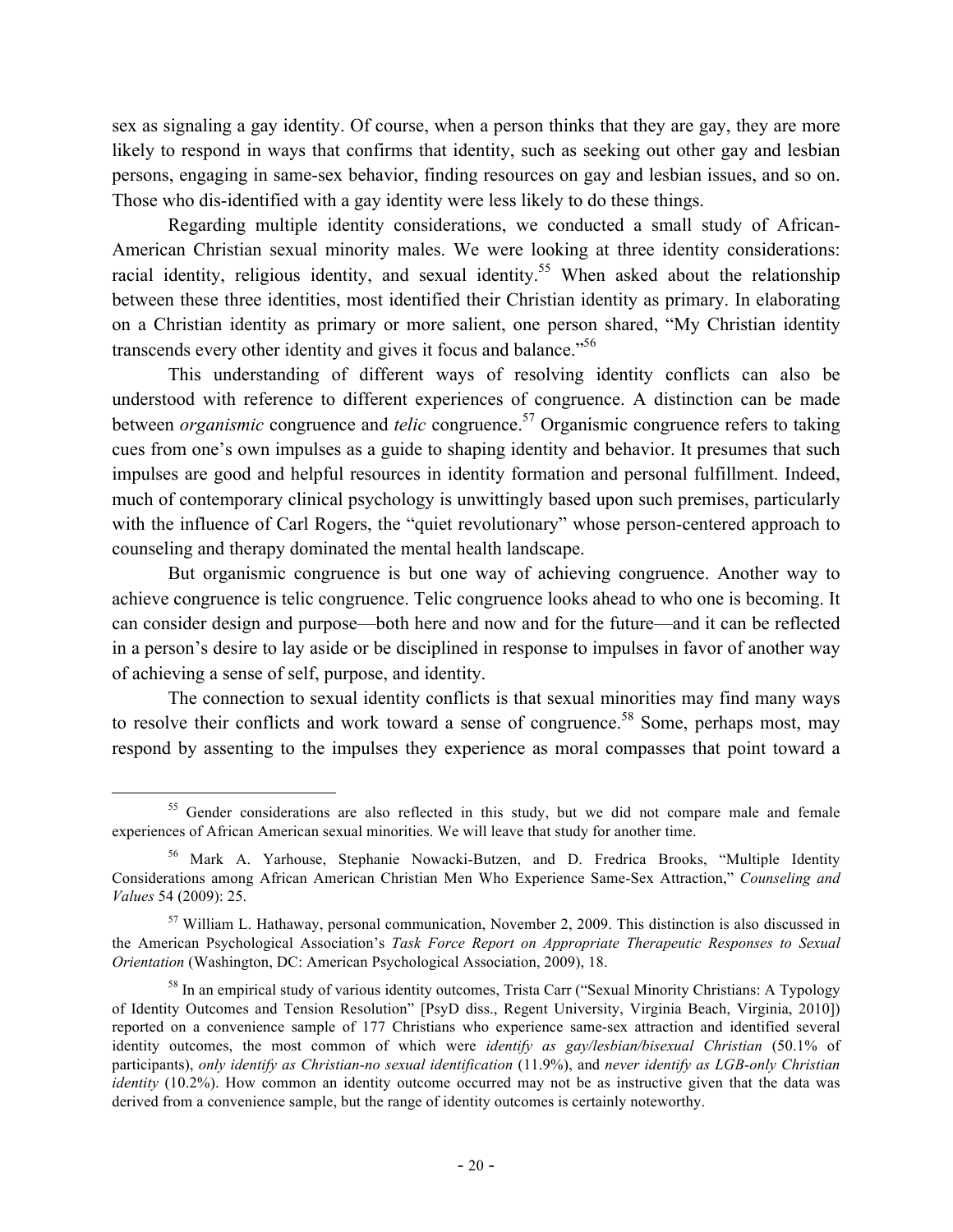congruence that, in their experience, merely reflects who they are. Their identity (and subsequent behavior) merely recognizes the impulses they experience. Others, perhaps a minority today, may respond to their sexual identity conflicts by looking to who they are supposed to be, who they are becoming, and to form their identity around a congruence found in obedience to that sense of identity.

Of course, there are many ways people may respond to the conflict they experience between their Christian identity and their sexual identity. One of the more common responses to the conflict is to attempt to change sexual orientation from homosexual to heterosexual. This might take the form of a prayer in which the person asks God to remove their attraction to the same sex, much in the same way Paul asked God to remove his "thorn in the flesh" (2 Corinthians 12:7). In fact, many Christian sexual minorities have referenced that passage as instructive regarding how they ought to experience enduring or persistent attraction to the same sex. In any case, there have been a number of Christian ministries that have focused on helping people achieve "freedom from homosexuality through the power of Jesus Christ."<sup>59</sup> This brings us to a discussion of trajectories that a person chooses for their life in light of their experience of same-sex attraction.

# *4. On Resolving Sexual Identity Conflicts and Life Trajectories*

This section explores different ways to resolve sexual identity conflicts. I prefer to think about these resolutions as trajectories, recognizing that there are many trajectories a person can follow. I emphasize trajectory as saying something about direction or pathway rather than endpoint per se. I realize that trajectories are often followed precisely because of an expressed wish to reach an endpoint, but I have found that focusing exclusively on endpoints can at times detract from the importance of the direction itself.

# **4.1. Trajectory 1: Affirm Gay Identity as Central**

One way to resolve sexual identity conflicts—let's call it *Trajectory 1*—is to affirm a gay identity as central to who one is as a person. This is historically atypical, but it is common in contemporary culture.

One gay historian identifies four forms of homosexuality across cultures and throughout history.<sup>60</sup> The first is *age-structured homosexuality*. This is seen, for example, in age-related initiation ceremonies in some societies in New Guinea. The second form is *gender-reversed* 

 <sup>59</sup> http://www.exodusinternational.org/ (accessed November 12, 2009). Exodus International closed in 2013 (http://www.huffingtonpost.com/2013/06/20/exodus-international-shuts-down\_n\_3470911.html); however, other ministry networks have emerged (e.g., Restored Hope Network) and identified with this message.

<sup>60</sup> Gilbert Herdt, "Developmental Discontinuities and Sexual Orientation across Cultures," in *Homosexuality/Heterosexuality: Concepts of Sexual Orientation* (ed. David P. McWhirter, S. A. Sanders, and J. M. Reinisch; New York: Oxford University Press, 1996), 224.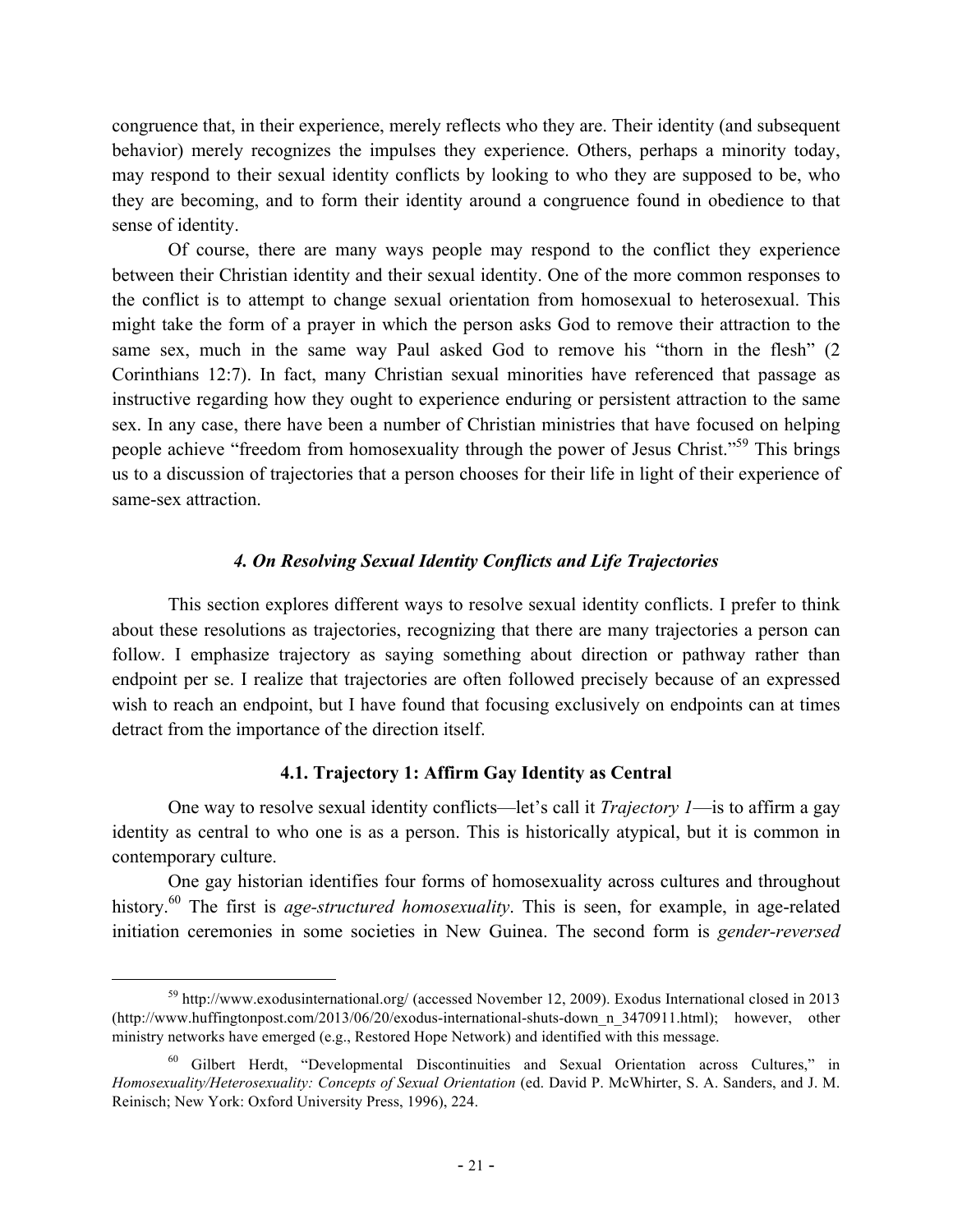*homosexuality*. An example of this might be the North American Indian *berdache* (sometimes referred to as "two spirit" suggesting both a masculine and feminine spirit reside in the individual). The third form of homosexuality across cultures is *role-specialized homosexuality*. According to Herdt, an example of this can be found in the Chukchee shaman whose vision quests direct him to engage in same-sex behavior for a time. The fourth and final form of homosexuality can be seen in the *modern gay movement*. What is unique about this form of homosexuality, according to Herdt, is that it is a movement made possible by "disengaging sexuality from the traditions of family, reproduction, and parenthood." The modern gay movement became a "social and historical likelihood" based upon this separation and in a cultural context of personal, sexual self-actualization.<sup>61</sup> This self-actualization is organized around the self-defining attribution "I am gay."

This first trajectory, then, involves locating oneself as a member of the modern gay movement.<sup>62</sup> It entails private sexual identification as gay and typically a public sexual identity as gay. It embraces a gay identity as a normative outcome for sexual identity development among those who are attracted to the same sex. Same-sex behavior, then, is believed to be a normal and natural expression of identity, of who one is as a person.

# **4.2. Trajectory 2: Move from Homosexual to Heterosexual Orientation**

Christians have often countered *Trajectory 1* with what we can refer to as *Trajectory 2*, which moves the person from a homosexual orientation (the basis of a gay identity) toward a heterosexual orientation (the basis of a heterosexual identity). From a Christian perspective, what are we to make of attempts to change sexual orientation? It is understandable that a person would consider attempting to change since Christians view heterosexuality as normative. At the same time, the assertion that heterosexuality is normative is no guarantee that sexual orientation can change.

As we parse out these different trajectories, I want to explore how they might respond to a key verse from Scripture that is often cited in these discussions: 1 Corinthians 6:11. After Paul lists a number of sinful behaviors, he declares, "And that is what some of you were. But you were washed, you were sanctified, you were justified in the name of the Lord Jesus Christ and by the Spirit of our God."

It is important to avoid two extremes in the pastoral care or response to sexual orientation. The one is *arrogant optimism* that all persons with a homosexual orientation can

 $61$  Ibid.

 $62$  There are far more trajectories and identity outcomes than the three I discuss in this section. However, for the purposes of conveying the argument, I discuss these three broad trajectories to indicate possible ways to respond to same-sex sexuality and identity in terms of identity synthesis or achievement. This is similar to trajectory as "a choice in a journey," to borrow from Peter Ould (http://www.peter-ould.net/2007/04/19/you-and-me-together/, accessed December 2, 2009). For a study and discussion of the many possible outcomes, see Carr, "Sexual Minority Christians."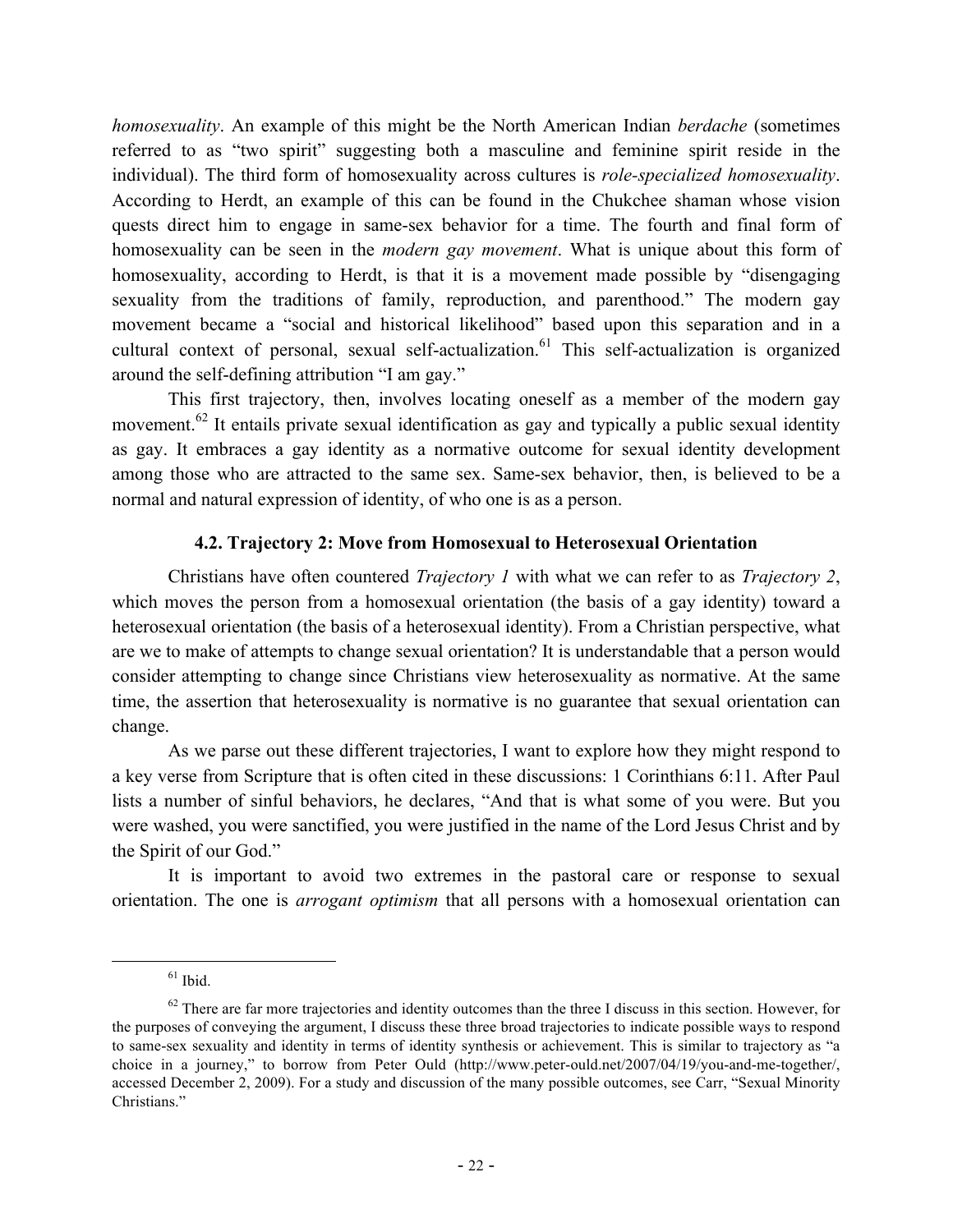equally likely to change.<sup>63</sup> Those who operate from this perspective are more likely to be found among *Trajectory 2* persons and assert that anyone can change if they try hard enough or have enough faith. They view 1 Corinthians 6:11 as saying that a person used to be oriented to the same sex and that now they are oriented to the opposite sex.

The other extreme to avoid is *cynical pessimism*. This asserts that no one can experience change in sexual orientation and that those who have made that claim have lied. The cynical pessimist might view 1 Corinthians 6:11 as referring to other concerns, even other sexual concerns, but not to the gay relationship people have today. They do not see a reason to attempt change, and some might even go so far as to argue that such attempts go against a gay person's actual nature as gay, drawing upon recent revisionist understandings of Romans 1.

Another approach to the topic is *realistic biblical hope*. From this perspective, 1 Corinthians 6:11 describes a change, but we have no assurance that the change in question is a change in attraction or orientation; rather, the change may be a pattern of behavior that characterizes a person. Change may also occur at the level of attraction or orientation, but that is not considered typical or a necessary interpretation of the biblical passages.

Also, emphasizing change of sexual orientation can risk idolizing heterosexuality. What is more important to the Christian is not heterosexuality but a Christ-like life devoted to God (e.g., 2 Timothy 2:21; 1 Thessalonians 5:23).

# **4.3. Trajectory 3: Move away from Gay Identity**

Another option, *Trajectory 3*, is to provide pastoral care in which the person moves away from a gay identity but does not focus on a movement away from a homosexual orientation to a heterosexual orientation. *Trajectory 3* focuses more holistically on sexual identity in contrast to *Trajectory 2*'s more narrow focus on orientation. It helps a person think about who they are and how they think of themselves and communicate who they are to others rather than limiting the discussion to arousal patterns and measures of sexual attraction.

It is interesting to think about what some Christians have said about their change of orientation experience. In our study of ninety-eight people attempting to change orientation through involvement in a Christian ministry affiliated with Exodus International, we asked the question, "How helpful has the ministry been so far?" Here are a few responses:

- It "made my walk with Christ closer."
- "It was very helpful to increase my relationship with God, making it closer."
- It got "my hands on materials that are helpful to read."
- "I need that intermediate place between church, between the rest of the world to be able to be honest . . . to have somewhere to be real."
- "They've helped me to find myself."

<sup>&</sup>lt;sup>63</sup> This language comes from Richard E. Butman (personal communication) in reference to how the church deals with psychopathology. I've adapted it to our discussion of how the church responds to homosexuality and attempted change of sexual orientation.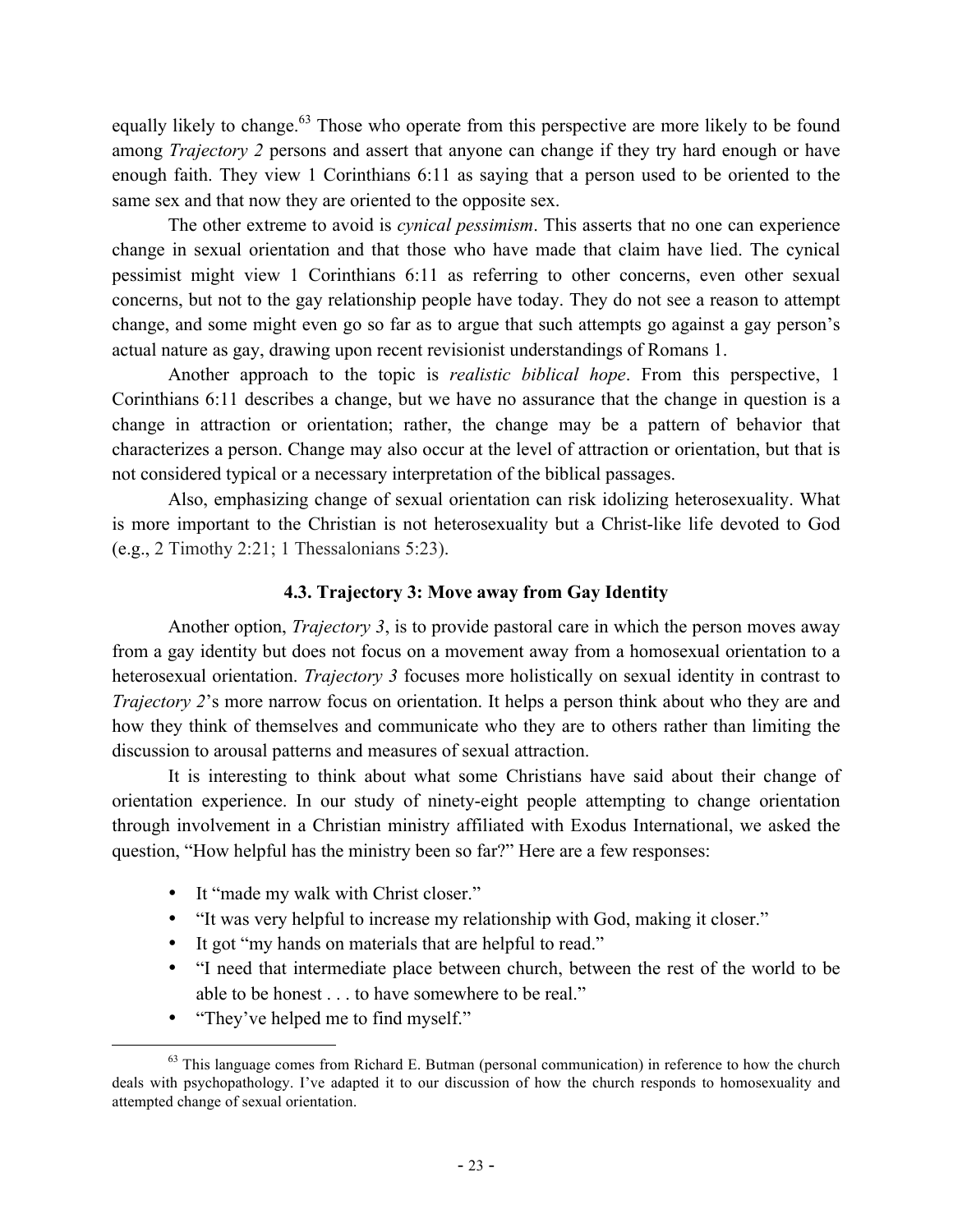Note that the areas of help have a lot to do with spiritual themes, such as walking closer with Christ or God and being able to be transparent. When it came to an open-ended question about how helpful their ministry has been so far, people did not offer a discussion of how the ministry was changing their sexual orientation.

Similarly, we asked participants to discuss areas that reflect real change. Here are a few of the responses they shared:

- "I'd say what it's doing is reminding me of God's intimate care and reminding me of his care for me—that he's gentle and he will walk with me. I guess that's basically saying that it's okay to struggle."
- "I haven't acted out sexually in any way since I've been going.... It's gotten under the surface, helped me see the reasons why I did the things I did."
- "I think that God used it to let me know that I could struggle and still be accepted."

What is involved in following this trajectory? I encourage people to carefully examine the language that they use to describe themselves and their experiences since I believe language can shape a person's sense of identity:

Each of us is born into and assimilates preexisting forms of language in a culturally created linguistic system. In the process of socialization, we learn to speak in accepted ways and simultaneously to adopt the shared values and ideology of our language system. Thus, our words express the conventions, the symbols, the metaphors of our particular group. And we cannot speak in a language separate from that of our community. $64$ 

The Christian sexual minority often has limited options for understanding his or her attraction to the same sex in light of his or her Christianity. From a narrative understanding, they might readily develop a "dominant story" or principal view of themselves and the world. For many Christian sexual minorities, it is that they are sinful or wrong for their sexuality or sexual impulses. From this theoretical perspective, the person internalizes a dominant discourse from Christianity that shapes their sense of themselves as a sinful person.

Some Christian sexual minorities create a sense of identity around the common meanings or connotations associated with "gay" as an identity label. They are gay Christians, and they take different positions that they view as justifying a different interpretation of key passages in Scripture, overarching themes in Scripture, and so on to argue that same-sex behavior is neutral and must be judged like any heterosexual behavior as to whether it is moral or immoral (such as whether it occurs in a loving relationship, etc.). In one online community called gayChristian.net, they refer to themselves as "Side A" Christians. They do not believe that same-sex attraction is a

 <sup>64</sup> Dorothy Stroh Becvar and Raphael J. Becvar, *Family Therapy: A Systemic Integration* (6th ed.; Boston: Allyn & Bacon, 2006), 93.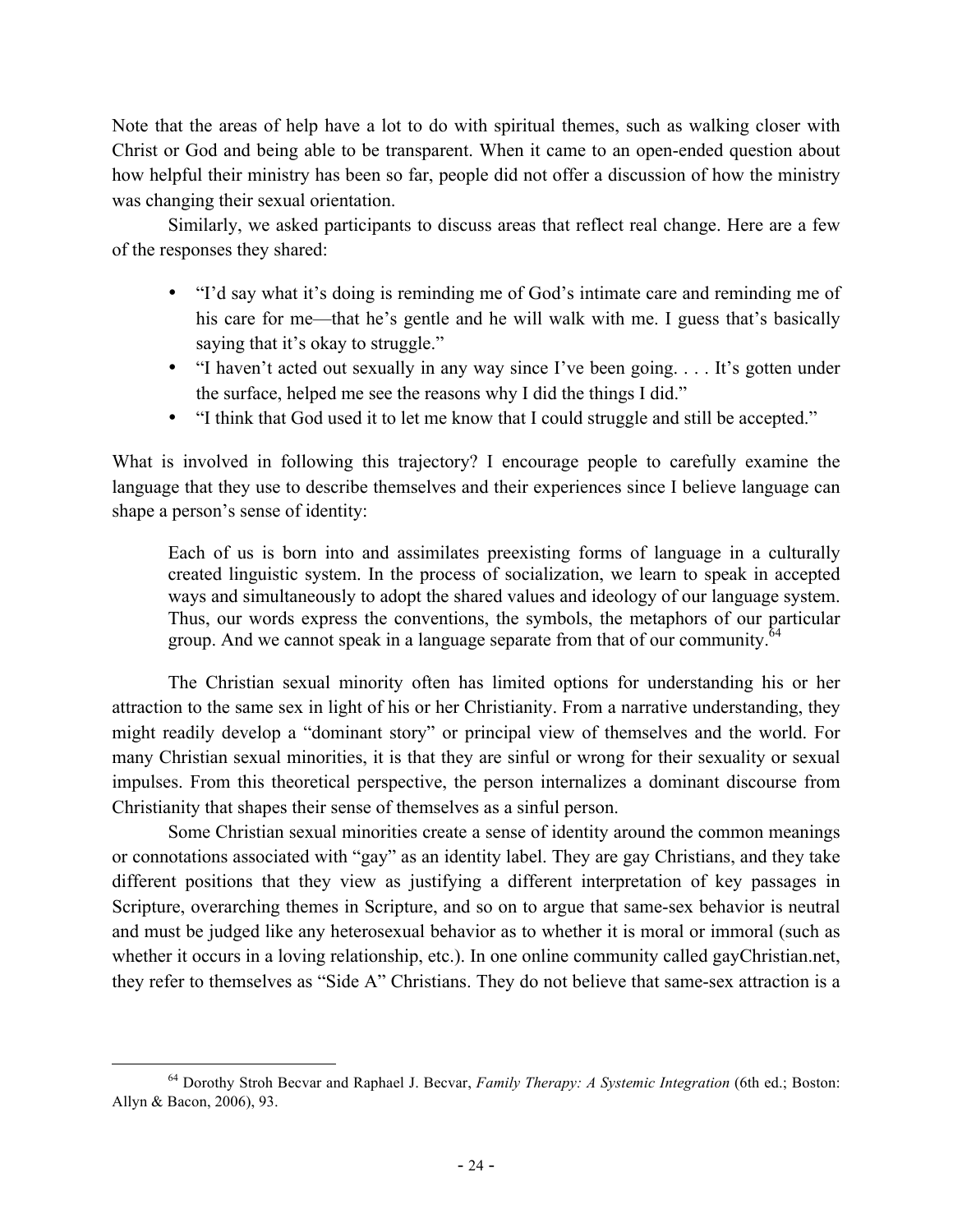temptation to sin or something to struggle with or against; rather, they are "those who are in gay relationships or hope to be someday."65

Other Christian sexual minorities do not create a sense of identity around the common meanings or connotations associated with "gay" as an identity label. They are also gay Christians, but they seem to mean something more like being "gay" reflects the fact that they are attracted to the same sex. GayChristian.net refers to them as "Side B" Christians, who "view their same-sex attractions as a temptation, and strive to live celibate lives." To some, this might mean that these gay Christians are changing the common meaning of the word "gay" in that they reject behavioral expression of their attractions for religious reasons. But to these Christian sexual minorities, they share a common sense of experience with members of the gay community, and the use of the word "gay" (as a self-defining attribution) is an honest account of their sexual attractions and reflects the resonance they feel with the gay community *at that level*. 66

Still others reject a gay identity label altogether. This may be the more common response among sexual minorities who do not endorse same-sex relationships and the theological and biblical studies that are cited to support such behavior and/or relationships. These individuals are sometimes referred to as *ex-gays* or *post-gays*. Exodus International popularized the word *exgay*, although there was movement away from that designation by some in leadership in the year prior to the closing of the ministry organization. Post-gay has been popular among some Christian sexual minorities, including Peter Ould:

Post-gay isn't an ontological statement, it's a vectorial statement. For those uninitiated in the deeper arcane magicks of mathematics, a vector is simply a description of a direction and magnitude. It describes a movement, not a position (which is ontology). Post-gay then is less about being straight or gay and rather about a choice of a journey.<sup>6</sup>

In our own work studying similar individuals, we used the more descriptive (but somewhat clunky) language of "dis-identifying" with a gay identity. What these terms and others seem to convey is a rejection of the label "gay" by either not being gay, not identifying as gay, or moving beyond gay as a personal identity label. In keeping with Ould's sentiment, it is primarily a discussion of life trajectory or, in his words, a *choice of a journey.*

 <sup>65</sup> http://gaychristian.net/ (accessed November 18, 2010).

<sup>66</sup> A recent example of a gay Christian who believes God calls him to abide by the traditional Christian sexual ethic is Wesley Hill, *Washed and Waiting: Reflections on Christian Faithfulness and Homosexuality* (Grand Rapids: Zondervan, 2010). By rejecting the meaning of gay identity in the common vernacular, some might even say that this group of gay Christians are involved in *excorporation* (as contrasted with *incorporation*), by which is meant a group speaks "*our* meaning with *their* language." See Kevin J. Vanhoozer, "What is Everyday Theology?" in *Everyday Theology: How to Read Cultural Texts and Interpret Trends* (ed. Kevin J. Vanhoozer, Charles A. Anderson, and Michael J. Sleasman; Grand Rapids: Baker, 2007), 56. Vanhoozer here introduces the reader to John Fiske, who is the person who introduces the language of "excorporation" and originally contrasts it with "incorporation."

 $67$  http://www.peter-ould.net/2007/04/19/you-and-me-together/ (accessed November 18, 2010).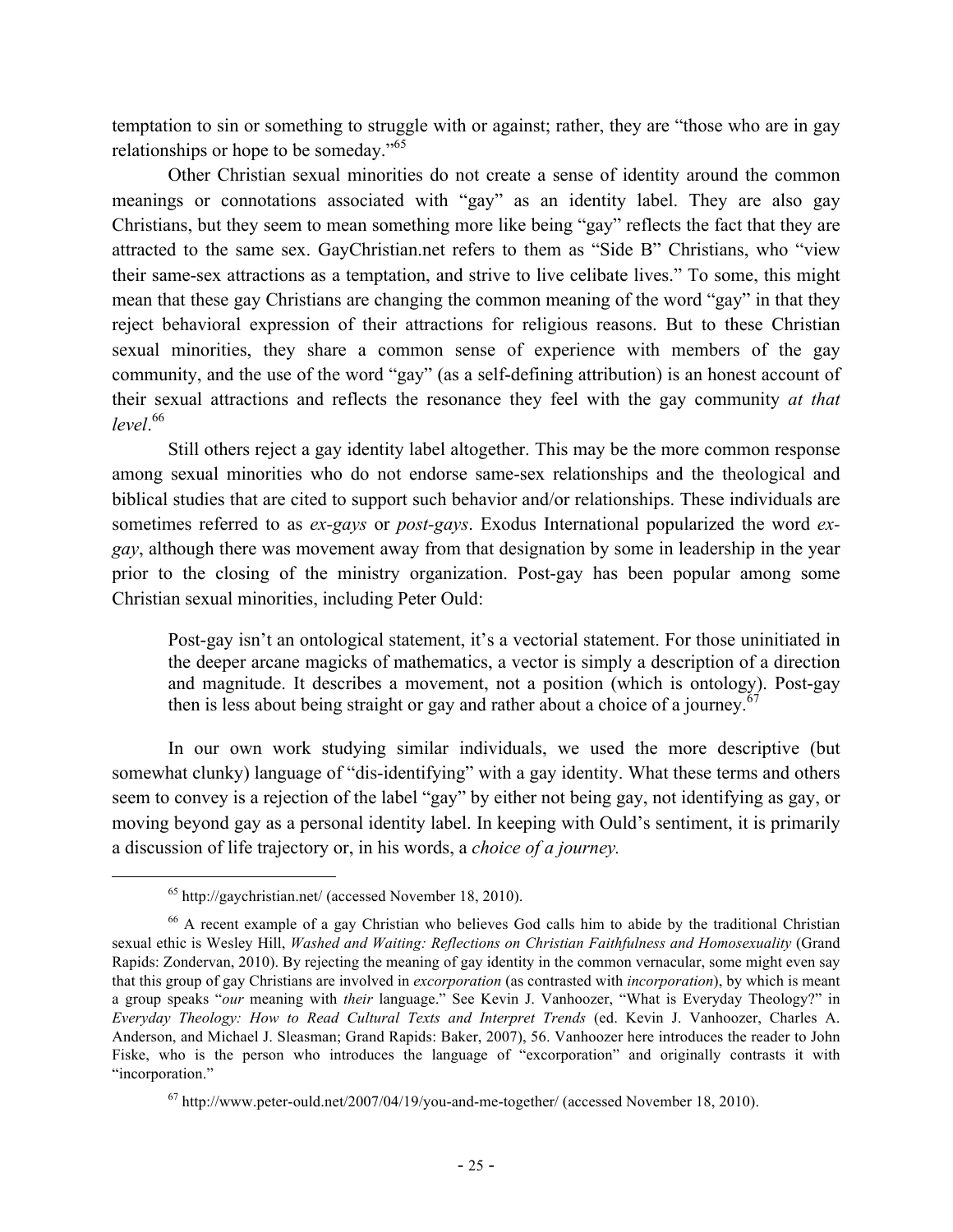In each of these steps away from the common meanings associated with a gay identity label, we want to consider how Christians understand sexual identity labeling in light of a broader understanding of identity labeling, which is tied to locating and centering the self. One way Christians have understood labeling and identity is that they have recognized the human tendency to have a wrongly centered self.<sup>68</sup> This comes at least in part from passages such as Galatians 2:19–20, where Paul writes to the churches in Galatia about the believers' life in Christ: "For through the law I died to the law so that I might live for God. I have been crucified with Christ and I no longer live, but Christ lives in me. The life I live in the body, I live by faith in the Son of God, who loved me and gave himself for me." Mirslav Volf points out that in Galatians 2:19–20 Paul writes about a wrongly centered self and the need to be "re-centered." The act or process of re-centering involves a shift away from self and toward a more salient identity in Christ.

In the area of sexual identity, a truly Christian understanding begins with recognizing that there can be a "diffusion of the self" in which the person passively allows a gay identity to supersede a Christian identity. (In all areas of life, there is a tendency to passively allow other interests and experiences to supersede a Christian identity, so this should not be thought of as exclusive to the sexual identity discussions.) This passive diffusion of the self is more likely to occur in cultural contexts that support the concept of organismic congruence (see §3 above). Organismic congruence assumes that the preferred outcome resides in awareness and acceptance of what the organism experiences itself to be. Locate this assumptive framework—which is implicitly supported within the broader Western culture and in its mental health and related institutions—within a broader culture of individualism and personal fulfillment (selfactualization), and it comes as no surprise that such congruence will be seen as the normative outcome for identity resolution. This makes "de-centering" more challenging because the cultural context makes passive diffusion of the self that much more likely.

The Christian would consider first "de-centering" the self and then "re-centering" the self. This does not entail rejecting the self; rather, according the Volf, "re-centering establishes the most proper and unassimilated center that allows the self to stand out against person and institution which may threaten to smother it."<sup>69</sup> The Christian sexual minority may often end up navigating the process of re-centering the self in the face of the gay community *and* in the face of their particular church community, particularly if the former suggests that the only authentic identity is *gay* and if the latter suggests that the only authentic identity is *straight*.

Although there is no one pathway we know of for this process of de-centering and recentering the self, let me offer a few observations about what it might entail at a very practical level. The first consideration is to resist the drift toward isolation when struggling with sexual identity concerns. This is a common experience, as many people in the church are either uncomfortable with the subject or may be communicating either rejection or acceptance in ways

 <sup>68</sup> Volf, *Exclusion and Embrace*, 71.

 $69$  Ibid.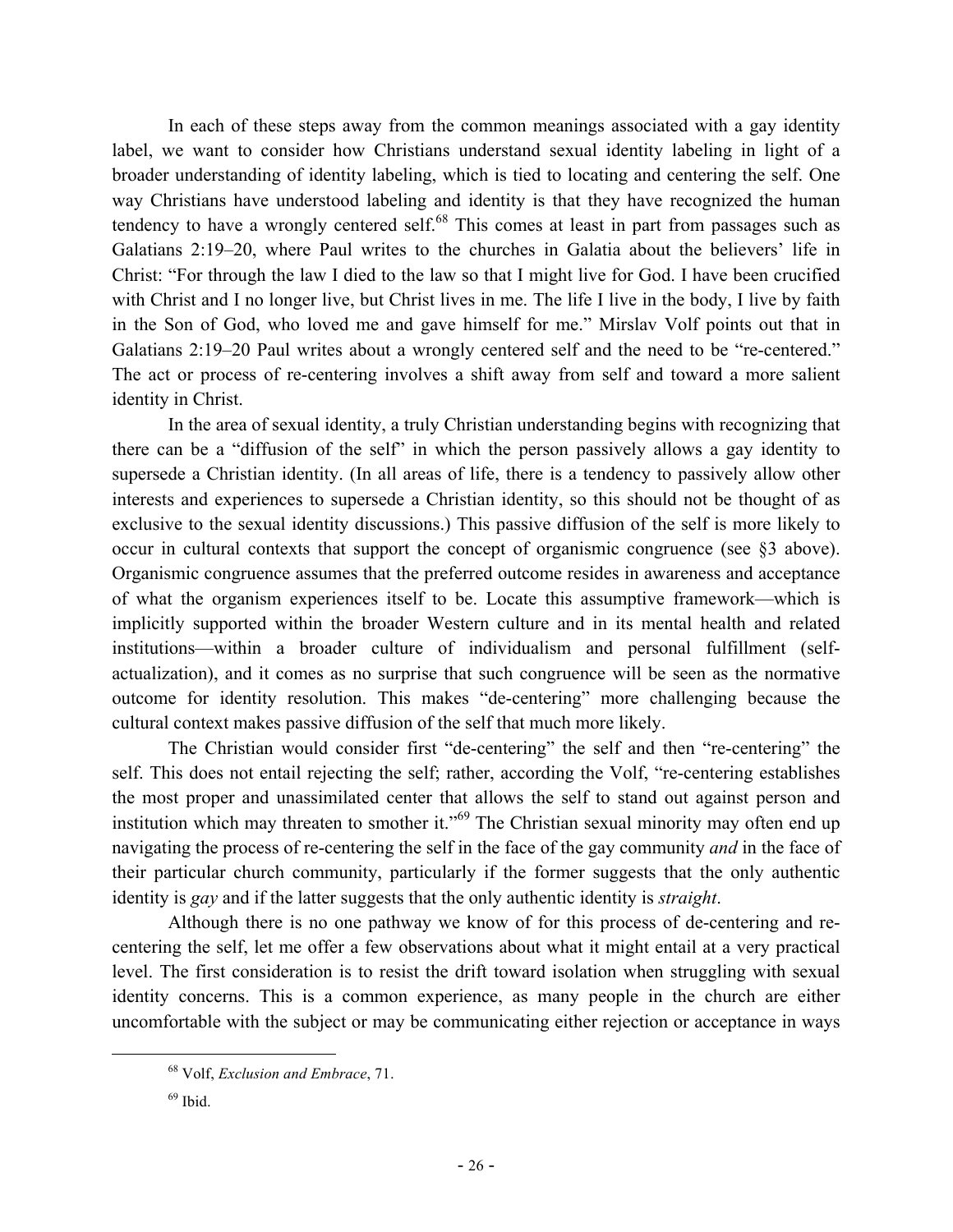that do not help the Christian sexual minority walk out a commitment to faithful obedience to God's word.

The next consideration is to recognize that same-sex attraction is part of the person's experience but not the central or defining aspect of their identity. This is a move toward decentering the self. The three-tier distinction between attraction, orientation, and identity made earlier provides the intellectual space for exploring identity and ultimately de-centering the self. Indeed, here's how one person in a study we conducted wrote about the difference between sexual orientation and identity:

Orientation indicates that there is some sort of natural bend to me towards homosexuality . . . identification is what sort of label are you placing on yourself. . . . I believe that you can have a predisposition towards something. . . .There may have been things in my life that moved me towards homosexuality making that an easier leap than others. That would be more or less an orientation and through that, I've had certain things happen in my life . . . that oriented me towards homosexual attitudes, and beliefs. That orientation then led to identification. It was like well . . . okay I am feeling this way, and believing these things, that must mean I'm homosexual. These two questions together they are not really two separate issues they are tied together. Your orientation can lead to identification.<sup>70</sup>

De-centering the self may involve describing one's experiences of attraction or one's orientation (the difference between same-sex attraction and orientation being the amount, degree, and persistence of attraction over time) rather than forming an identity around one's experiences of attraction or one's orientation.

To re-center the self is to develop one's sense of identity around other aspects of who they are as a person, such as being born male or female. These might be other "givens" of existence or what were referred to earlier as the *ethnic* aspects of identity, or these might be roles, such as mother or father, wife or husband. These aspects may include what might be called civic aspects of identity or commitments, beliefs, and values a person holds that shape their identity, such as important religious or faith commitments, such as cultivating one's identity "in Christ" as central and most salient. In fact, this might be the hallmark of a re-centered self for the believer; that is, they move away from a passive subscription to a competing identity by recognizing the "diffusion of self" that can or has occurred. Then they re-center the self by experiencing their "in Christ" identity as central and defining.

What happens to a Christian sexual minority's sexuality in a re-centered self? We are not talking about a loss of sexuality or diminished sexuality. Nor are we talking about a sexuality that is transformed from one orientation to another. That is a separate matter. When this recentering begins to occur, the person can then think of their sexuality as they would so much of their experience: they begin to think about what it means to be a good steward of their sexuality and its expression in relationships.

 <sup>70</sup> From the author's files.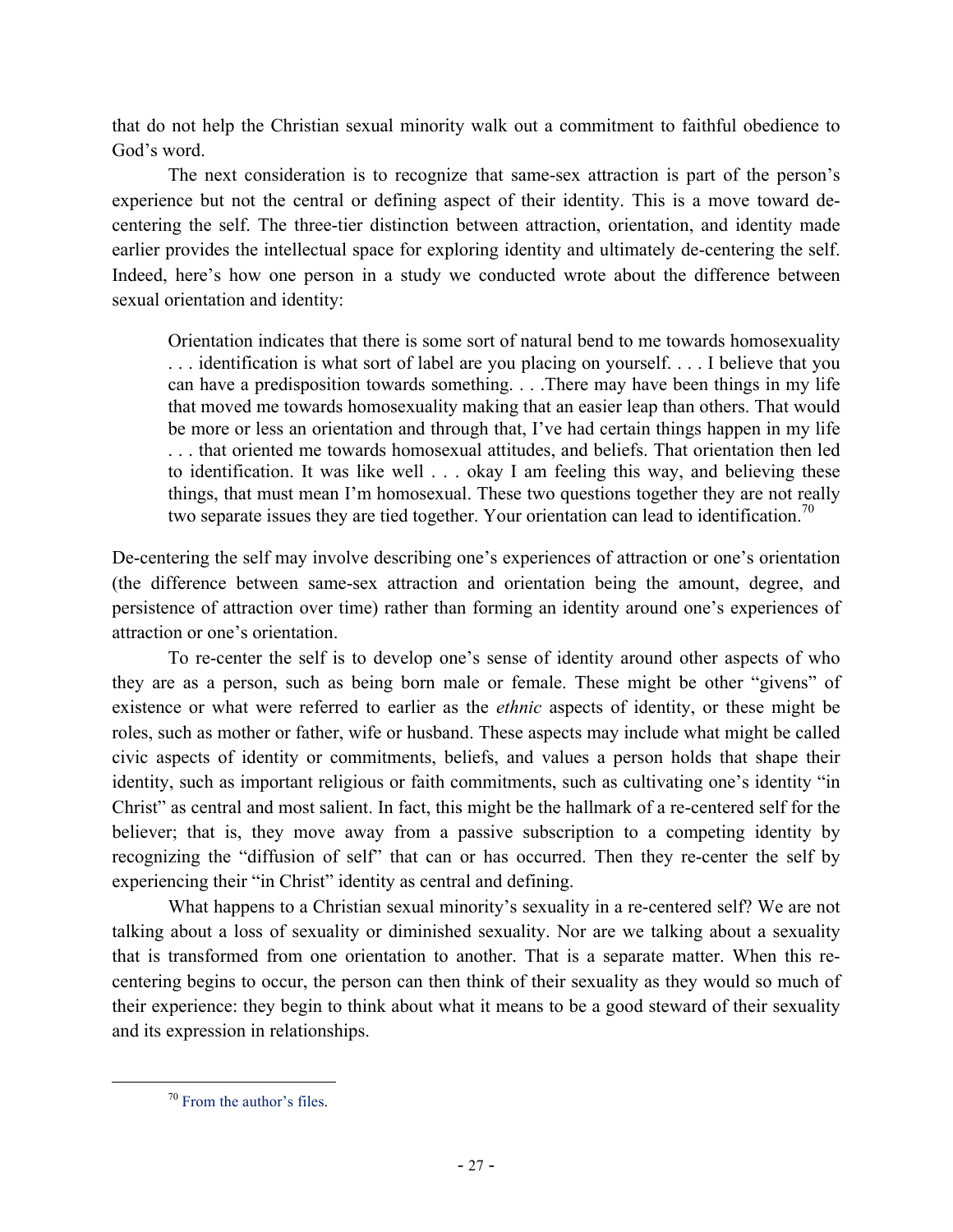Stewardship entails "the careful and responsible management of something entrusted to one's care."<sup>71</sup> It is a common theme found throughout the New Testament that Christians are instructed to be responsible stewards of what they have been given (see Malachi 3:6–12; Matthew 25:14–30; Luke 19:13; 1 Corinthians 6:2). What is entrusted to the care of the Christian sexual minority is what is entrusted to all Christians. Among what is entrusted to the Christian's care are resources, such as money, but also family relationships, time, and, of course, sexuality and its expression. Everything that Christians have has been given to them for the express purpose of bringing honor and glory to God. This assertion will no doubt be completely foreign to those steeped in contemporary Western culture, a culture of not only individualism but also of personal ownership (and, some would say, entitlement). But the Christian stands in contrast to such ownership/entitlement in all areas. None of it is ours; none of it is something we own or even have a right to.

We turn our attention now to an additional challenge to a re-centered self. That is, we want to explore a theology of sexual identity and at least a partial theodicy or a theology of evil. This is a theological understanding that has to inform the Christian's understanding of the fall and of pain and suffering.

# *5. An Additional Challenge to a Re-Centered Self: Trusting in God's Good Character*

One of the greatest theological, philosophical, and, ultimately, pastoral challenges is how to understand, account for, and respond to the evil that exists in the world. Of the many evils that exist in the world, we need to discuss and come to a better understanding of pain and suffering. There is no consensus as to why pain and suffering exists, and major world religions offer varying accounts. Christianity, too, offers different perspectives on suffering, with no one explanation as the only account.

The difficulties surrounding homosexuality require reflecting on a theology of sexual identity. What does Christianity have to say to the pain and suffering that sexual minorities face, at least those sexual minorities who choose to live within the traditional Christian sexual ethic discussed in this essay?

I suspect that one of the reasons that many people promise change in sexual orientation is that they have a difficult time with a theology in which God sovereignly allows someone to experience and struggle with an enduring or besetting condition, particularly if that person believes from their experience that they are "born this way." This touches on both the sovereignty of God and on the question of causes. First, when it comes to a Christian understanding of same-sex sexuality, the assertion is not *God made me this way*, but rather *God sovereignly allowed me to experience same-sex attraction*. This reminds believers that their experiences, circumstances, and struggles do not surprise God. So a Christian's experiences of

 $^{71}$  http://www.merriam-webster.com/dictionary/Stewardship.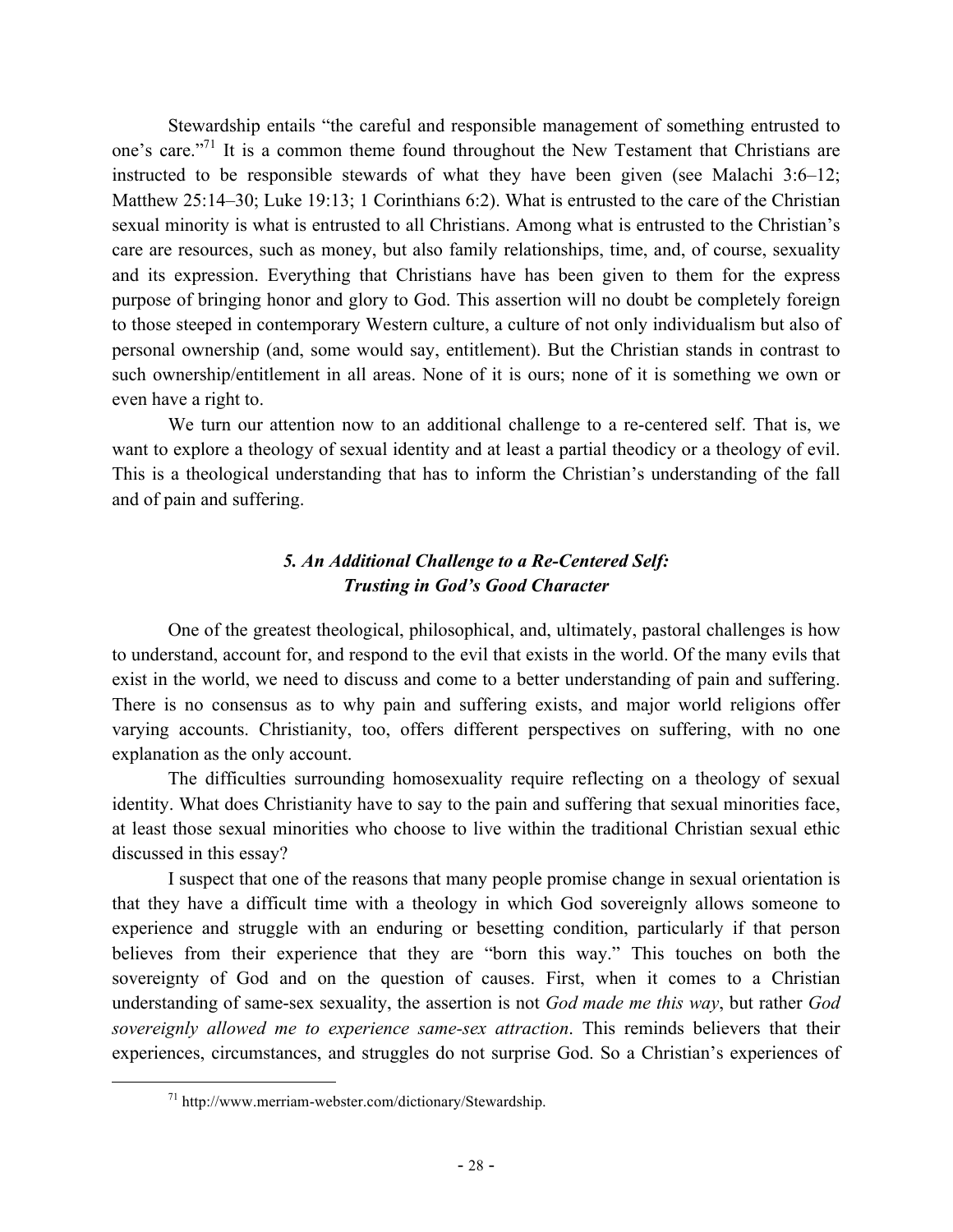same-sex attraction do not surprise God; but that is not the same thing as saying that God makes a person this way or that God's intent in allowing same-sex attraction means that it ought to become the basis upon which to form an identity.

Second, the question of causes is important. §1.2 above discusses some of what we know and do not know about the causes of a homosexual orientation. There is much we do not know at this time. But the causes are likely a combination of factors from both nature and nurture. These contributing factors are not determinative, like eye color or hair color is determined. Rather, the role of biological antecedents may be that they provide a "push" in the direction of homosexuality for some persons. Other factors must also be in place, and these, too, vary in relative weight from person to person. Does this mean that the person is "born this way"? This is not an easy question to answer with a simple Yes or No. Rather, the answer may entail *both* Yes and No if we can come to a better understanding of what this may mean. *Yes*, in the sense that people do not choose to experience same-sex attraction; they "find themselves" experiencing attraction to the same sex. *No*, in the sense that the pathway to developing a homosexual orientation likely involves many different contributing factors from both nature and nurture, from both biology and the environment. As a person grows up through adolescence and into young adulthood, they have more choices to make that may reinforce experiences of attraction and that might begin to connect attractions with identity in a way that is a rather recent phenomenon. In this sense, it is no surprise to me that a person would report that they feel they were "born this way," particularly as I do not see them making a conscious choice regarding attractions. As I have suggested, people do have choices to make about identity and behavior.

What are we dealing with then? We are discussing a world in which a person "finds themselves" experiencing attraction to the same sex. This attraction is the result of several factors that likely vary in relative weight from person to person. The attractions occur in a relatively small percentage of persons, say 4–6%, and only about 2–3% would say that their attractions are persistent and enduring enough to be considered an orientation toward the same sex. Does the fact that such attractions occur in nature mean that they are from God? Has God made them this way? Again, that is certainly a conclusion that some people say that they have come to, but other sexual minorities reject this reasoning. Instead, they argue that their attractions are the result of the fall, that they would not have had attractions to the same sex apart from a fallen world—much like the person suffering from depression would not contend with lower levels of the neurotransmitters serotonin or dopamine that would contribute to bouts of depression. These low levels are not due to the personal sin of the individual who deals with depression. However, they exist and would not have existed apart from a world in which the fall affects every aspect of creation, including neurotransmitters. People who suffer from depression have choices to make about how they cope with and deal with their tendency toward depression, and the church can become a community that aids them in their struggle in this area.

The Christian sexual minority experiences same-sex attractions. We have little idea as to the specific causal mechanisms for same-sex attractions or a homosexual orientation. These attractions feel "natural" in the sense that the person does nothing apparently to foster them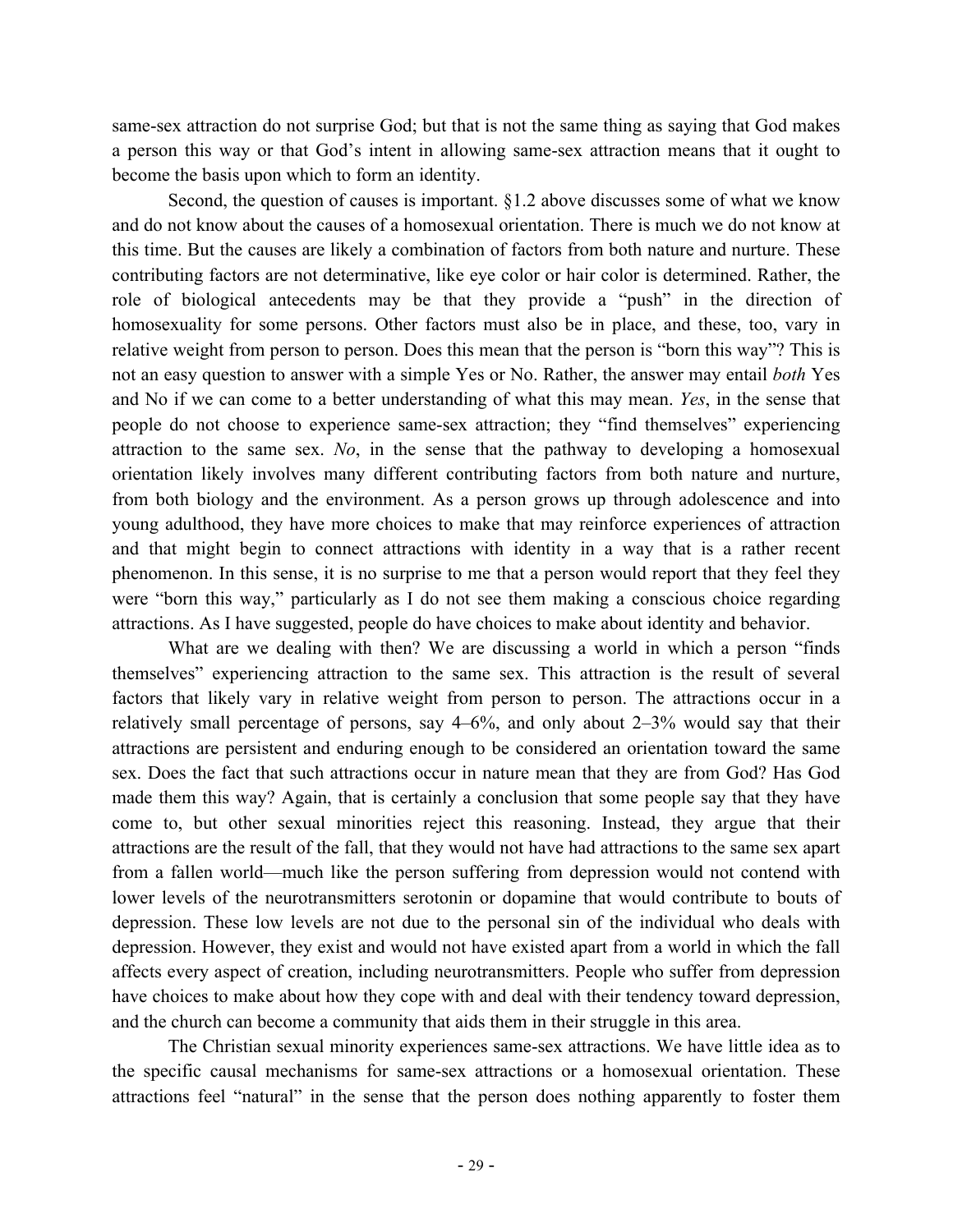initially. These attractions may or may not diminish over time. On average, females, more so than males, are thought to have a more fluid experience of their sexual attractions. Some people may experience a significant diminishing of attraction, but most do not appear to experience that change, at least not a categorical change from a homosexual orientation to a heterosexual orientation. So the attractions may not diminish substantively over time. If these experiences are not celebrated as an expression of God's desire for sexual diversity, as some would argue, how do Christian sexual minorities understand their experiences in light of theology?

Any alternative to "God's desire for sexual diversity" will likely begin with some acknowledgment that this is "not the way it's supposed to be"<sup>72</sup> (see Romans 8:18–25). This is a broader and more fundamental question of why God in his sovereignty might allow circumstances in which people experience pain and suffering. As Stackhouse observes, some of that pain is caused by the choices we make.<sup>73</sup> However, we have already admitted that the pain for the sexual minority does not appear to be a result of their choices. They find themselves with impulses or attractions that they are then told not to act on as the expression falls outside of God's intention for sexual intimacy.

The Christians I have known who have come to peace about a theology of sexual identity have been able to trust God's character (Jeremiah 29:11; Romans 3:21–26; Hebrews 12:10). In other words, they experience God as trustworthy because of who God is, and they have faith in what God has for them in their circumstances, even when those circumstances include attraction to the same sex that they believe they are not to consummate in terms of genital sexual behavior.

One way in which Stackhouse discusses theodicy or at least what he calls a *partial* theodicy is to conclude after some philosophical analysis that the world we live in is "the right sort of world for our actual condition: a world that shows us our need and provides opportunities to grow up into personal maturity."<sup>74</sup> I will not be able to do justice to the arguments in this area of scholarship, but suffice it to say that the world in which we live is a world in which we come to a better understanding of our own limitations personally and as human beings. We live in a world in which we are capable of growing into someone better and more mature than we were previously; God may have a higher purpose in having a world like the one in which we live rather than a world free from such possible growth and maturity.

Stackhouse's account reminds me of a letter I received several years ago from a family member that expressed similar themes. In the letter the writer notes the connections between the troubles we face and endurance and endurance's relationship to faith. The troubles we face are circumstances that are tied to transcendent purposes to the extent that they provide an opportunity to develop endurance (the capacity to last, to withstand hardship), which ultimately

 <sup>72</sup> This phrase is from Cornelius Plantinga Jr., *Not the Way It's Supposed to Be: A Breviary of Sin* (Grand Rapids: Eerdmans, 1995).

<sup>&</sup>lt;sup>73</sup> John G. Stackhouse Jr., *Can God Be Trusted? Faith and the Challenge of Evil* (2nd ed.; Downers Grove: IVP, 2009).

 $74$  Ibid., 176.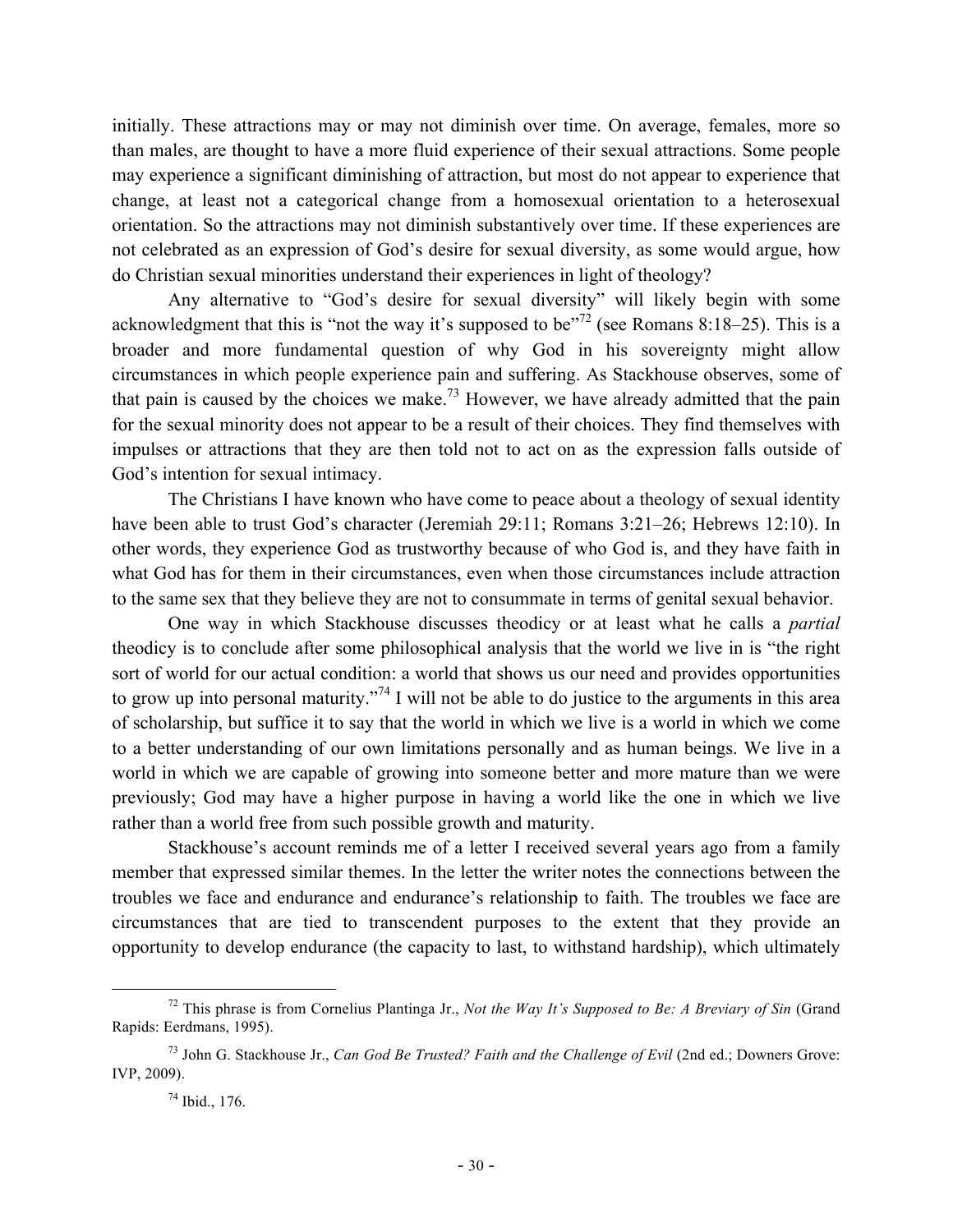can result in strengthening faith and Christian character (in this context, Christian character is, in short, Christlikeness). To touch on the kind of world we live in, the "right sort of world for our actual condition,"<sup>75</sup> the author of the letter writes,

God builds into the Christian life aspects of character development which would *not* be possible (I think) outside of a fallen world. Here we *must* face situations in which we are *genuinely* tempted to throw in the towel, so that we can also have the *genuine* opportunity to press on, and in pressing on we gain a victory (even a small victory) of faith, and in doing that we develop our own Christian history, our personal Christian memory, which is an integral part of our individual character We can see what we've been through, and how God brought us through it, and we are ready to face whatever happens next, not because of ourselves, but because of what God already has done for us, and in us.<sup>76</sup>

This message applies to all Christians living in the kind of world we live in—a world in which we face troubles (James 1:2–4). Is it possible that same-sex attraction is a unique difficulty or trouble that calls forth a level of faith and endurance that can actually build or strengthen Christian character in the life of the believer who is dealing with it? My experience as a psychologist working with Christians who are navigating sexual identity conflicts is that, yes, Christians can and do grow in their capacity to trust God, in their faith in God as a transcendent being, and in their own Christlikeness or sense of Christian character over time.

Where people seem to struggle the most is when they respond to a cynical view of God that portrays God as cruel for what is characterized as essentially a "set up"—that Christians who experience same-sex attractions are "set up" (by God, because of his sovereignty and omnipotence) because they have same-sex attractions but are told not to act on them at least in terms of genital sexual behavior. The degree to which people struggle with this view has a lot to do with how much we value complete genital sexual expression and a kind of democratization of sexual self-actualization in which all people are said to have equal access to realize or actualize our sexual potential in the form of genital or behavioral expression. Any circumstances that appear to mitigate against that sexual potential are called into question, even if that has historically been understood as a Christian sexual ethic that is tied to transcendent meanings and purposes that preclude the possibility of genital expression between members of the same sex.

Ultimately, the cynicism directed toward God and the challenge issued to God is one that centers on his character. This is not exclusively the purview of same-sex attraction and sexual identity; rather, a theology of evil, the fall, and suffering raises critical questions about the character of God. These questions are raised in the contexts of war, genocide, cancer, schizophrenia, and other concerns.<sup>77</sup> One significant difference between some of these concerns

 $75$  Ibid.

<sup>76</sup> Author's files.

<sup>77</sup> See Cornelius Plantinga Jr., *Sin: Not the Way It's Supposed to Be* (ed. D. A. Carson; Christ on Campus Initiative; Deerfield, IL: Carl F. H. Henry Center for Theological Understanding, 2010), http://tgcdocuments.s3.amazonaws.com/cci/Pantinga.pdf.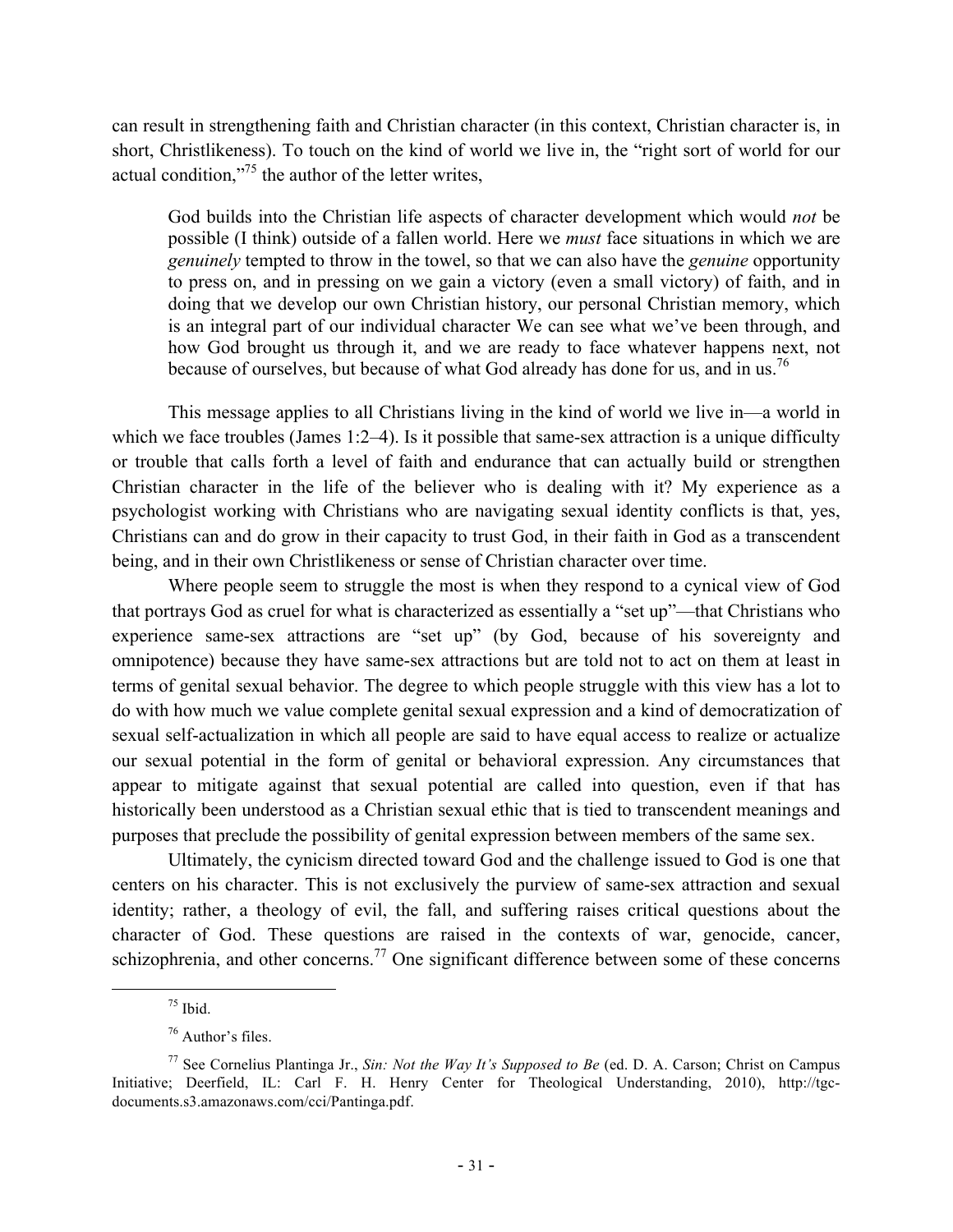and same-sex attraction that is personally distressing is that in contemporary culture a highprofile gay community exists that provides a sense of identity and community to persons who experience same-sex attraction, thus challenging traditional understandings of theodicy as it relates to same-sex sexuality. Put differently, the topic of sexual identity has sharpened the question of theology for our culture today, as gay identity has become the fulcrum to challenge and question who God is and what he is calling people to in terms of faithfulness to his revealed will.

As we have been discussing, it is important to understand the place of sexuality and sexual expression in the life of the believer. We have also observed how this is not a discussion that is limited to the sexual minority. Indeed, the question of a theology of sexual identity also touches on how the church understands and values marriage and singleness. This is perhaps one of the most overlooked areas of scholarship, particularly in Protestant Christianity, that has great bearing on discussions regarding homosexuality. We turn our attention now to this topic so that we can expand our understanding of the possibilities for Christians who experience same-sex attraction.

#### *6. Homosexuality, Singleness, and Celibacy*

The topic of a Christian understanding of homosexuality and a Christian and pastoral response to homosexuality is related in some ways to a Christian view of singleness. There is a need particularly among Protestant Christians to revisit our view of singleness and how we communicate what it is we value in the local church. If most of our programming is geared toward marriages and families in ways that communicate a devaluing of the single state, we will (perhaps unintentionally) convey to the person who contends with same-sex attractions that they must attain heterosexuality in order to find a spiritual home in the Body of Christ.

Recent scholarship on a Christian understanding of singleness suggests that marriage alone cannot convey all that there is to know and experience of God's nature. Lisa McMinn illustrates this well:

The fullness of God's nature cannot be captured in one human who bears God's image, or in marriage as a model of God's love for the Church, or in one of Christianity's traditional emphases on evangelism or holiness or contemplation. God's nature is most fully represented in the diversity of community—male, females, married, single, Protestant, Catholic, young, old Asian, African. We are incapable as individuals of carrying or experiencing the fullness of God.78

 <sup>78</sup> Lisa Graham McMinn, *Sexuality and Holy Longing: Embracing Intimacy in a Broken World* (San Francisco: Jossey-Bass, 2004), 68; quoted in Christine A. Colón and Bonnie E. Field, *Singled Out: Why Celibacy Must Be Reinvented in Today's Church* (Grand Rapids: Brazos, 2009), 167.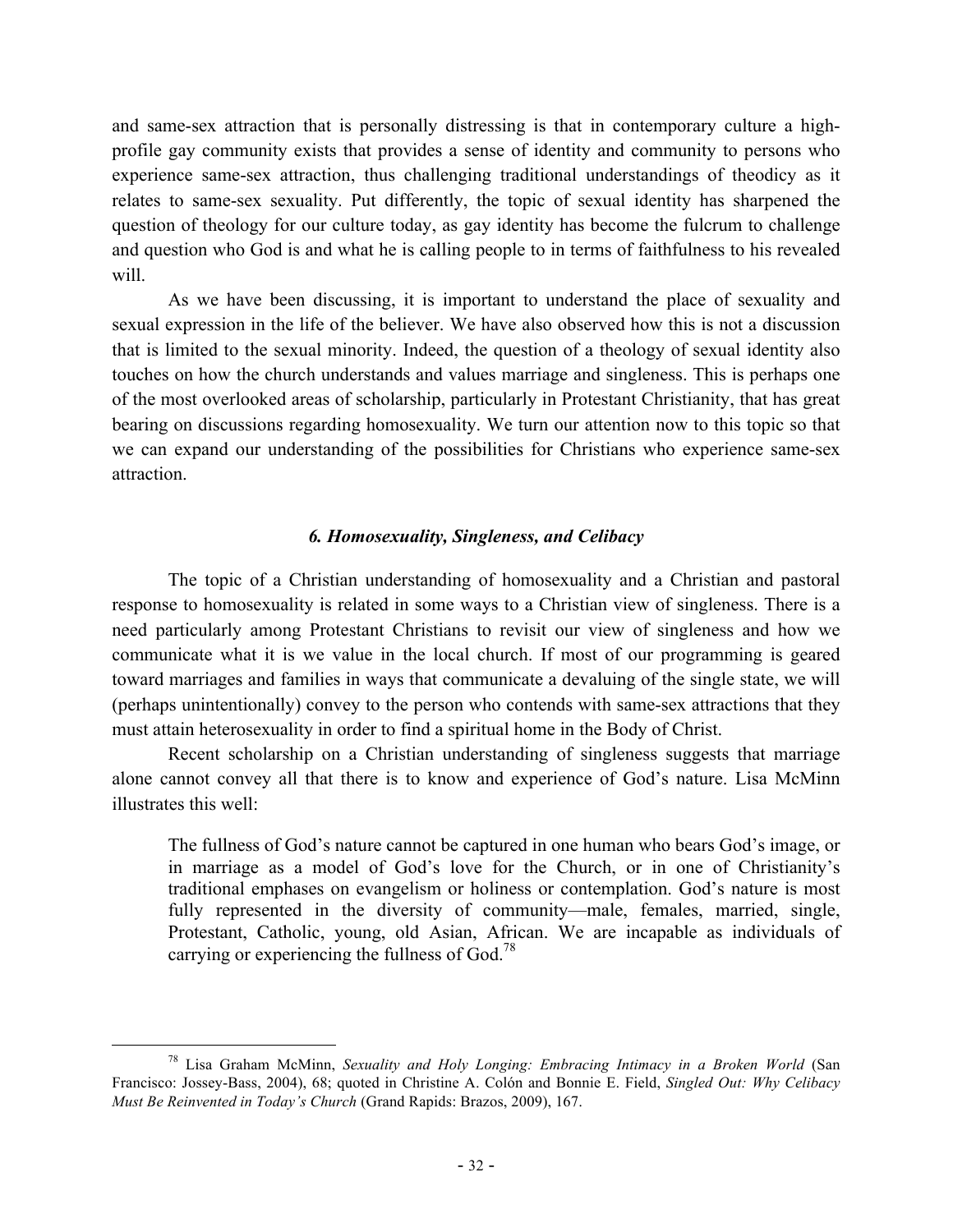What is gained in singleness that is accessible to the Christian who experiences same-sex attractions? One experience that is gained, according to Colón and Field, is to come to a deeper understanding of celibacy as a spiritual discipline "in which we train our minds and bodies by placing them in subjection to God's commands."<sup>79</sup> Such an understanding has historical roots and essentially reflects the significance of being intentional about the spiritual benefits gained in practicing celibacy. If spiritual disciplines are intentional acts or experiences that are intended to draw us closer to God or to cultivate certain Christian character traits over time, then celibacy might be viewed as such and then transform some of the stigma currently associated with it.

Colón and Field go on to share the unique Christian considerations on sex and relationships that is found in the decision to frame celibacy as spiritual discipline:

Thinking of celibacy as a spiritual discipline helps us to understand the value of controlling sexual desires in the midst of a world in which this practice seems at best ridiculous and at worst dangerous. We are not giving up sex because we think it is evil or because we wish to punish ourselves or because we desire to prove that we are more holy than our sexually active brothers and sisters. We refrain from sexual activity because it helps us to place God, sex, and Christian community in the right perspective. Celibacy is a way of enacting through our bodies our belief that God, not us, is in control. It reminds us that he desires us as Christians to build relationships with others that are not based solely on sexual attraction nor on biological connections but rather on our communion with him and our concern for our neighbors.<sup>80</sup>

This idea of acknowledging God as in control or in charge or sovereign has been seen among Christian who dis-identify with a gay identity. In our research comparing experiences of Christians who experience same-sex attraction and who identify as gay and those who do not identify as gay, we reported that some of those who did not identify as gay felt that identifying as gay and worshipping God out of that gay identity was not being authentic to what God intended for them in terms of a more central identity in Christ. Similarly, some participants shared how they felt God did not intend for them to have a gay identity but to trust God as sovereign over their same-sex sexuality. $81$ 

A second and somewhat related consideration gained in singleness is that "Christian singles often must deal with the issue of Christian vocation in a much more direct way as well."<sup>82</sup> According to the authors, if the primary vocation of married Christians is to raise the next generation within the Body of Christ, the Christian single explores vocation differently, with prayerful consideration for "the unique plan that God has for us in the development of his church

 <sup>79</sup> Colón and Field, *Singled Out*, 210.

 $80$  Ibid., 210–11.

<sup>81</sup> Mark A. Yarhouse and Erica S. N. Tan, *Sexual Identity Synthesis: Attributions, Meaning-Making and the Search for Congruence* (Lanham, MD: University Press of America, 2004).

 $82$  Ibid., 211.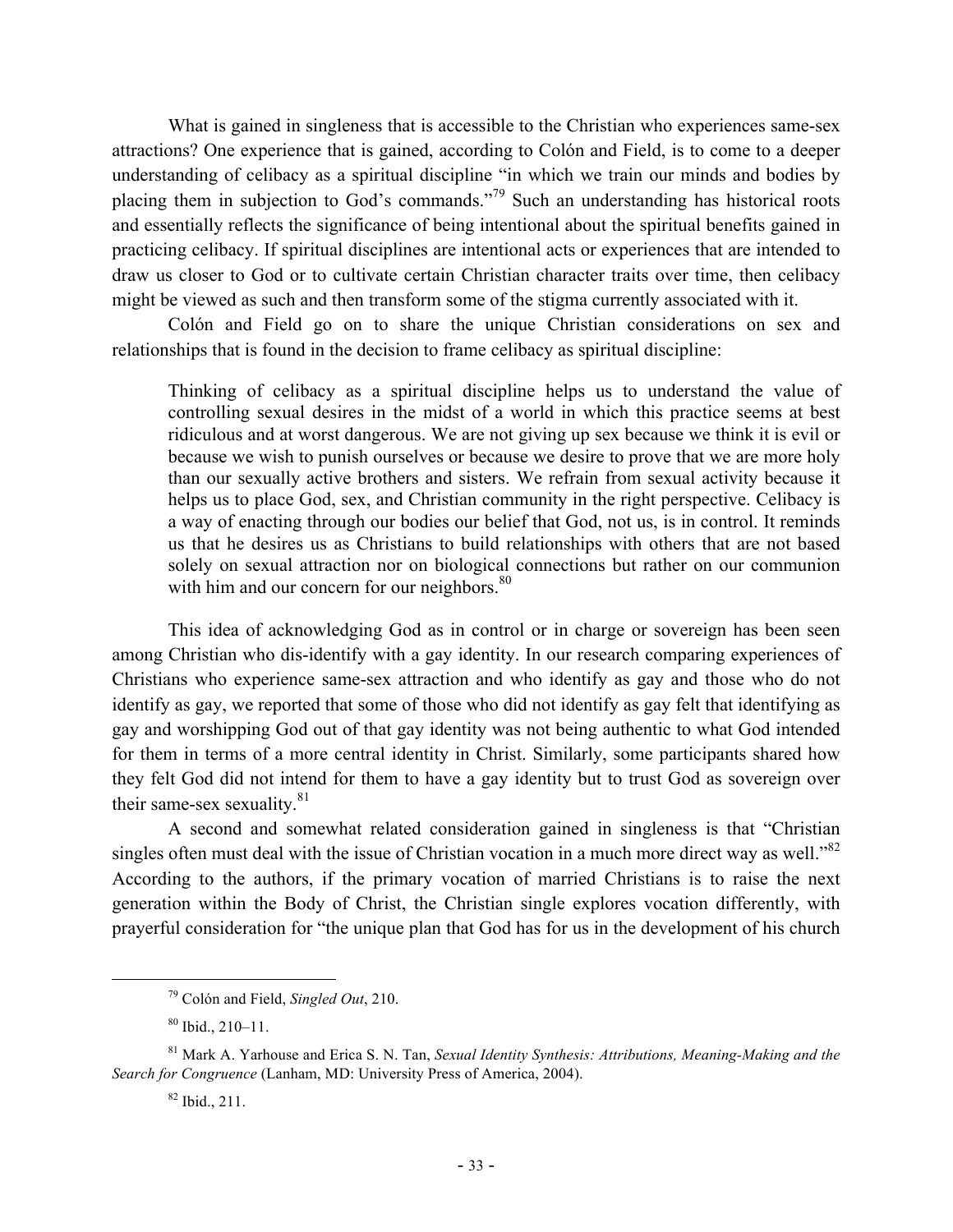and the spreading of his gospel beyond the walls of the local church congregation.<sup>83</sup> It is not so much that single Christians do not participate in important ways in bringing the next generation of Christian along, but they do so in a different way, and these differences are sometimes unique and varied and should be valued in the life of the local church and framed as vocation.

Some Christians who experience same-sex attraction but do not form an identity around their same-sex sexuality see their experience as unique and an opportunity to truly minister to others out of the insights they have gained. This does not have to be high-profile or even specific to same-sex sexuality, but it may be that out of this unique experience a ministry is formed based on care, empathy, and deep Christian maturity.

Another relevant reflection brings the Christian back to community, specifically the church. When Christians discuss love and intimacy with one another, there is a sense in which we say that genital sexual acts are not the most important expression of love, which has implications for singles, whether they experience same-sex attraction or not. Even when genital acts are experienced in the context of heterosexual marriage, they are still not the most important expression of love. Rather, the most important expression of love and intimacy in the life of the Christian is meant to be experienced in Christian community, in the church. Wesley Hill similarly concludes, "One of the most surprising discovering I made . . . is that the New Testament views the church—rather than marriage—as the primary place where human love is best expressed and experienced."<sup>84</sup> Unfortunately, we know that the church often comes up short on being a community that reflects genuine love and in which followers of Christ can experience true intimacy. But this is our charge, and the church's success in reflecting love and intimacy may make the difference in how people respond to the idea of walking out a life trajectory of faithfulness to God in sexuality and sexual expression.

# *7. Conclusion*

By closing this paper on a discussion of singleness, I do not want to suggest that Christians who experience same-sex attraction cannot experience some reduction in it over time, as that has been reported by some who have had that as their goal. Some find that they are able to marry heterosexually.<sup>85</sup> However, the church would do well to expand the vision of the Christian who is navigating sexual identity issues beyond the expectation of complete heterosexuality or the expectation of heterosexual marriage, even if a modest number of believers do experience a

 $83$  Ibid.

<sup>84</sup> Hill, *Washed and Waiting*, 111.

<sup>&</sup>lt;sup>85</sup> Mark A. Yarhouse, Lisa M. Pawlowski, and Erica S. N. Tan, "Intact Marriages in Which One Partner Dis-Identifies with Experiences of Same-Sex Attraction," *American Journal of Family Therapy* 31 (2003): 369–88; Mark A. Yarhouse and Robin L. Seymore, "Intact Marriages in Which One Partner Dis-Identifies with Experiences of Same-Sex Attraction: A Follow-up Study," *American Journal of Family Therapy* 34 (2006): 1–11; Mark A. Yarhouse, Christine C. Gow, and Edward B. Davis, "Intact Marriages in Which One Partner Experiences Same-Sex Attraction: A Five-Year Follow-up Study," *The Family Journal* 17:4 (2009): 329–34.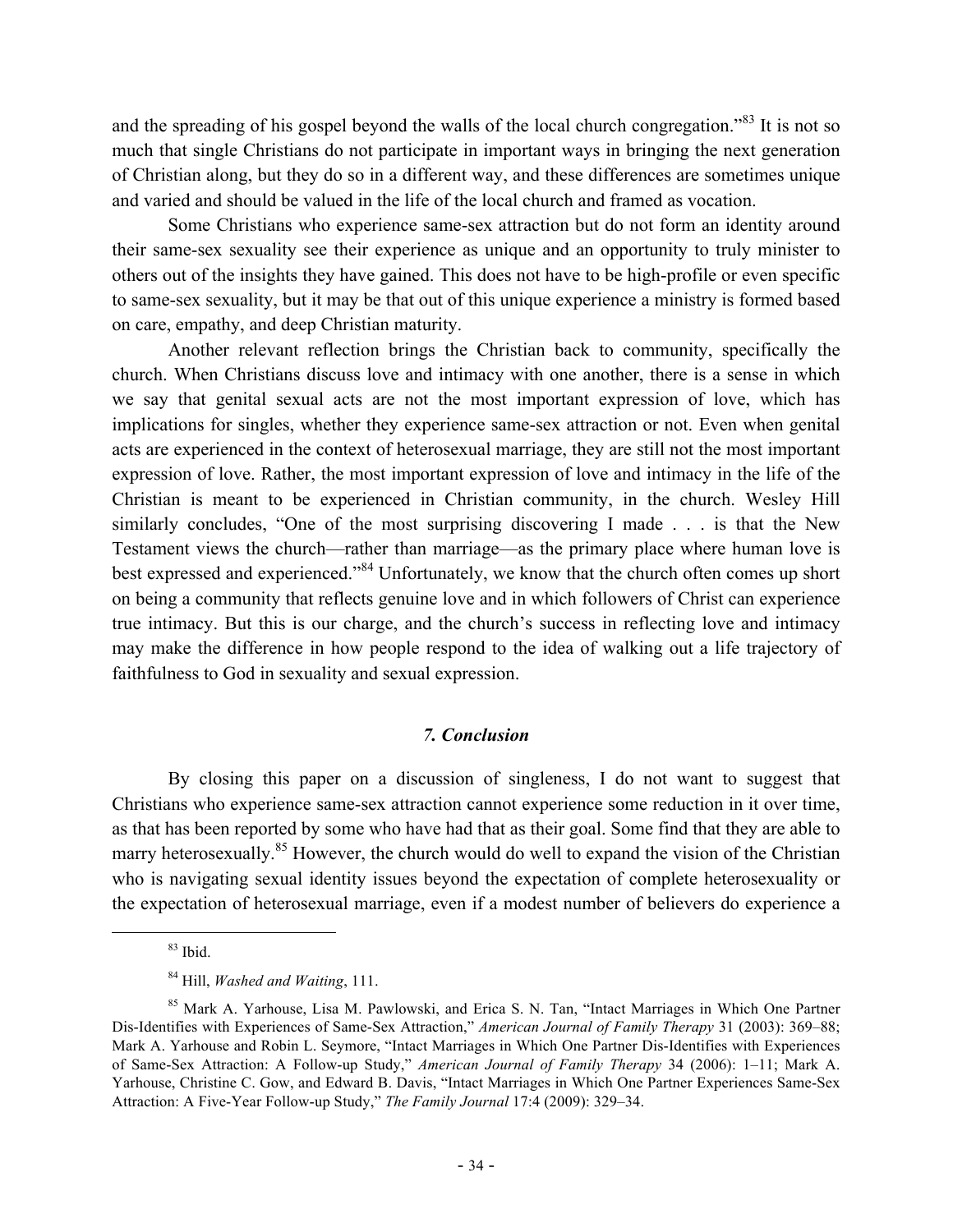more significant shift. Many others will not experience the same degree of shift, and a Christian's measure of spiritual depth and maturity does not hinge on the eradication of same-sex attraction or an increase in attraction to the opposite sex. If a believer does not experience heterosexuality or a significant reduction in homosexual attractions, he or she has much to experience in the life of the church and in a personal walk with God. For all believers, single and married, heterosexual and homosexual, there is a more fundamental consideration: that we live our lives faithfully before God, committing ourselves to him, and growing through the Holy Spirit's work in our lives, to greater Christ-likeness. We do this in the context of our daily struggles, becoming better stewards of our sexuality, trusting God and growing in faith, recognizing that we can see our lives in the context of God's sovereign and redemptive plan.

# **Annotated Bibliography:**

- Colon, Christine A., and Bonnie E. Field. *Singled Out: Why Celibacy Must Be Reinvented in Today's Church.* Grand Rapids: Brazos, 2009. This is a one of the best contemporary resources on a Christian view of celibacy. The authors offer a very insightful, encouraging perspective on what it could mean to be single and rooted in Christian community.
- Hill, Wesley. *Washed and Waiting: Reflections on Christian Faithfulness and Homosexuality.*  Grand Rapids: Zondervan, 2010. A gay Christian compellingly recounts his own journey in living faithfully before God.
- Jones, Stanton L., and Mark A. Yarhouse. *Ex-Gays? A Longitudinal Study of Religiously Mediated Change in Sexual Orientation.* Downers Grove: IVP, 2007. This is a longitudinal study of attempted change in sexual orientation through involvement in Christian ministries. It was written to challenge cynical pessimism about change ever occurring, but it should not be cited to support arrogant optimism that change always occurs or that categorical change is likely.
- Jones, Stanton, L., and Mark A. Yarhouse. *Homosexuality: The Use of Scientific Research in the Church's Moral Debate.* Downers Grove: IVP, 2000. This reviews research in four key areas: the prevalence of homosexuality, the origins of sexual orientation, whether it is a mental disorder, and whether it can change. We look at the use (and misuse) of science in church debates about homosexuality.
- Marin, Andrew. *Love Is an Orientation: Elevating the Conversation with the Gay Community*. Downers Grove: IVP, 2009. This provides helpful principles for Christians who seek to engage people in the gay community by staying in relationship and finding areas of mutual understanding and common ground while resisting the tendency to polarize.